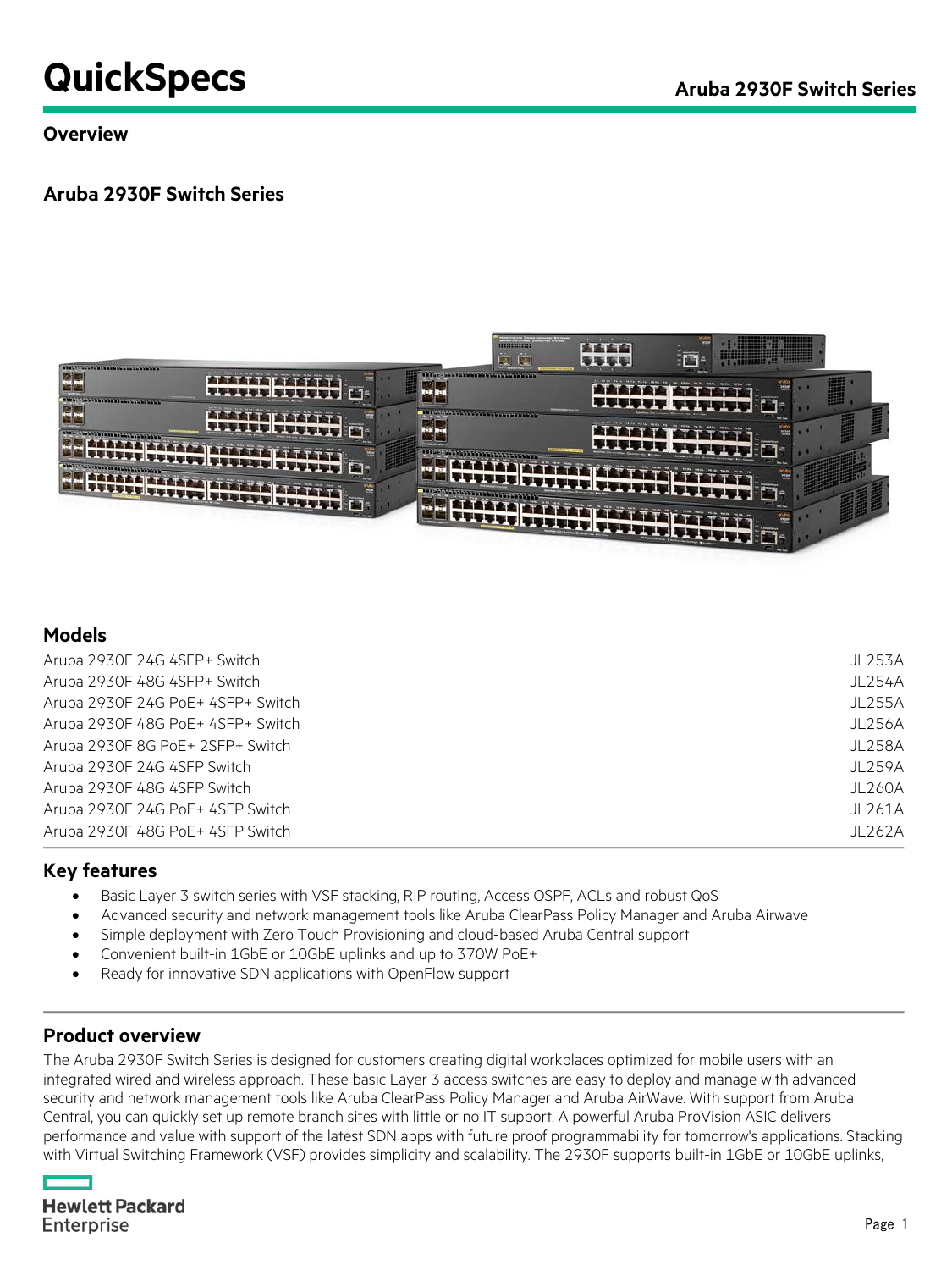PoE+, Access OSPF routing, Tunnel node, robust QoS, RIP routing, and IPv6 with no software licensing required.

The Aruba 2930F Switch Series provides a convenient and cost-effective access switch solution that can be quickly set up with Zero Touch Provisioning. The robust basic Layer 3 feature set includes a limited lifetime warranty.

#### **Features and benefits**

#### **Software-defined networking**

• **OpenFlow**

supports OpenFlow 1.0 and 1.3 specifications to enable SDN by allowing separation of the data (packet forwarding) and control (routing decision) paths

#### **Unified Wired and Wireless**

• **ClearPass Policy Manager support**

unified wired and wireless policies using Aruba ClearPass Policy Manager

- **Switch auto-configuration** automatically configures switch for different settings such as VLAN, CoS, PoE max power, and PoE priority when an Aruba access point is detected.
- **User role**

defines a set of switch-based policies in areas such as security, authentication, and QoS. A user role can be assigned to a group of users or devices, using switch configuration or ClearPass

• **Per-port tunneled node**

provides a secured tunnel to transport network traffic on a per-port basis to an Aruba Controller. Authentication and network policies will be applied and enforced at the Controller

• **HTTP redirect function**

supports HPE Intelligent Management Center (IMC) bring your own device (BYOD) solution

• **Static IP Visibility**

provides a way for ClearPass to do accounting for clients with static IP address

#### **Quality of Service (QoS)**

- **Traffic prioritization (IEEE 802.1p)** allows real-time traffic classification into eight priority levels mapped to eight queues
- **Layer 4 prioritization** enables prioritization based on TCP/UDP port numbers
	- **Class of Service (CoS)** sets the IEEE 802.1p priority tag based on IP address, IP Type of Service (ToS), Layer 3 protocol, TCP/UDP port number, source port, and DiffServ
- **Rate limiting**
	- sets per-port ingress enforced maximums and per-port, per-queue minimums
- **Large buffers:** Provide graceful congestion management

#### **Connectivity**

- **Flexible 10 Gb/s Ethernet connectivity** Four fixed 10 Gigabit ports (SFP+)available
- **Auto-MDIX**

provides automatic adjustments for straight-through or crossover cables on all 10/100 and 10/100/1000 ports

• **IEEE 802.3at Power over Ethernet (PoE+)** provides up to 30 W per port that allows support of the latest PoE+-capable devices such as IP phones, wireless access points, and security cameras, as well as any IEEE 802.3af-compliant end device; eliminates the cost of additional electrical cabling and circuits that would otherwise be necessary in IP phone and WLAN deployments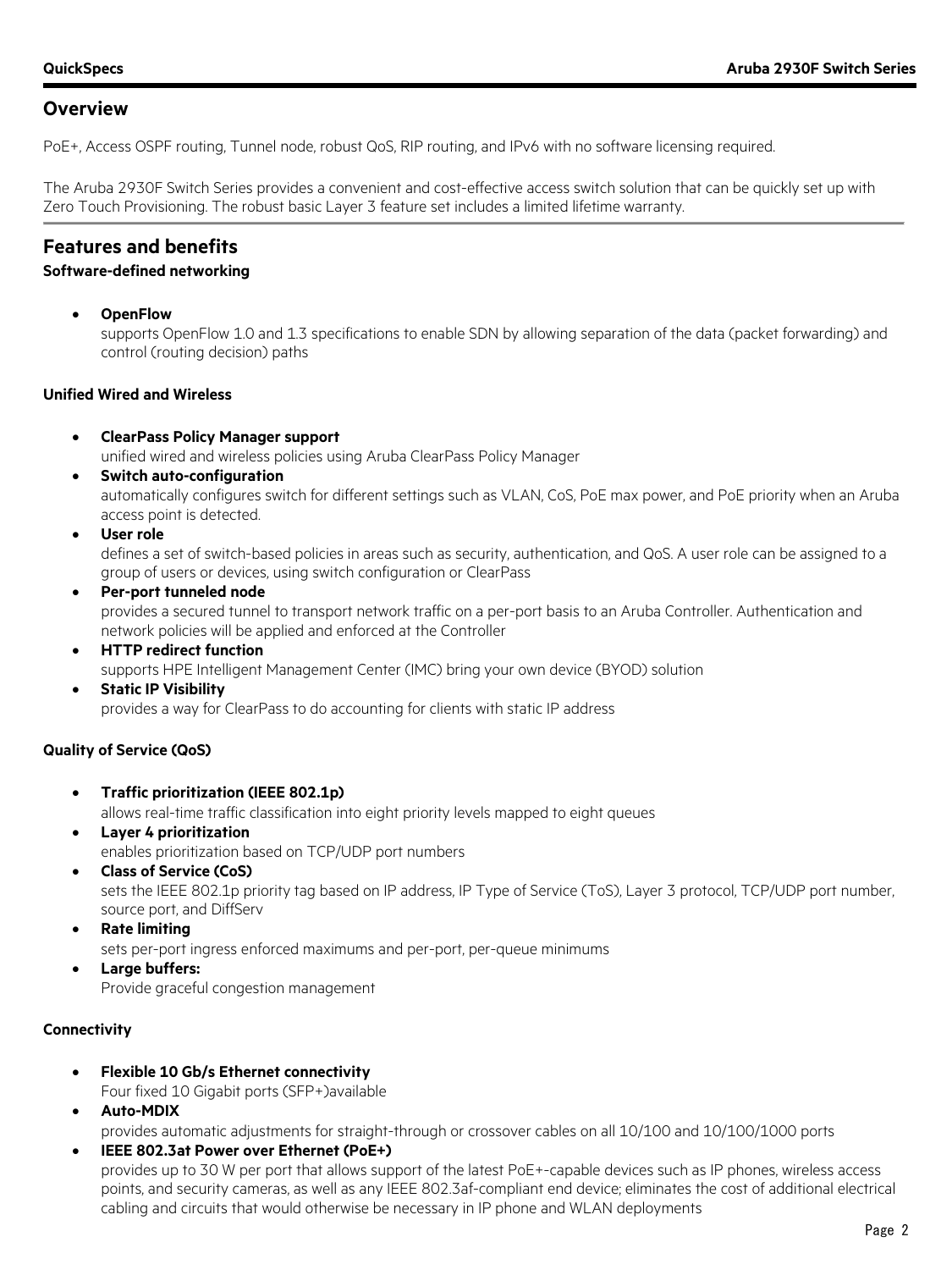• **Pre-standard PoE support**

detects and provides power to pre-standard PoE devices

- **IPv6**
	- − **IPv6 host**
		- enables switches to be managed in an IPv6 network
		- − **Dual stack (IPv4 and IPv6)** transitions from IPv4 to IPv6, supporting connectivity for both protocols
		- − **MLD snooping** forwards IPv6 multicast traffic to the appropriate interface
		- − **IPv6 ACL/QoS** supports ACL and QoS for IPv6 network traffic
		- − **IPv6 routing** supports static and RIPng protocols
		- − **Security** provides RA guard, DHCPv6 protection, dynamic IPv6 lockdown, and ND snooping
- **Performance**
	- **Energy-efficient design**
		- − **80 PLUS Silver Certified power supply**
		- increases power efficiency and savings − **Energy-efficient Ethernet (EEE) support**
			- reduces power consumption in accordance with IEEE 802.3az
	- **HPE/Aruba ASIC architecture** is designed with the latest HPE/Aruba ASIC, providing very low latency, increased packet buffering, and adaptive power consumption
	- **Selectable queue configurations** allows for increased performance by selecting the number of queues and associated memory buffering that best meet the requirements of the network applications

#### **Convergence**

- **IP multicast routing** includes PIM Sparse and Dense modes to route IP multicast traffic (limited to 16 interfaces)
- **IP multicast snooping and data-driven IGMP** automatically prevent flooding of IP multicast traffic
- **LLDP-MED (Media Endpoint Discovery)** defines a standard extension of LLDP that stores values for parameters such as QoS and VLAN to configure automatically network devices such as IP phones
- **IEEE 802.1AB Link Layer Discovery Protocol (LLDP)** facilitates easy mapping using network management applications with LLDP automated device discovery protocol
- **PoE and PoE+ allocations** support multiple methods (automatic, IEEE 802.3at dynamic, LLDP-MED fine grain, IEEE 802.3af device class, or userspecified) to allocate and manage PoE/PoE+ power for more efficient energy savings
- **Local MAC Authentication** assigns attributes such as VLAN and QoS using locally configured profile that can be a list of MAC prefixes

#### **Resiliency and high availability**

• **Virtual Switching Framework (VSF)**

creates one virtual resilient switch from up to four switches; servers or switches can be attached using standard LACP for automatic load balancing and high availability; simplify network operation by reduce the need for complex protocols like Spanning Tree Protocol (STP), Equal-Cost Multipath (ECMP), and VRRP

• **Virtual Router Redundancy Protocol (VRRP)**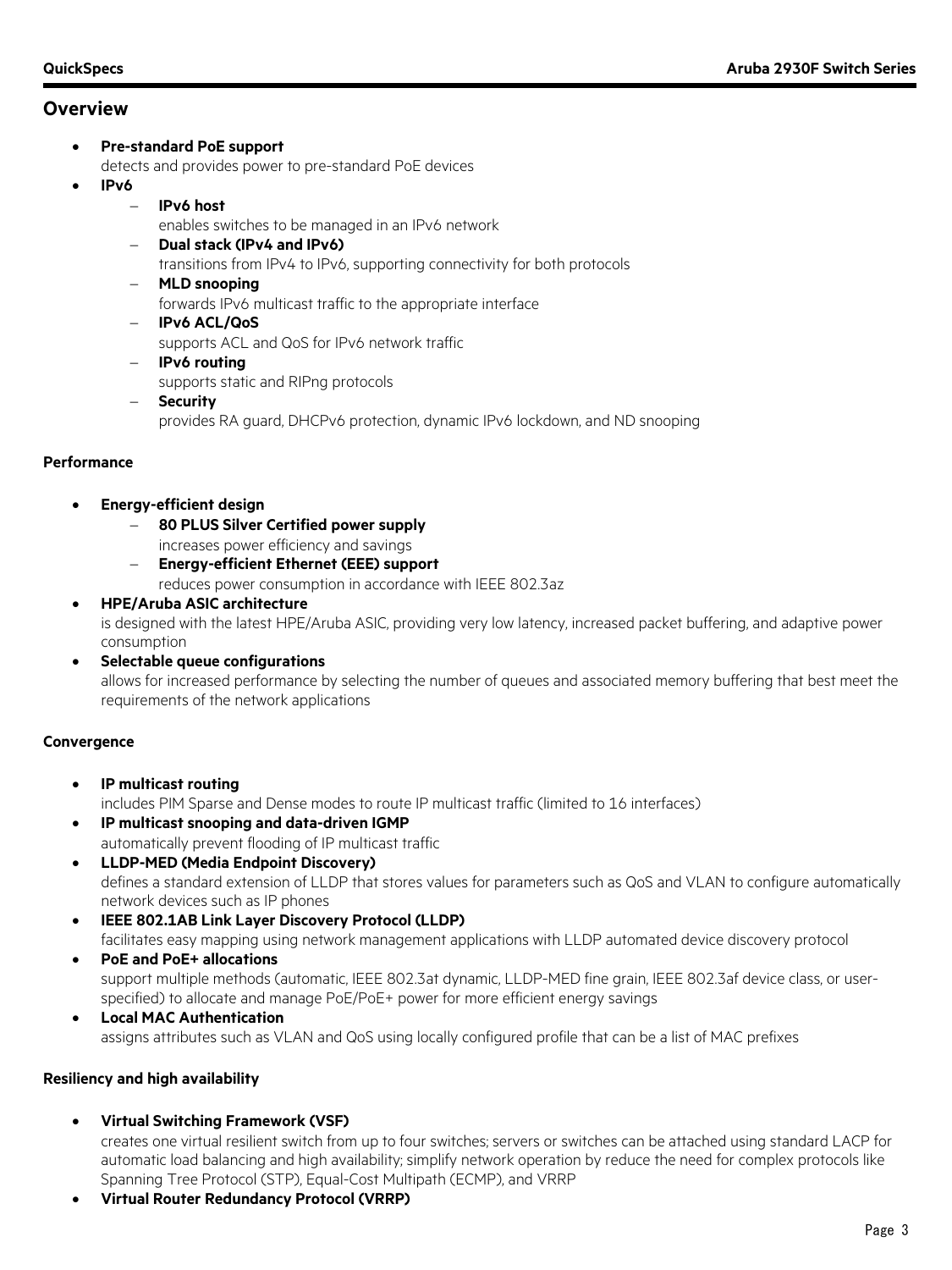allows groups of two routers to dynamically back each other up to create highly available routed environments for IPv4 and IPv6 networks (limited to 128 VRs)

- **IEEE 802.1s Multiple Spanning Tree** provides high link availability in multiple VLAN environments by allowing multiple spanning trees; provides legacy support for IEEE 802.1d and IEEE 802.1w
- **IEEE 802.3ad link-aggregation-control protocol (LACP) and port trunking** support up to 26 static, dynamic, or distributed trunks with each trunk having up to eight links (ports) per static trunk
- **SmartLink**

provides easy-to-configure link redundancy of active and standby links

#### **Management**

• **SNMPv1, v2, and v3**

provide complete support of SNMP; provide full support of industry-standard Management Information Base (MIB) plus private extensions; SNMPv3 supports increased security using encryption

- **Zero-Touch Provisioning (ZTP)** simplifies installation of the switch infrastructure using the Aruba Activate-based or a DHCP-based process with AirWave Network Management
- **Aruba Central support** cloud based management platform offers simple, secure, and cost effective way to manage switches

#### **Manageability**

- **Dual flash images** provides independent primary and secondary operating system files for backup while upgrading
- **Friendly port names** allow assignment of descriptive names to ports
- **Find-Fix-Inform** finds and fixes common network problems automatically, then informs administrator
- **Multiple configuration files** allow multiple configuration files to be stored to a flash image
- **Software updates** free downloads from the Web
- **RMON, XRMON, and sFlow**

provide advanced monitoring and reporting capabilities for statistics, history, alarms, and events

- **Troubleshooting** ingress and egress port monitoring enable network problem solving
- **Unidirectional link detection (UDLD)** monitors the link between two switches and blocks the ports on both ends of the link if the link goes down at any point between the two devices
- **IP service level agreements (SLA) for voice** monitor quality of voice traffic using the UDP jitter and UDP jitter for VoIP tests

#### **Layer 2 switching**

- **VLAN Support and Tagging** supports IEEE 802.1Q (4094 VLAN IDs) and 2K VLANs simultaneously • **Jumbo packet support**
	- improves the performance of large data transfers; supports frame size of up to 9220 bytes
- **IEEE 802.1v protocol VLANs** isolate select non-IPv4 protocols automatically into their own VLANs
- **Rapid Per-VLAN Spanning Tree (RPVST+)** allows each VLAN to build a separate spanning tree to improve link bandwidth usage; is compatible with PVST+
- **GVRP and MVRP**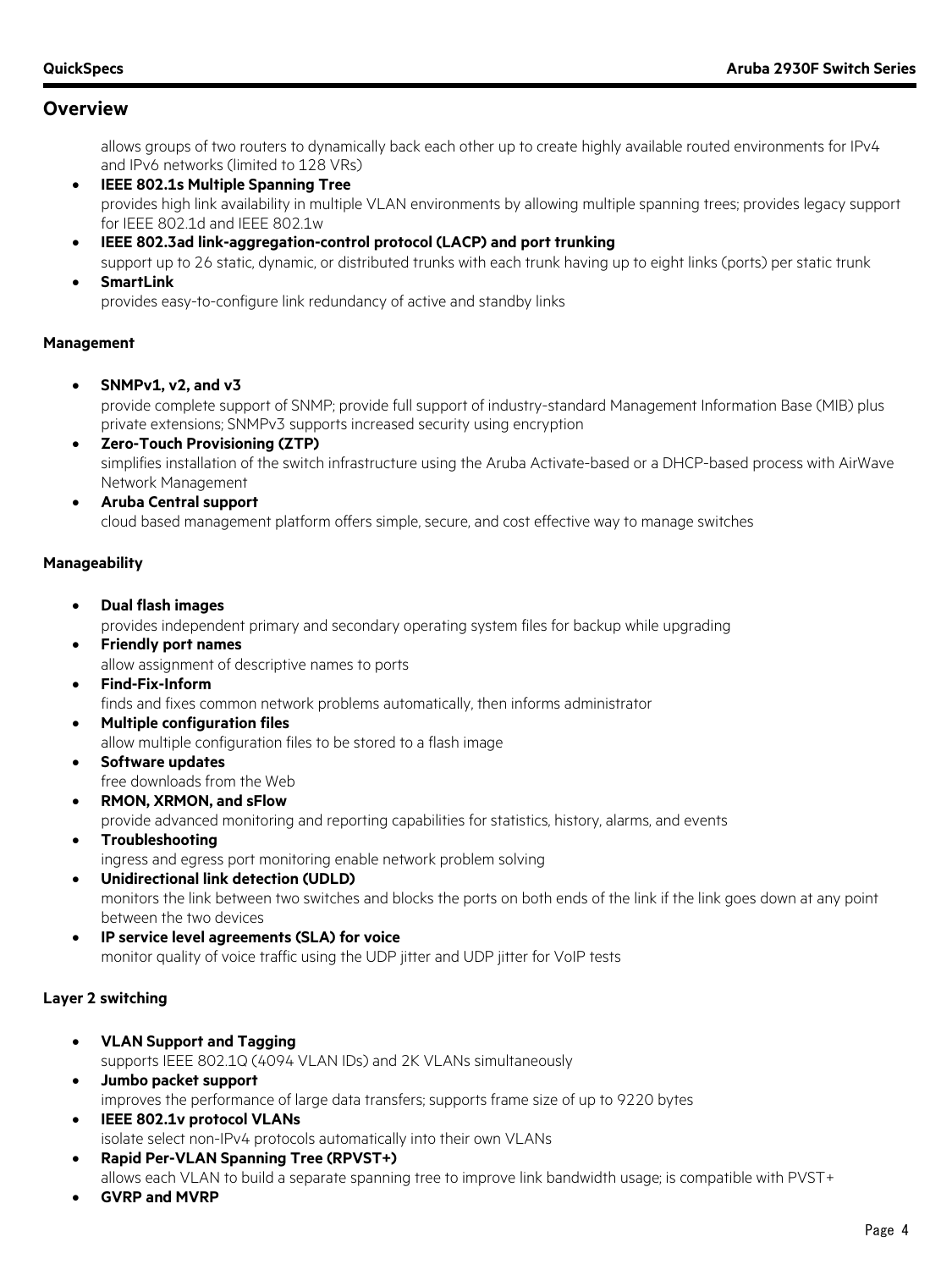allows automatic learning and dynamic assignment of VLANs

• **VxLAN**

encapsulation (tunneling) protocol for overlay network that enables a more scalable virtual network deployment

#### **Layer 3 services**

• **DHCP server** centralizes and reduces the cost of IPv4 address management

#### **Layer 3 routing**

- **Static IP routing** provides manually configured routing; includes ECMP capability
- **256 static and 10,000 RIP routes** facilitate segregation of user data, without adding external hardware
- **Routing Information Protocol (RIP)** provides RIPv1, RIPv2, and RIPng routing
- **Access OSPF**

provide OSPFv2 and OSPFv3 protocols for routing between access and the next layer on the LAN. Only one OSPF area and up to 8 interfaces are supported

• **Policy-based routing** uses a classifier to select traffic that can be forwarded based on policy set by the network administrator (limited to 16 next-hop routes)

#### **Security**

- **Multiple user authentication methods**
	- − **IEEE 802.1X**

uses an IEEE 802.1X supplicant on the client in conjunction with a RADIUS server to authenticate in accordance with industry standards

- − **Web-based authentication** provides a browser-based environment, similar to IEEE 802.1X, to authenticate clients that do not support the IEEE 802.1X supplicant
- − **MAC-based authentication**

authenticates the client with the RADIUS server based on the client's MAC address

- **Authentication flexibility**
	- − **Multiple IEEE 802.1X users per port**

provides authentication of multiple IEEE 802.1X users per port; prevents a user from "piggybacking" on another user's IEEE 802.1X authentication

- − **Concurrent IEEE 802.1X, Web, and MAC authentication schemes per port**
- switch port will accept up to 32 sessions of IEEE 802.1X, Web, and MAC authentications

#### • **Access control lists (ACLs)**

provide IP Layer 3 filtering based on source/destination IP address/subnet and source/destination TCP/UDP port number

- **Source-port filtering**
	- allows only specified ports to communicate with each other
- **RADIUS/TACACS+**
	- eases switch management security administration by using a password authentication server
- **Secure shell**
	- encrypts all transmitted data for secure remote CLI access over IP networks
- **Secure Sockets Layer (SSL)** encrypts all HTTP traffic, allowing secure access to the browser-based management GUI in the switch
- **Port security**

allows access only to specified MAC addresses, which can be learned or specified by the administrator

• **MAC address lockout**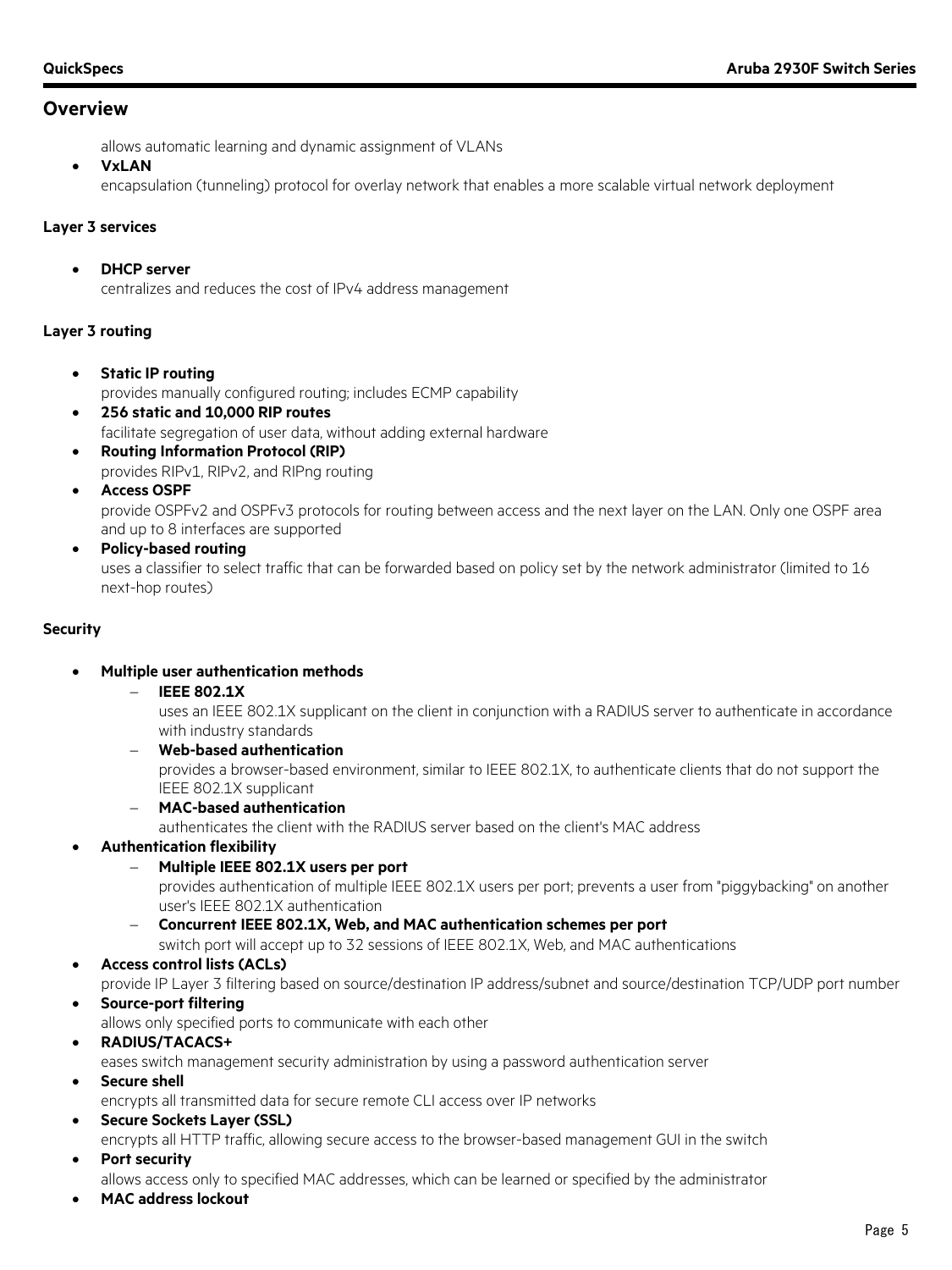prevents particular configured MAC addresses from connecting to the network

• **Secure FTP**

allows secure file transfer to and from the switch; protects against unwanted file downloads or unauthorized copying of a switch configuration file

- **Switch management logon security** helps secure switch CLI logon by optionally requiring either RADIUS or TACACS+ authentication
- **Custom banner**
- displays security policy when users log in to the switch
- **STP BPDU port protection**

blocks Bridge Protocol Data Units (BPDUs) on ports that do not require BPDUs, preventing forged BPDU attacks

- **DHCP protection** blocks DHCP packets from unauthorized DHCP servers, preventing denial-of-service attacks
- **Dynamic ARP protection** blocks ARP broadcasts from unauthorized hosts, preventing eavesdropping or theft of network data
- **STP root guard**

protects the root bridge from malicious attacks or configuration mistakes

**Identity-driven ACL** 

enables implementation of a highly granular and flexible access security policy and VLAN assignment specific to each authenticated network user

- **Per-port broadcast throttling** Configures broadcast control selectively on heavy traffic port uplinks
- **Private VLAN**

provides network security by restricting peer-to-peer communication to prevent a variety of malicious attacks; typically a switch port can only communicate with other ports in the same community and/or an uplink port, regardless of VLAN ID or destination MAC address

#### **Monitor and diagnostics**

• **Digital optical monitoring of SFP+ and 1000BASE-T transceivers** allows detailed monitoring of the transceiver settings and parameters

#### **Warranty and support**

• **Limited Lifetime Warranty**

see **<http://www.hpe.com/networking/warrantysummary>** for warranty and support information included with your product purchase.

• **Software releases**

to find software for your product, refer to **<http://www.hpe.com/networking/support>**; for details on the software releases available with your product purchase, refer to **<http://www.hpe.com/networking/warrantysummary>**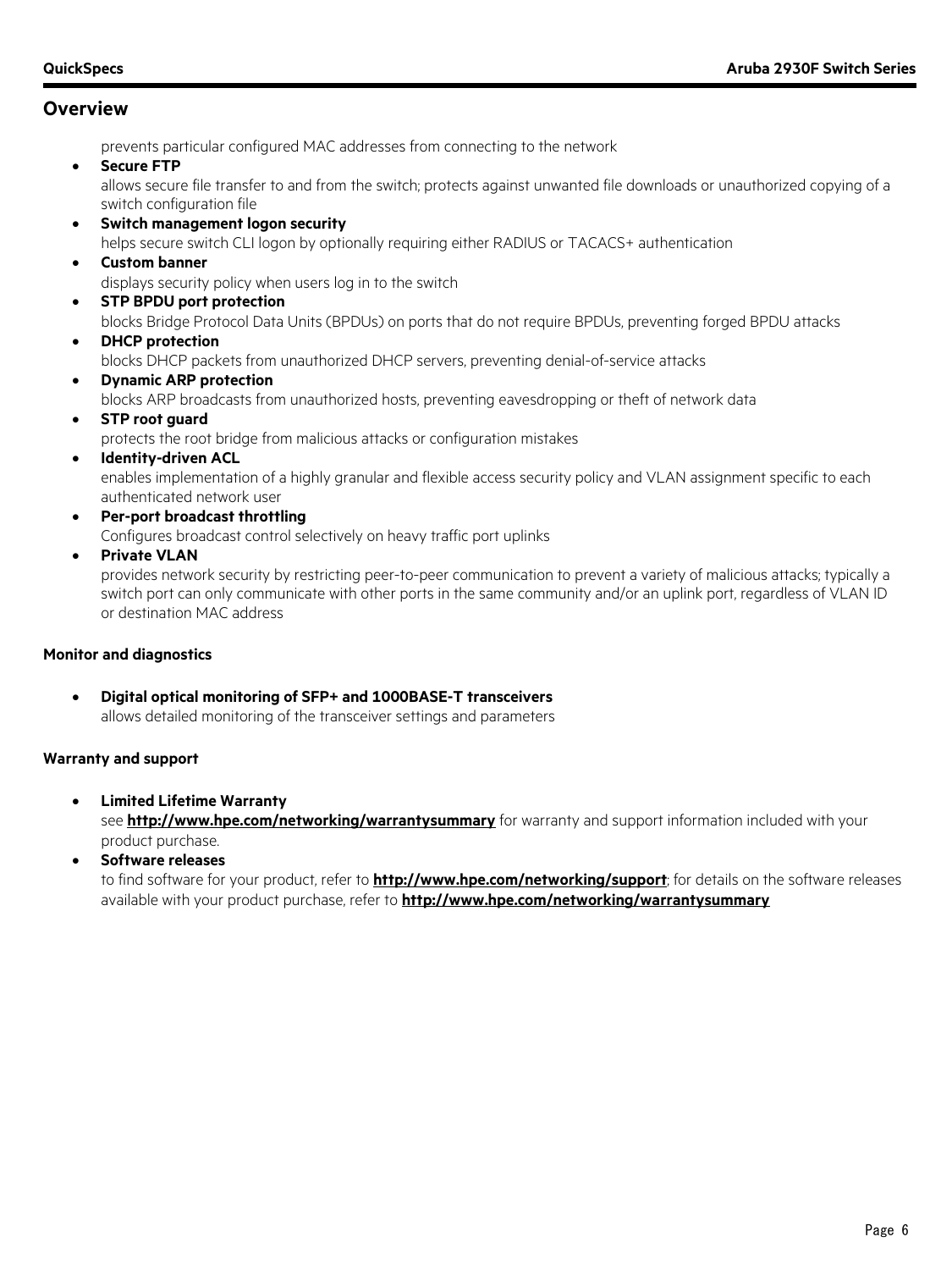## **Build To Order:**

BTO is a standalone unit with no integration. BTO products ship standalone are not part of a CTO or Rack-Shippable solution.

| Aruba 2930F 24G 4SFP+ Switch<br>24 RJ-45 autosensing 10/100/1000 ports<br>$\bullet$<br>4 SFP/SFP+ 1G/10G ports<br>$\bullet$<br>min=0 \\ max=4 SFP/SFP+ Transceivers<br>$\bullet$<br>1U - Height<br>$\bullet$ | <b>JL253A</b><br>See Configuration<br><b>NOTE: 1, 2, 3</b> |
|--------------------------------------------------------------------------------------------------------------------------------------------------------------------------------------------------------------|------------------------------------------------------------|
| PDU Cable NA/MEX/TW/JP<br>C15 PDU Jumper Cord (NA/MEX/TW/JP)                                                                                                                                                 | JL253A#B2B                                                 |
| PDU Cable ROW<br>C15 PDU Jumper Cord (ROW)                                                                                                                                                                   | JL253A#B2C                                                 |
| High Volt Switch to Wall Power Cord<br>HPE 2.3M C13 to NEMA L6-20P Power Cord(J9936A)                                                                                                                        | JL253A#B2E                                                 |
| Aruba 2930F 48G 4SFP+ Switch<br>48 RJ-45 autosensing 10/100/1000 ports<br>$\bullet$<br>4 SFP/SFP+ 1G/10G ports<br>$\bullet$<br>min=0 \\ max=4 SFP/SFP+ Transceivers<br>$\bullet$<br>1U - Height<br>$\bullet$ | <b>JL254A</b><br>See Configuration<br><b>NOTE: 1, 2, 3</b> |
| PDU Cable NA/MEX/TW/JP<br>C15 PDU Jumper Cord (NA/MEX/TW/JP)                                                                                                                                                 | JL254A#B2B                                                 |
| PDU Cable ROW<br>C15 PDU Jumper Cord (ROW)                                                                                                                                                                   | JL254A#B2C                                                 |
| High Volt Switch to Wall Power Cord<br>HPE 2.3M C13 to NEMA L6-20P Power Cord(J9936A)                                                                                                                        | JL254A#B2E                                                 |
| Aruba 2930F 24G PoE+ 4SFP+ Switch<br>24 RJ-45 PoE+ autosensing 10/100/1000 ports<br>$\bullet$<br>4 SFP/SFP+ 1G/10G ports<br>٠<br>min=0 \\ max=4 SFP/SFP+ Transceivers<br>٠<br>1U - Height<br>$\bullet$       | <b>JL255A</b><br>See Configuration<br><b>NOTE: 1, 2, 3</b> |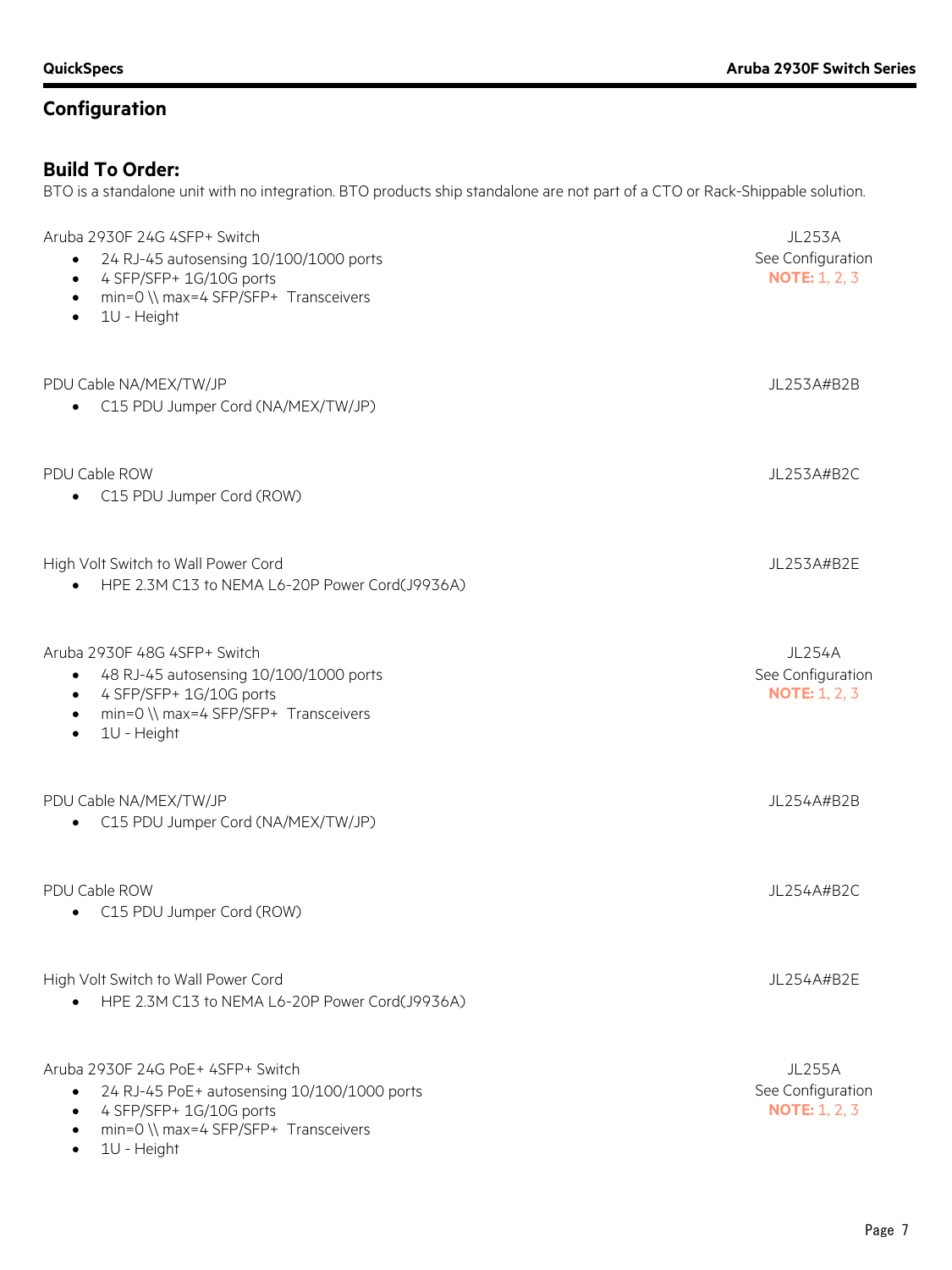## **Configuration** PDU Cable NA/MEX/TW/JP JL255A#B2B • C15 PDU Jumper Cord (NA/MEX/TW/JP) PDU Cable ROW JL255A#B2C • C15 PDU Jumper Cord (ROW) High Volt Switch to Wall Power Cord JL255A#B2E • HPE 2.3M C13 to NEMA L6-20P Power Cord(J9936A) Aruba 2930F 48G PoE+ 4SFP+ Switch JL256A • 48 RJ-45 PoE+ autosensing 10/100/1000 ports • 4 SFP/SFP+ 1G/10G ports • min=0 \\ max=4 SFP/SFP+ Transceivers • 1U - Height See Configuration **NOTE:** 1, 2, 3 PDU Cable NA/MEX/TW/JP JL256A#B2B • C15 PDU Jumper Cord (NA/MEX/TW/JP) PDU Cable ROW JL256A#B2C • C15 PDU Jumper Cord (ROW) High Volt Switch to Wall Power Cord JL256A#B2E • HPE 2.3M C13 to NEMA L6-20P Power Cord(J9936A) Aruba 2930F 8G PoE+ 2SFP+ Switch JL258A • 8 RJ-45 PoE+ autosensing 10/100/1000 ports • 2 SFP/SFP+ 1G/10G ports • min=0 \\ max=2 SFP/SFP+ Transceivers • 1U - Height See Configuration **NOTE:** 1, 2, 3 PDU Cable NA/MEX/TW/JP JL258A#B2B • C15 PDU Jumper Cord (NA/MEX/TW/JP) PDU Cable ROW JL258A#B2C • C15 PDU Jumper Cord (ROW) High Volt Switch to Wall Power Cord JL258A#B2E • HPE 2.3M C13 to NEMA L6-20P Power Cord(J9936A)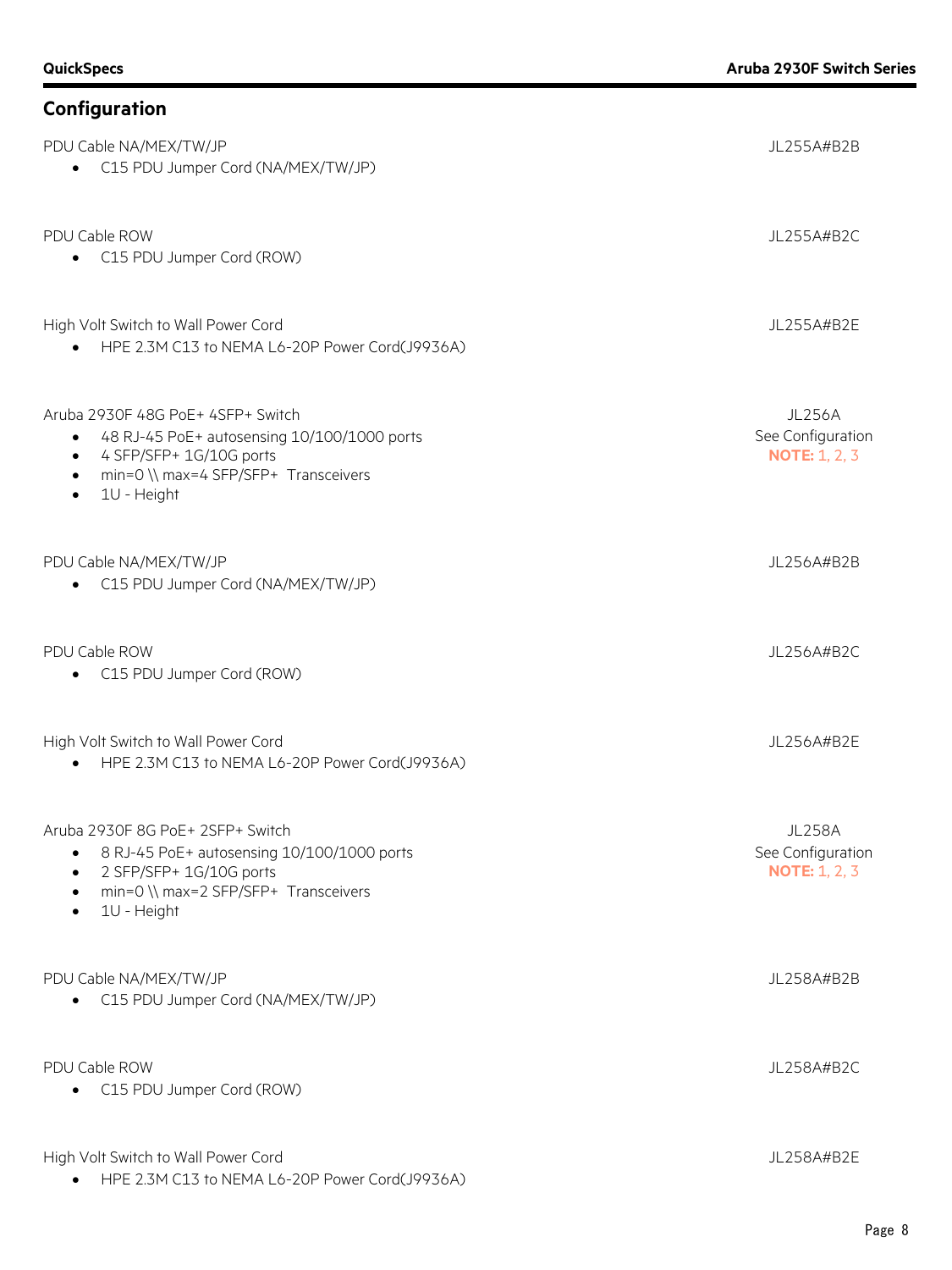| Aruba 2930F 24G 4SFP Switch<br>24 RJ-45 autosensing 10/100/1000 ports<br>$\bullet$<br>4 SFP 1G ports<br>$\bullet$<br>min=0 \\ max=4 SFP Transceivers<br>$\bullet$<br>1U - Height<br>$\bullet$           | <b>JL259A</b><br>See Configuration<br><b>NOTE: 1, 3</b> |
|---------------------------------------------------------------------------------------------------------------------------------------------------------------------------------------------------------|---------------------------------------------------------|
| PDU Cable NA/MEX/TW/JP<br>• C15 PDU Jumper Cord (NA/MEX/TW/JP)                                                                                                                                          | JL259A#B2B                                              |
| PDU Cable ROW<br>C15 PDU Jumper Cord (ROW)                                                                                                                                                              | JL259A#B2C                                              |
| High Volt Switch to Wall Power Cord<br>HPE 2.3M C13 to NEMA L6-20P Power Cord(J9936A)<br>$\bullet$                                                                                                      | JL259A#B2E                                              |
| Aruba 2930F 48G 4SFP Switch<br>48 RJ-45 autosensing 10/100/1000 ports<br>$\bullet$<br>4 SFP 1G ports<br>$\bullet$<br>min=0 \\ max=4 SFP Transceivers<br>$\bullet$<br>1U - Height<br>$\bullet$           | <b>JL260A</b><br>See Configuration<br><b>NOTE: 1, 3</b> |
| PDU Cable NA/MEX/TW/JP<br>C15 PDU Jumper Cord (NA/MEX/TW/JP)                                                                                                                                            | JL260A#B2B                                              |
| PDU Cable ROW<br>C15 PDU Jumper Cord (ROW)                                                                                                                                                              | JL260A#B2C                                              |
| High Volt Switch to Wall Power Cord<br>HPE 2.3M C13 to NEMA L6-20P Power Cord(J9936A)<br>$\bullet$                                                                                                      | JL260A#B2E                                              |
| Aruba 2930F 24G PoE+ 4SFP Switch<br>24 RJ-45 PoE+ autosensing 10/100/1000 ports<br>$\bullet$<br>4 SFP 1G ports<br>$\bullet$<br>min=0 \\ max=4 SFP Transceivers<br>$\bullet$<br>1U - Height<br>$\bullet$ | <b>JL261A</b><br>See Configuration<br><b>NOTE: 1, 3</b> |
| PDU Cable NA/MEX/TW/JP<br>C15 PDU Jumper Cord (NA/MEX/TW/JP)                                                                                                                                            | JL261A#B2B                                              |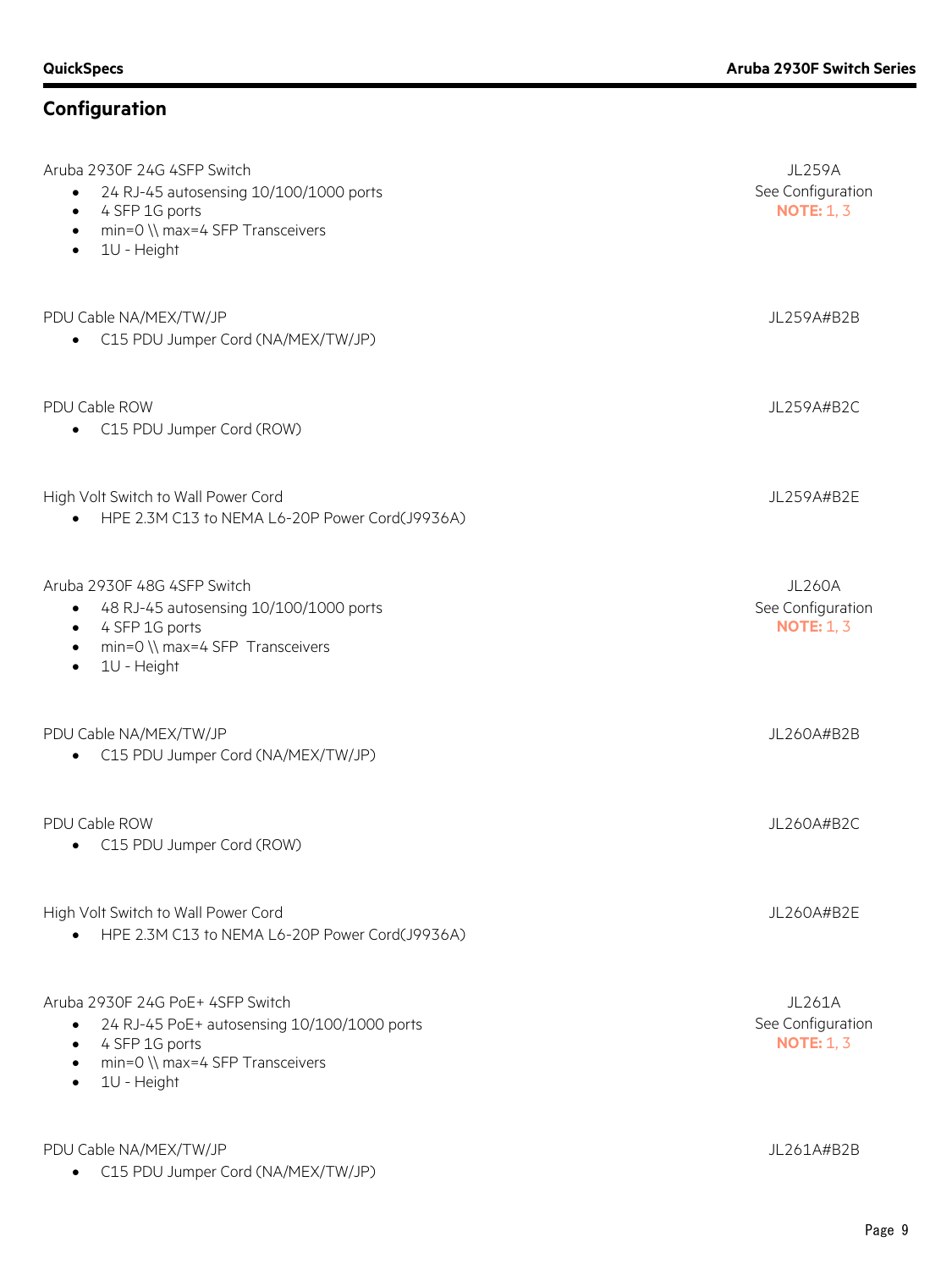| PDU Cable ROW                       | C15 PDU Jumper Cord (ROW)                                                                                                                                                                                                                    | JL261A#B2C                                       |
|-------------------------------------|----------------------------------------------------------------------------------------------------------------------------------------------------------------------------------------------------------------------------------------------|--------------------------------------------------|
|                                     | High Volt Switch to Wall Power Cord<br>HPE 2.3M C13 to NEMA L6-20P Power Cord(J9936A)                                                                                                                                                        | JL261A#B2E                                       |
| $\bullet$<br>$\bullet$<br>$\bullet$ | Aruba 2930F 48G PoE+ 4SFP Switch<br>48 RJ-45 PoE+ autosensing 10/100/1000 ports<br>4 SFP 1G ports<br>min=0 \\ max=4 SFP Transceivers<br>1U - Height                                                                                          | JL262A<br>See Configuration<br><b>NOTE: 1, 3</b> |
| PDU Cable NA/MEX/TW/JP              | C15 PDU Jumper Cord (NA/MEX/TW/JP)                                                                                                                                                                                                           | JL262A#B2B                                       |
| PDU Cable ROW                       | C15 PDU Jumper Cord (ROW)                                                                                                                                                                                                                    | JL262A#B2C                                       |
|                                     | High Volt Switch to Wall Power Cord<br>HPE 2.3M C13 to NEMA L6-20P Power Cord(J9936A)                                                                                                                                                        | JL262A#B2E                                       |
| <b>Configuration Rules:</b>         |                                                                                                                                                                                                                                              |                                                  |
| NOTE <sub>1</sub>                   | The following Transceivers install into this Switch (For the 1000/10000 SFP+<br>Ports):<br>HPE X121 1G SFP LC LH Transceiver<br>HPE X121 1G SFP LC LX Transceiver<br>HPE X121 1G SFP LC SX Transceiver<br>HP X122 1G SFP LC BX-D Transceiver | J4860C<br>J4859C<br>J4858C<br>J9142B             |

### NOTE 2 The following Transceivers install into this Switch: HPE X132 10G SFP+ LC ER Transceiver J9153A

| HPE X132 10G SFP+ LC SR Transceiver                     | J9150A |
|---------------------------------------------------------|--------|
| HPE X132 10G SFP+ LC LR Transceiver                     | J9151A |
| HPE X242 10G SFP+ to SFP+ 1m Direct Attach Copper Cable | J9281B |
| HPE X242 10G SFP+ to SFP+ 3m Direct Attach Copper Cable | J9283B |
|                                                         |        |

HP X122 1G SFP LC BX-U Transceiver J9143B HPE X111 100M SFP LC FX Transceiver JPOS4C

NOTE 3 Localization required on orders without #B2B, #B2C or #B2E options.

## **Rack Level Integration CTO Models**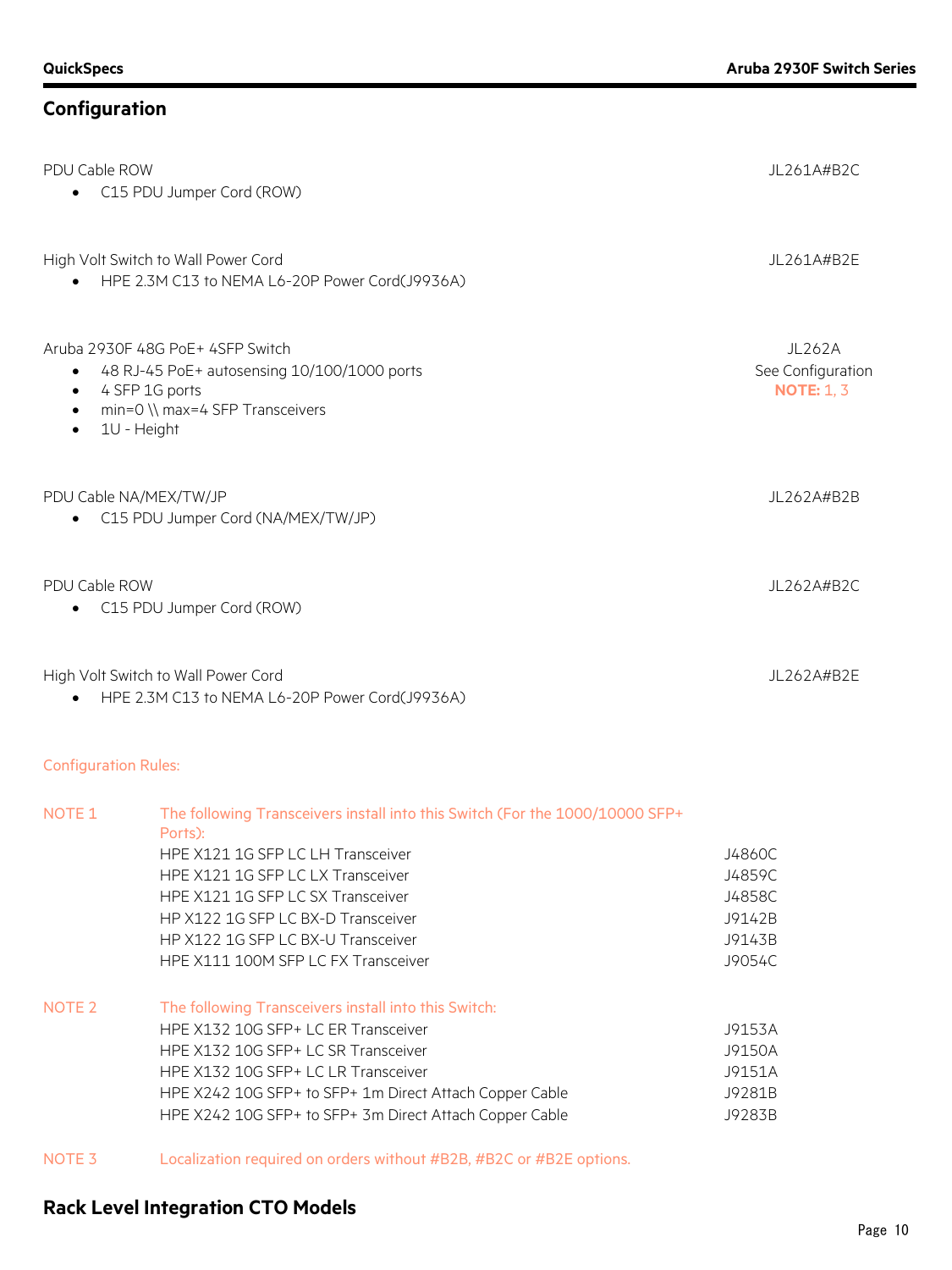| Aruba 2930F 24G 4SFP+ Switch<br>24 RJ-45 autosensing 10/100/1000 ports<br>4 SFP/SFP+ 1G/10G ports<br>$\bullet$<br>min=0 \\ max=4 SFP/SFP+ Transceivers<br>$\bullet$<br>1U - Height<br>$\bullet$                        | <b>JL253A</b><br>See Configuration<br><b>NOTE: 1, 2, 3, 4, 5</b> |
|------------------------------------------------------------------------------------------------------------------------------------------------------------------------------------------------------------------------|------------------------------------------------------------------|
| PDU Cable NA/MEX/TW/JP<br>C15 PDU Jumper Cord (NA/MEX/TW/JP)                                                                                                                                                           | JL253A#B2B                                                       |
| PDU Cable ROW<br>C15 PDU Jumper Cord (ROW)<br>$\bullet$                                                                                                                                                                | JL253A#B2C                                                       |
| High Volt Switch to Wall Power Cord<br>HPE 2.3M C13 to NEMA L6-20P Power Cord(J9936A)                                                                                                                                  | JL253A#B2E                                                       |
| Aruba 2930F 48G 4SFP+ Switch<br>48 RJ-45 autosensing 10/100/1000 ports<br>$\bullet$<br>4 SFP/SFP+ 1G/10G ports<br>$\bullet$<br>min=0 \\ max=4 SFP/SFP+ Transceivers<br>$\bullet$<br>1U - Height<br>$\bullet$           | <b>JL254A</b><br>See Configuration<br><b>NOTE: 1, 2, 3, 4, 5</b> |
| PDU Cable NA/MEX/TW/JP<br>C15 PDU Jumper Cord (NA/MEX/TW/JP)                                                                                                                                                           | JL254A#B2B                                                       |
| PDU Cable ROW<br>C15 PDU Jumper Cord (ROW)<br>٠                                                                                                                                                                        | JL254A#B2C                                                       |
| High Volt Switch to Wall Power Cord<br>HPE 2.3M C13 to NEMA L6-20P Power Cord(J9936A)                                                                                                                                  | JL254A#B2E                                                       |
| Aruba 2930F 24G PoE+ 4SFP+ Switch<br>24 RJ-45 PoE+ autosensing 10/100/1000 ports<br>$\bullet$<br>4 SFP/SFP+ 1G/10G ports<br>$\bullet$<br>min=0 \\ max=4 SFP/SFP+ Transceivers<br>$\bullet$<br>1U - Height<br>$\bullet$ | <b>JL255A</b><br>See Configuration<br><b>NOTE: 1, 2, 3, 4, 5</b> |
| PDU Cable NA/MEX/TW/JP                                                                                                                                                                                                 | JL255A#B2B                                                       |

• C15 PDU Jumper Cord (NA/MEX/TW/JP)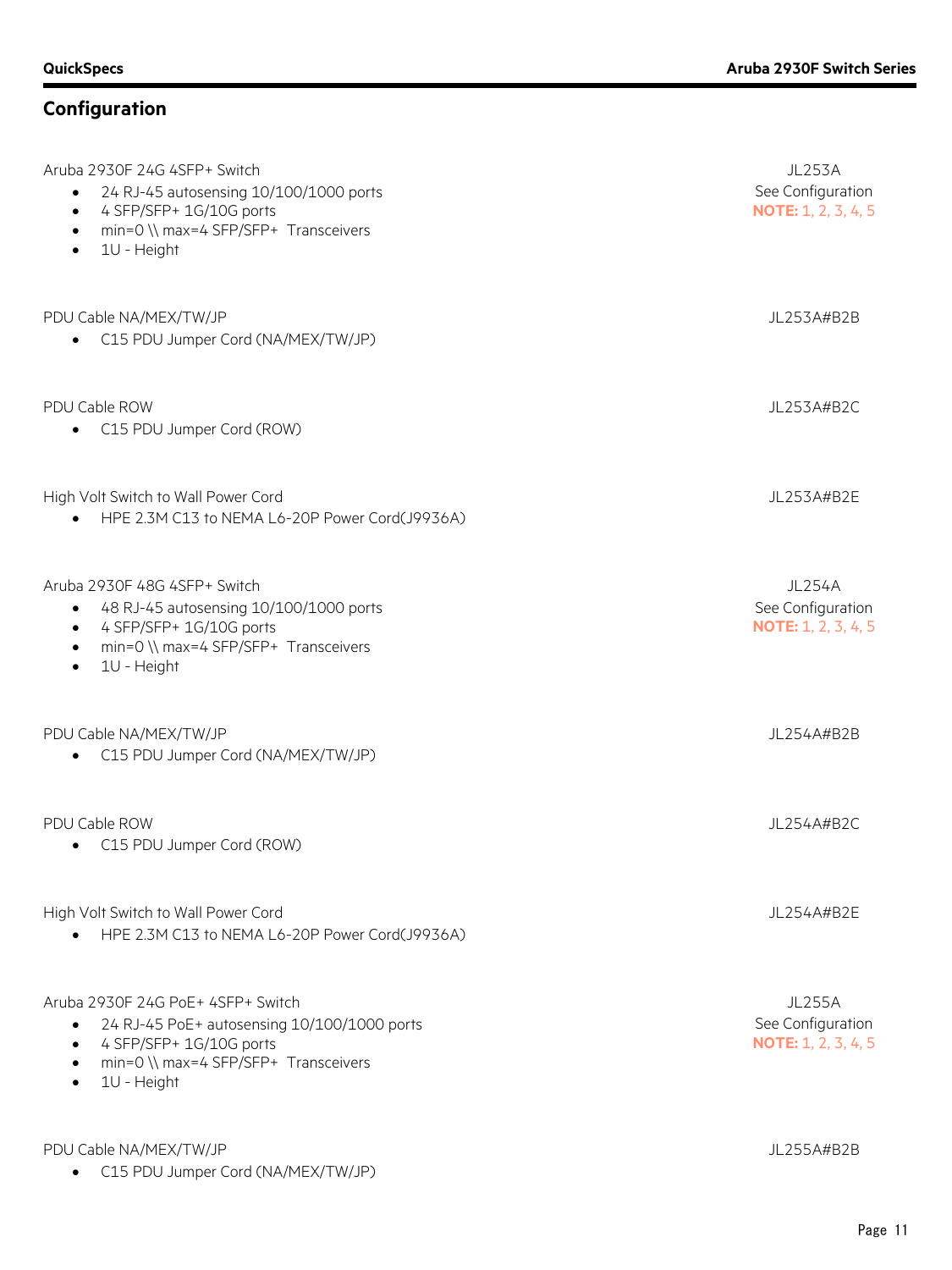| PDU Cable ROW<br>• C15 PDU Jumper Cord (ROW)                                                                                                                                                                           | JL255A#B2C                                                       |
|------------------------------------------------------------------------------------------------------------------------------------------------------------------------------------------------------------------------|------------------------------------------------------------------|
| High Volt Switch to Wall Power Cord<br>HPE 2.3M C13 to NEMA L6-20P Power Cord(J9936A)<br>$\bullet$                                                                                                                     | JL255A#B2E                                                       |
| Aruba 2930F 48G PoE+ 4SFP+ Switch<br>48 RJ-45 PoE+ autosensing 10/100/1000 ports<br>$\bullet$<br>4 SFP/SFP+ 1G/10G ports<br>$\bullet$<br>min=0 \\ max=4 SFP/SFP+ Transceivers<br>$\bullet$<br>1U - Height<br>$\bullet$ | <b>JL256A</b><br>See Configuration<br><b>NOTE:</b> 1, 2, 3, 4, 5 |
| PDU Cable NA/MEX/TW/JP<br>C15 PDU Jumper Cord (NA/MEX/TW/JP)<br>$\bullet$                                                                                                                                              | JL256A#B2B                                                       |
| PDU Cable ROW<br>C15 PDU Jumper Cord (ROW)<br>$\bullet$                                                                                                                                                                | JL256A#B2C                                                       |
| High Volt Switch to Wall Power Cord<br>HPE 2.3M C13 to NEMA L6-20P Power Cord(J9936A)<br>$\bullet$                                                                                                                     | JL256A#B2E                                                       |
| Aruba 2930F 24G 4SFP Switch<br>24 RJ-45 autosensing 10/100/1000 ports<br>$\bullet$<br>4 SFP 1G ports<br>$\bullet$<br>min=0 \\ max=4 SFP Transceivers<br>$\bullet$<br>1U - Height<br>$\bullet$                          | <b>JL259A</b><br>See Configuration<br><b>NOTE: 1, 3, 4, 5</b>    |
| PDU Cable NA/MEX/TW/JP<br>C15 PDU Jumper Cord (NA/MEX/TW/JP)                                                                                                                                                           | JL259A#B2B                                                       |
| PDU Cable ROW<br>C15 PDU Jumper Cord (ROW)                                                                                                                                                                             | JL259A#B2C                                                       |
| High Volt Switch to Wall Power Cord<br>HPE 2.3M C13 to NEMA L6-20P Power Cord(J9936A)<br>$\bullet$                                                                                                                     | JL259A#B2E                                                       |
| Aruba 2930F 48G 4SFP Switch<br>48 RJ-45 autosensing 10/100/1000 ports                                                                                                                                                  | <b>JL260A</b><br>See Configuration                               |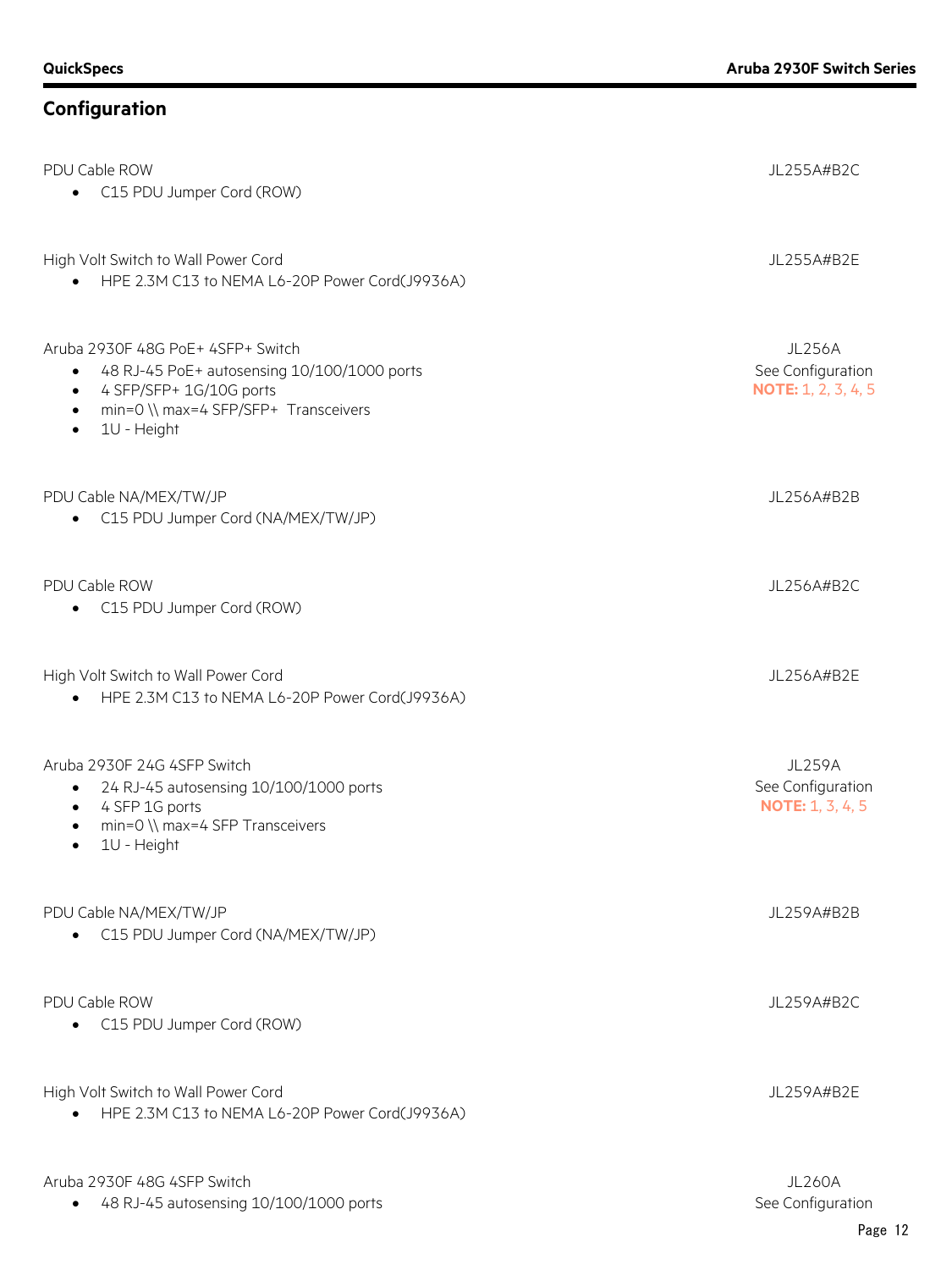| Configuration                                                                                                                                                                                           |                                                               |
|---------------------------------------------------------------------------------------------------------------------------------------------------------------------------------------------------------|---------------------------------------------------------------|
| 4 SFP 1G ports<br>min=0 \\ max=4 SFP Transceivers<br>$\bullet$<br>1U - Height<br>$\bullet$                                                                                                              | <b>NOTE:</b> $1, 3, 4, 5$                                     |
| PDU Cable NA/MEX/TW/JP<br>C15 PDU Jumper Cord (NA/MEX/TW/JP)                                                                                                                                            | JL260A#B2B                                                    |
| PDU Cable ROW<br>C15 PDU Jumper Cord (ROW)                                                                                                                                                              | JL260A#B2C                                                    |
| High Volt Switch to Wall Power Cord<br>HPE 2.3M C13 to NEMA L6-20P Power Cord(J9936A)                                                                                                                   | JL260A#B2E                                                    |
| Aruba 2930F 24G PoE+ 4SFP Switch<br>24 RJ-45 PoE+ autosensing 10/100/1000 ports<br>$\bullet$<br>4 SFP 1G ports<br>$\bullet$<br>min=0 \\ max=4 SFP Transceivers<br>$\bullet$<br>1U - Height<br>$\bullet$ | <b>JL261A</b><br>See Configuration<br><b>NOTE: 1, 3, 4, 5</b> |
| PDU Cable NA/MEX/TW/JP<br>C15 PDU Jumper Cord (NA/MEX/TW/JP)                                                                                                                                            | JL261A#B2B                                                    |
| PDU Cable ROW<br>C15 PDU Jumper Cord (ROW)                                                                                                                                                              | JL261A#B2C                                                    |
| High Volt Switch to Wall Power Cord<br>HPE 2.3M C13 to NEMA L6-20P Power Cord(J9936A)                                                                                                                   | JL261A#B2E                                                    |
| Aruba 2930F 48G PoF+ 4SFP Switch<br>48 RJ-45 PoE+ autosensing 10/100/1000 ports<br>$\bullet$<br>4 SFP 1G ports<br>$\bullet$<br>min=0 \\ max=4 SFP Transceivers<br>$\bullet$<br>1U - Height<br>$\bullet$ | <b>JL262A</b><br>See Configuration<br><b>NOTE: 1, 3, 4, 5</b> |
| PDU Cable NA/MEX/TW/JP<br>C15 PDU Jumper Cord (NA/MEX/TW/JP)                                                                                                                                            | JL262A#B2B                                                    |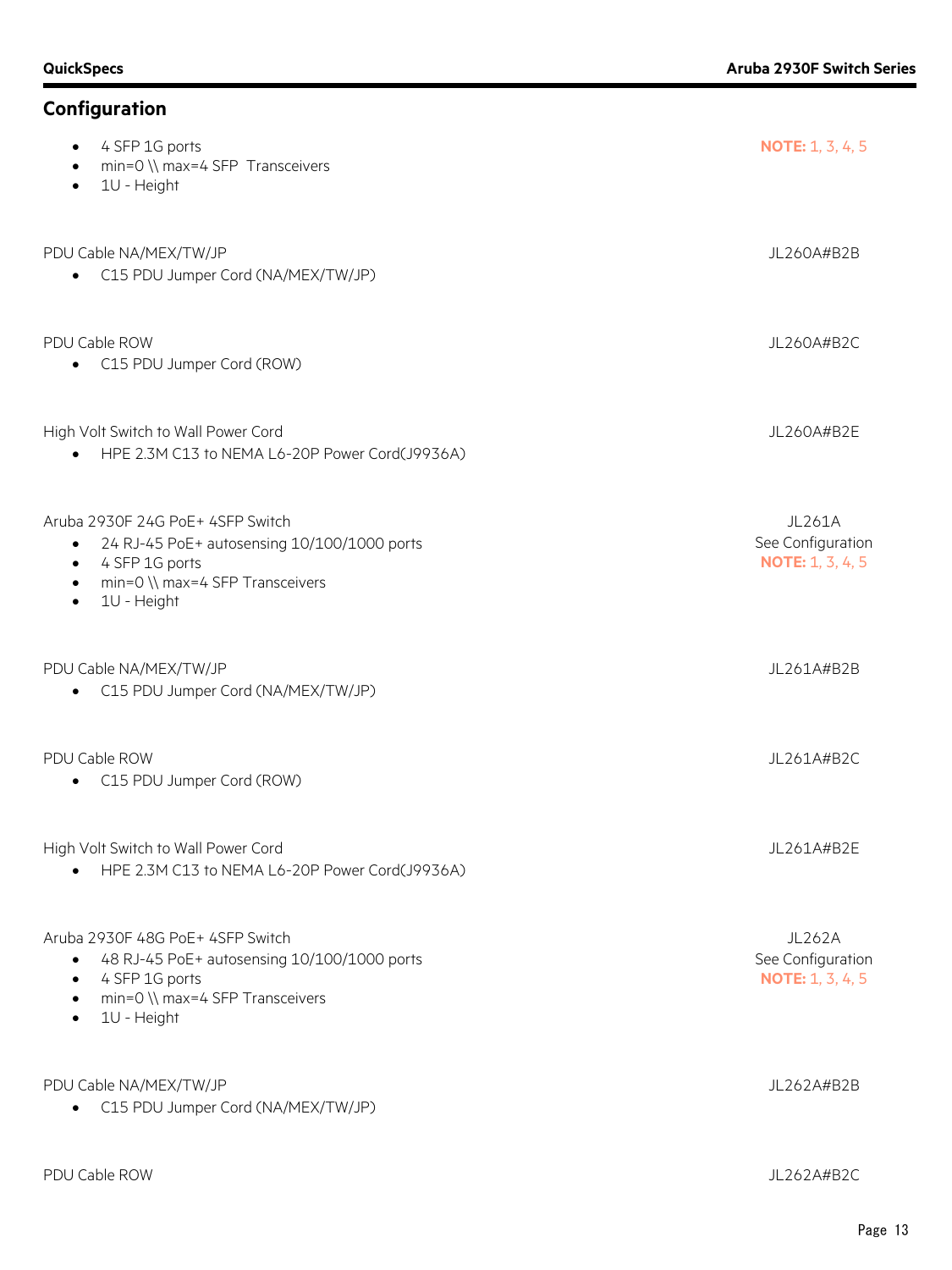• C15 PDU Jumper Cord (ROW)

High Volt Switch to Wall Power Cord and Supervisory of the UL262A#B2E

• HPE 2.3M C13 to NEMA L6-20P Power Cord(J9936A)

#### Configuration Rules:

| <b>NOTE 1</b>     | The following Transceivers install into this Switch:                                                                                                                                                                                                                                                                                                             |        |
|-------------------|------------------------------------------------------------------------------------------------------------------------------------------------------------------------------------------------------------------------------------------------------------------------------------------------------------------------------------------------------------------|--------|
|                   | HPE X121 1G SFP LC LH Transceiver                                                                                                                                                                                                                                                                                                                                | J4860C |
|                   | HPE X121 1G SFP LC LX Transceiver                                                                                                                                                                                                                                                                                                                                | J4859C |
|                   | HPE X121 1G SFP LC SX Transceiver                                                                                                                                                                                                                                                                                                                                | J4858C |
|                   | HP X122 1G SFP LC BX-D Transceiver                                                                                                                                                                                                                                                                                                                               | J9142B |
|                   | HP X122 1G SFP LC BX-U Transceiver                                                                                                                                                                                                                                                                                                                               | J9143B |
|                   | HPE X111 100M SFP LC FX Transceiver                                                                                                                                                                                                                                                                                                                              | J9054C |
| NOTE <sub>2</sub> | The following Transceivers install into this Switch:                                                                                                                                                                                                                                                                                                             |        |
|                   | HPE X132 10G SFP+ LC ER Transceiver                                                                                                                                                                                                                                                                                                                              | J9153A |
|                   | HPE X132 10G SFP+ LC SR Transceiver                                                                                                                                                                                                                                                                                                                              | J9150A |
|                   | HPE X132 10G SFP+ LC LR Transceiver                                                                                                                                                                                                                                                                                                                              | J9151A |
|                   | HPE X242 10G SFP+ to SFP+ 1m Direct Attach Copper Cable                                                                                                                                                                                                                                                                                                          | J9281B |
|                   | HPE X242 10G SFP+ to SFP+ 3m Direct Attach Copper Cable                                                                                                                                                                                                                                                                                                          | J9283B |
| NOTE <sub>3</sub> | If this switch is factory installed in HPE Racks, Then the J9583A#0D1 is required.                                                                                                                                                                                                                                                                               |        |
|                   | CLIC Only - Allow the J9583AZ in all regions.                                                                                                                                                                                                                                                                                                                    |        |
| NOTE <sub>4</sub> | Localization required on orders without #B2B, #B2C, #B2E options.                                                                                                                                                                                                                                                                                                |        |
| NOTE <sub>5</sub> | If this Switch Chassis is selected for Rack Level Integration, Then the Switch Chassis needs to integrate (with<br>#0D1) to the HPE Rack.                                                                                                                                                                                                                        |        |
| Remarks:          | Drop down under power supply should offer the following options and results:<br>Switch/Router/Power Supply to PDU Power Cord - #B2B in North America, Mexico, Taiwan, and Japan or<br>#B2C ROW. (Watson Default B2B or B2C for Rack Level CTO)<br>Switch/Router/Power Supply to Wall Power Cord - Localized Option (Watson Default for BTO and Box Level<br>CTO) |        |

Enter the following menu selections as integrated to the CTO Model X server above if order is factory built.

## **Transceivers**

#### **SFP Transceivers**

| HPE X121 1G SFP LC LH Transceiver | J4860C |
|-----------------------------------|--------|
| HPE X121 1G SFP LC LX Transceiver | J4859C |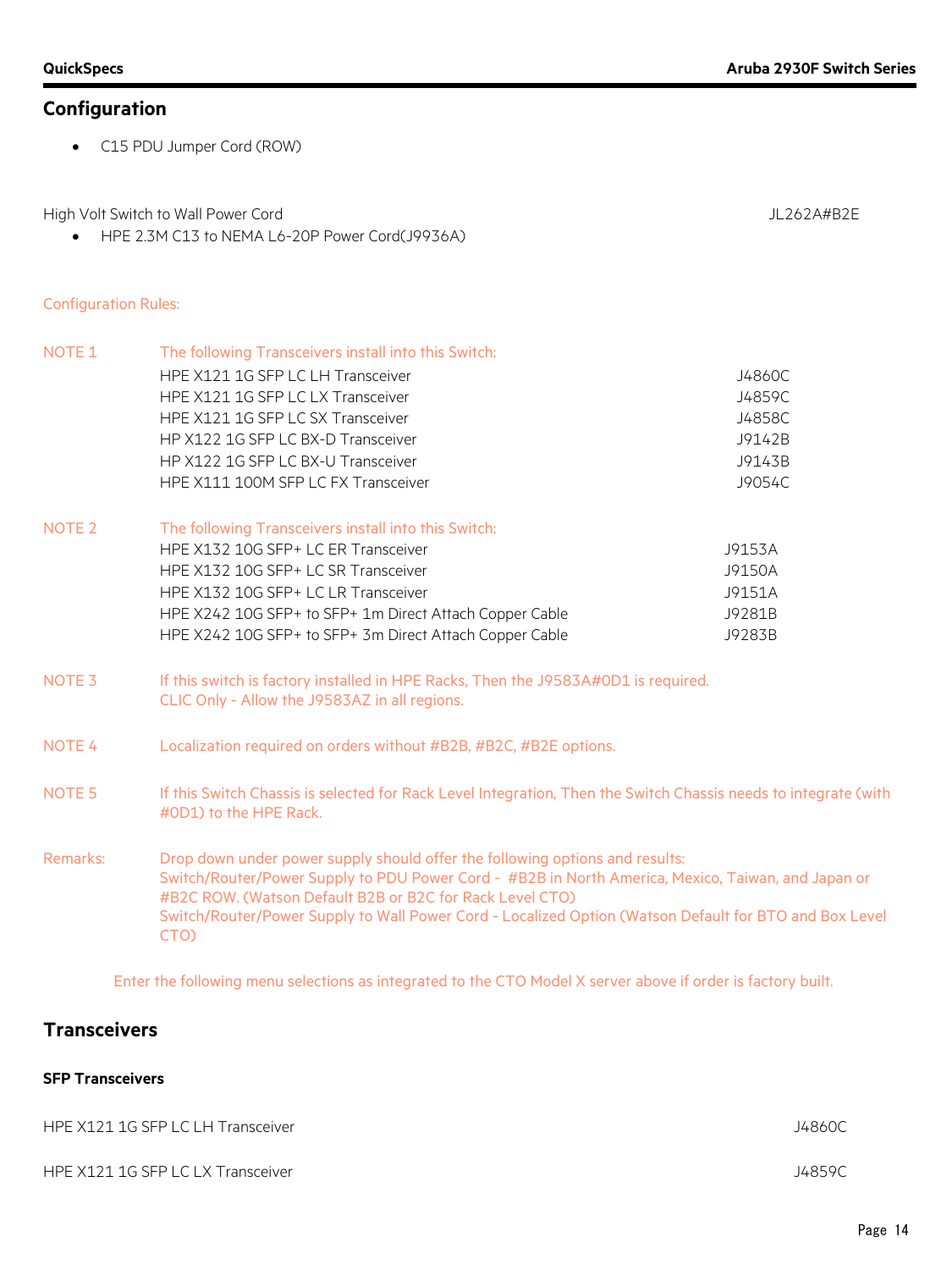| Configuration                                           |        |
|---------------------------------------------------------|--------|
| HPE X121 1G SFP LC SX Transceiver                       | J4858C |
| HP X122 1G SFP LC BX-U Transceiver                      | J9143B |
| HPE X121 1G SFP RJ45 T Transceiver                      | J8177C |
| HPE X111 100M SFP LC FX Transceiver                     | J9054C |
| <b>SFP+ Transceivers</b>                                |        |
| HPE X132 10G SFP+ LC ER Transceiver                     | J9153A |
| HPE X132 10G SFP+ LC SR Transceiver                     | J9150A |
| HPE X132 10G SFP+ LC LR Transceiver                     | J9151A |
| HPE X242 10G SFP+ to SFP+ 1m Direct Attach Copper Cable | J9281B |
| HPE X242 10G SFP+ to SFP+ 3m Direct Attach Copper Cable | J9283B |

## **Cables**

#### **Multi-Mode Cables**

#### (std 0 // max 99) User Selection (min 0 // max 99) per switch

| HPE LC to LC Multi-mode OM3 2-Fiber 0.5m 1-Pack Fiber Optic Cable  | AJ833A        |
|--------------------------------------------------------------------|---------------|
| HPE LC to LC Multi-mode OM3 2-Fiber 1.0m 1-Pack Fiber Optic Cable  | AJ834A        |
| HPE LC to LC Multi-mode OM3 2-Fiber 2.0m 1-Pack Fiber Optic Cable  | AJ835A        |
| HPE LC to LC Multi-mode OM3 2-Fiber 5.0m 1-Pack Fiber Optic Cable  | AJ836A        |
| HPE LC to LC Multi-mode OM3 2-Fiber 15.0m 1-Pack Fiber Optic Cable | AJ837A        |
| HPE LC to LC Multi-mode OM3 2-Fiber 30.0m 1-Pack Fiber Optic Cable | AJ838A        |
| HPE LC to LC Multi-mode OM3 2-Fiber 50.0m 1-Pack Fiber Optic Cable | AJ839A        |
| HPE Premier Flex LC/LC Multi-mode OM4 2 fiber 1m Cable             | <b>QK732A</b> |
| HPE Premier Flex LC/LC Multi-mode OM4 2 fiber 2m Cable             | QK733A        |
| HPE Premier Flex LC/LC Multi-mode OM4 2 fiber 5m Cable             | <b>QK734A</b> |
| HPE Premier Flex LC/LC Multi-mode OM4 2 fiber 15m Cable            | <b>QK735A</b> |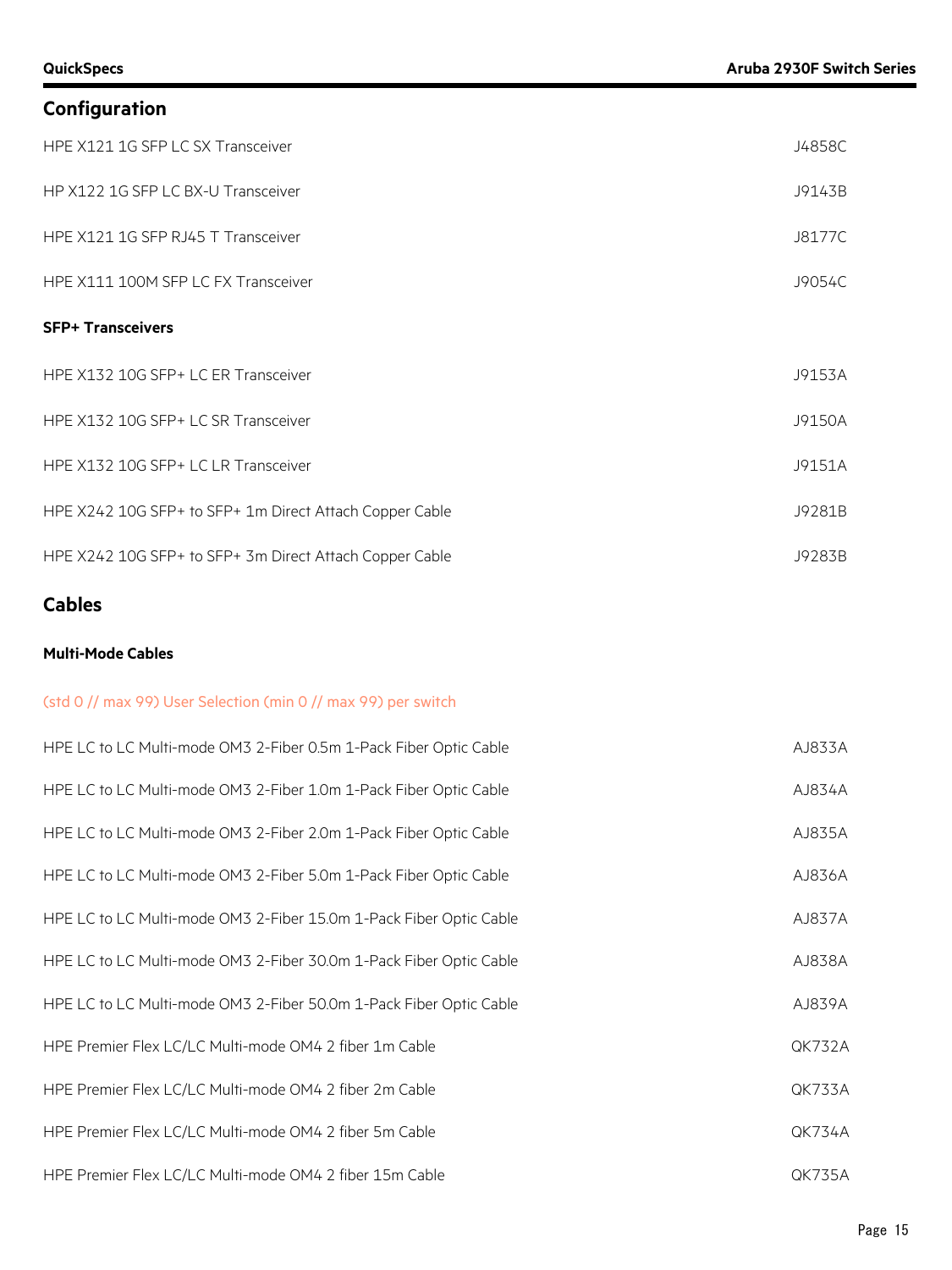|  | Configuration |
|--|---------------|
|  |               |

| HPE Premier Flex LC/LC Multi-mode OM4 2 fiber 30m Cable | OK736A |
|---------------------------------------------------------|--------|
| HPE Premier Flex LC/LC Multi-mode OM4 2 fiber 50m Cable | OK737A |

## **Switch Enclosure Options**

#### **Rack Mount Kit**

(std 0 // max 1) User Selection (min 0 // max 1) per switch

| HPE X410 1U Universal 4-post Rackmount Kit | J9583A                       |
|--------------------------------------------|------------------------------|
|                                            | See Configuration<br>NOTE: 1 |

#### Configuration Rules:

| NOTE 1 | If this Mounting Kit is order with #0D1 then it integrates to the HPE Universal Rack. (not the switch) |
|--------|--------------------------------------------------------------------------------------------------------|
|        |                                                                                                        |

#### NOTE 2 This Rack Mount Kit is not compatible with JL258A

#### **Accessories**

| Aruba 2930F 8-port Cable Guard | JL311A |
|--------------------------------|--------|
| Aruba 2930F 8-port Power Shelf | JL312A |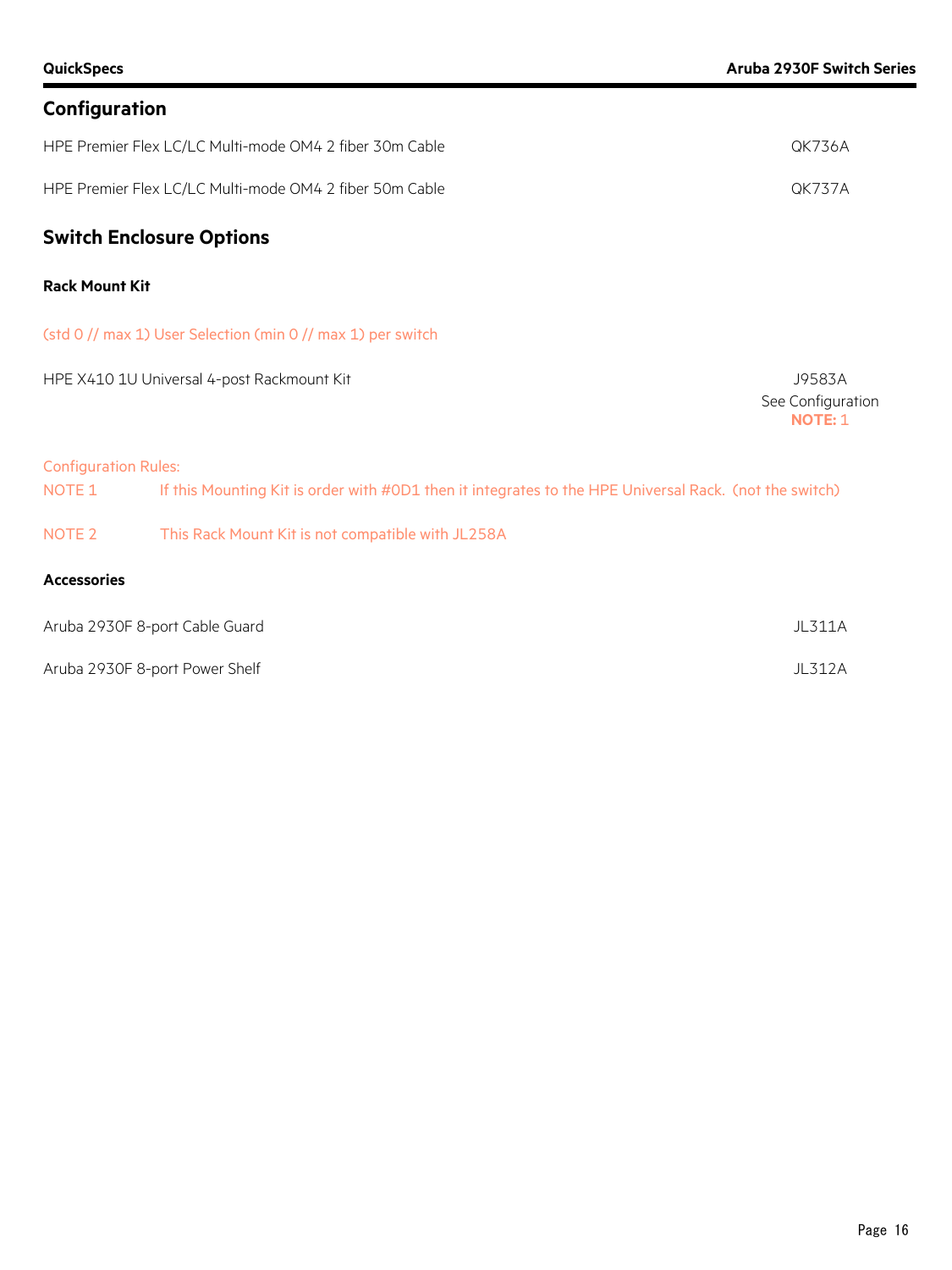**Aruba 2930F 24G 4SFP+ Switch** (JL253A)

| I/O ports and slots               |                                                                                                                                                                                                  | 24 RJ-45 autosensing 10/100/1000 ports (IEEE 802.3 Type 10BASE-T, IEEE 802.3u Type<br>100BASE-TX, IEEE 802.3ab Type 1000BASE-T)<br>Duplex: 10BASE-T/100BASE-TX: half or full; 1000BASE-T: full only                                                                                                                                           |  |
|-----------------------------------|--------------------------------------------------------------------------------------------------------------------------------------------------------------------------------------------------|-----------------------------------------------------------------------------------------------------------------------------------------------------------------------------------------------------------------------------------------------------------------------------------------------------------------------------------------------|--|
|                                   | 4 SFP+ 1/10GbE ports; PHY-less                                                                                                                                                                   |                                                                                                                                                                                                                                                                                                                                               |  |
| <b>Additional ports and slots</b> | 1 dual-personality (RJ-45 or USB micro-B) serial console port                                                                                                                                    |                                                                                                                                                                                                                                                                                                                                               |  |
| <b>Physical characteristics</b>   | <b>Dimensions</b>                                                                                                                                                                                | 17.42(w) x 7.88(d) x 1.73(h) in (44.25 x 20.02 x 4.39 cm) (1U height)                                                                                                                                                                                                                                                                         |  |
|                                   | Weight                                                                                                                                                                                           | 5.31 lb (2.41 kg)                                                                                                                                                                                                                                                                                                                             |  |
| <b>Memory and processor</b>       | 4.5MB Ingress/7.875MB Egress, 4 GB eMMC                                                                                                                                                          | Dual Core ARM Coretex A9 @ 1016 MHz, 1 GB DDR3 SDRAM; Packet buffer size: 12.38 MB                                                                                                                                                                                                                                                            |  |
| Performance                       | 1000 Mb Latency                                                                                                                                                                                  | $<$ 3.8 $\mu$ s (64-byte packets)                                                                                                                                                                                                                                                                                                             |  |
|                                   | 10 Gbps Latency                                                                                                                                                                                  | $\leq$ 1.6 µs (64-byte packets)                                                                                                                                                                                                                                                                                                               |  |
|                                   | Throughput                                                                                                                                                                                       | up to 95.2 Mpps                                                                                                                                                                                                                                                                                                                               |  |
|                                   | <b>Switching capacity</b>                                                                                                                                                                        | 128 Gbps                                                                                                                                                                                                                                                                                                                                      |  |
|                                   | <b>Routing table size</b>                                                                                                                                                                        | 10000 entries (IPv4), 5000 entries (IPv6)                                                                                                                                                                                                                                                                                                     |  |
|                                   | <b>MAC address table size</b>                                                                                                                                                                    | 32768 entries                                                                                                                                                                                                                                                                                                                                 |  |
| <b>Environment</b>                | <b>Operating temperature</b>                                                                                                                                                                     | 32°F to 113°F (0°C to 45°C); up to 5000 Feet, - 0C to 40C (32F to<br>104F) up to 10000 Feet                                                                                                                                                                                                                                                   |  |
|                                   | <b>Operating relative</b><br>humidity                                                                                                                                                            | 15% to 95% @ 104°F (40°C), noncondensing                                                                                                                                                                                                                                                                                                      |  |
|                                   | <b>Nonoperating/Storage</b><br>temperature                                                                                                                                                       | -40°F to 158°F (-40°C to 70°C); up to 15000 Feet                                                                                                                                                                                                                                                                                              |  |
|                                   | <b>Nonoperating/Storage</b><br>temperature                                                                                                                                                       | 15% to 95% @ 149°F (65°C), noncondensing                                                                                                                                                                                                                                                                                                      |  |
|                                   | <b>Acoustic</b>                                                                                                                                                                                  | Power: 49.7 dB, Pressure: 37.1 dB                                                                                                                                                                                                                                                                                                             |  |
|                                   | <b>Airflow direction</b>                                                                                                                                                                         | Side-to-side                                                                                                                                                                                                                                                                                                                                  |  |
| <b>Electrical characteristics</b> | <b>Maximum heat</b><br>dissipation                                                                                                                                                               | 100 BTU/hr (105.5 kJ/hr)                                                                                                                                                                                                                                                                                                                      |  |
|                                   | <b>Voltage</b>                                                                                                                                                                                   | 100 - 127 / 200 - 240 VAC, rated                                                                                                                                                                                                                                                                                                              |  |
|                                   | <b>Current</b>                                                                                                                                                                                   | $0.6/0.4$ A                                                                                                                                                                                                                                                                                                                                   |  |
|                                   | <b>Maximum power rating</b>                                                                                                                                                                      | 29.3 W                                                                                                                                                                                                                                                                                                                                        |  |
|                                   | Idle power                                                                                                                                                                                       | 19.5 W                                                                                                                                                                                                                                                                                                                                        |  |
|                                   | <b>Frequency</b>                                                                                                                                                                                 | 50/60 Hz                                                                                                                                                                                                                                                                                                                                      |  |
|                                   | <b>Notes</b>                                                                                                                                                                                     | Idle power is the actual power consumption of the device with no<br>ports connected<br>Maximum power rating and maximum heat dissipation are the worst-<br>case theoretical maximum numbers provided for planning the<br>infrastructure with fully loaded PoE (if equipped), 100% traffic, all<br>ports plugged in, and all modules populated |  |
| <b>Safety</b>                     | UL 60950-1, 2nd Edition; EN 60950-1:2006 +A11:2009 +A1:2010 +A12:2011+A2:2013; IEC<br>60950-1:2005 +A1:2009 +A2:2013; CSA 22.2 No. 60950-1-07 2nd; EN 60825-1:2007 / IEC<br>60825-1:2007 Class 1 |                                                                                                                                                                                                                                                                                                                                               |  |
| <b>Emissions</b>                  | EN 55022:2010/CISPR 22 Class A; FCC CFR 47 Part 15 Class A; VCCI Class A; ICES-003 Class A;<br>CNS 13438                                                                                         |                                                                                                                                                                                                                                                                                                                                               |  |
| <b>Immunity</b>                   | <b>Generic</b>                                                                                                                                                                                   | EN 55024:2010/CISPR 24                                                                                                                                                                                                                                                                                                                        |  |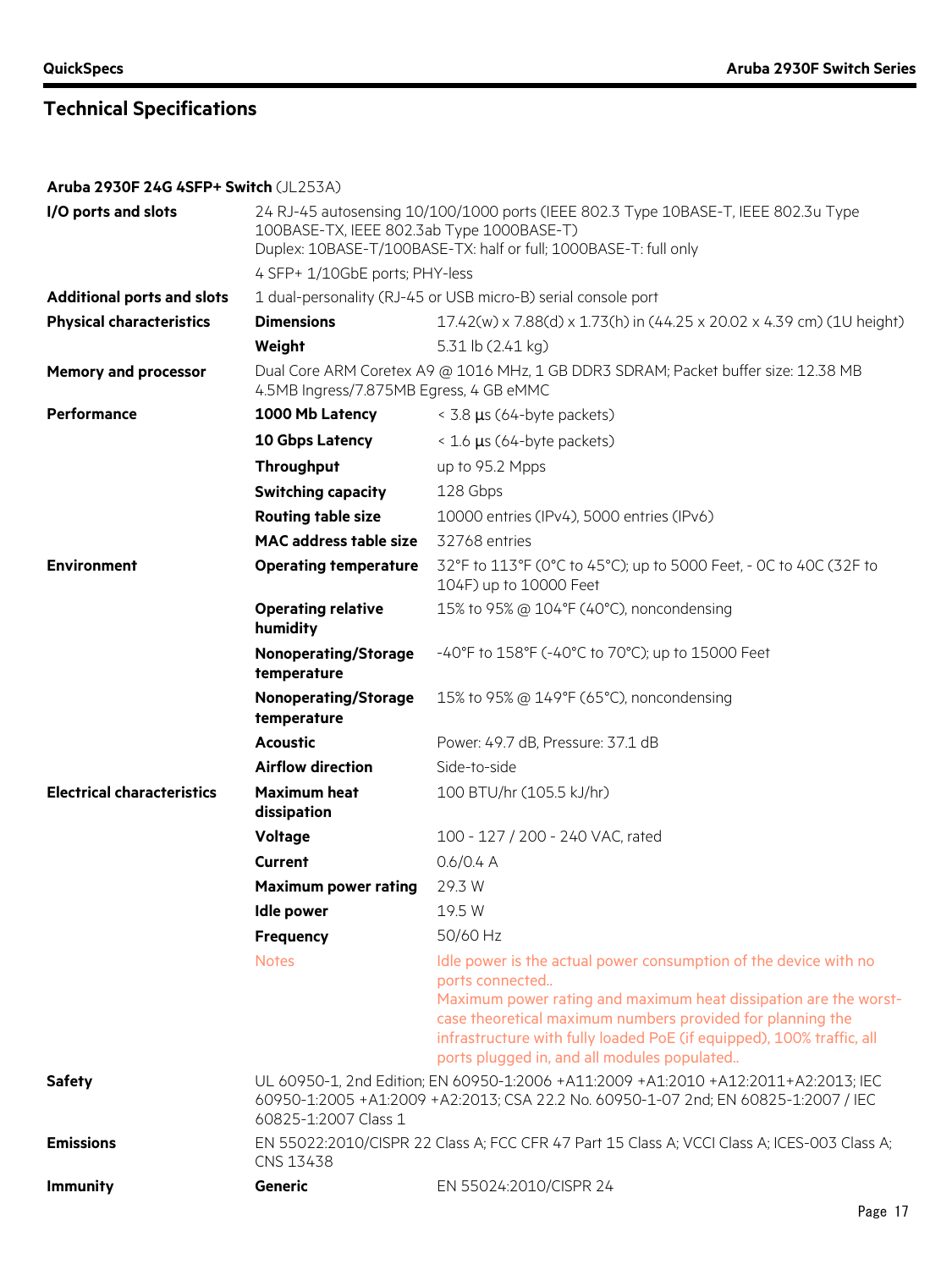|                                       | <b>ESD</b>                                                                                                                                                                                                                                                                                               | IEC 61000-4-2                                                                                                                                                                    |
|---------------------------------------|----------------------------------------------------------------------------------------------------------------------------------------------------------------------------------------------------------------------------------------------------------------------------------------------------------|----------------------------------------------------------------------------------------------------------------------------------------------------------------------------------|
|                                       | Radiated                                                                                                                                                                                                                                                                                                 | IEC 61000-4-3                                                                                                                                                                    |
|                                       | <b>EFT/Burst</b>                                                                                                                                                                                                                                                                                         | IEC 61000-4-4                                                                                                                                                                    |
|                                       | <b>Surge</b>                                                                                                                                                                                                                                                                                             | IEC 61000-4-5                                                                                                                                                                    |
|                                       | Conducted                                                                                                                                                                                                                                                                                                | IEC 61000-4-6                                                                                                                                                                    |
|                                       | <b>Power frequency</b><br>magnetic field                                                                                                                                                                                                                                                                 | IEC 61000-4-8                                                                                                                                                                    |
|                                       | Voltage dips and<br>interruptions                                                                                                                                                                                                                                                                        | IEC 61000-4-11                                                                                                                                                                   |
|                                       | <b>Harmonics</b>                                                                                                                                                                                                                                                                                         | IEC/EN 61000-3-2                                                                                                                                                                 |
|                                       | <b>Flicker</b>                                                                                                                                                                                                                                                                                           | IEC/EN 61000-3-3                                                                                                                                                                 |
| <b>Management</b>                     | management (serial RS-232C or micro USB)                                                                                                                                                                                                                                                                 | Aruba AirWave Network Management; IMC - Intelligent Management Center; Command-line<br>interface; Web browser; Configuration menu; SNMP manager; Telnet; RMON1; FTP; Out-of-band |
| <b>Services</b>                       | Refer to the Hewlett Packard Enterprise website at <b>http://www.hpe.com/networking/services</b><br>for details on the service-level descriptions and product numbers. For details about services and<br>response times in your area, please contact your local Hewlett Packard Enterprise sales office. |                                                                                                                                                                                  |
| Aruba 2930F 48G 4SFP+ Switch (JL254A) |                                                                                                                                                                                                                                                                                                          |                                                                                                                                                                                  |
| I/O ports and slots                   | 48 RJ-45 autosensing 10/100/1000 ports (IEEE 802.3 Type 10BASE-T, IEEE 802.3u Type<br>100BASE-TX, IEEE 802.3ab Type 1000BASE-T); Duplex: 10BASE-T/100BASE-TX: half or full;<br>1000BASE-T: full only                                                                                                     |                                                                                                                                                                                  |
|                                       | 4 SFP+ 1/10GbE ports; PHY-less                                                                                                                                                                                                                                                                           |                                                                                                                                                                                  |
| <b>Additional ports and slots</b>     |                                                                                                                                                                                                                                                                                                          | 1 dual-personality (RJ-45 or USB micro-B) serial console port                                                                                                                    |
| <b>Physical characteristics</b>       | <b>Dimensions</b>                                                                                                                                                                                                                                                                                        | 17.42(w) x 9.7(d) x 1.73(h) in (44.25 x 24.63 x 4.39 cm) (1U height)                                                                                                             |
|                                       | Weight                                                                                                                                                                                                                                                                                                   | 6.83 lb (3.10 kg)                                                                                                                                                                |
| <b>Memory and processor</b>           | Dual Core ARM Coretex @ 1016 MHz, 1 GB DDR3 SDRAM; Packet buffer size: 12.38 MB 4.5MB<br>Ingress/7.875MB Egress, 4 GB eMMC                                                                                                                                                                               |                                                                                                                                                                                  |
| Performance                           | 1000 Mb Latency                                                                                                                                                                                                                                                                                          | $<$ 3.8 $\mu$ s (64-byte packets)                                                                                                                                                |
|                                       | 10 Gbps Latency                                                                                                                                                                                                                                                                                          | $<$ 1.6 $\mu$ s (64-byte packets)                                                                                                                                                |
|                                       | <b>Throughput</b>                                                                                                                                                                                                                                                                                        | up to 112.0 Mpps                                                                                                                                                                 |
|                                       | <b>Switching capacity</b>                                                                                                                                                                                                                                                                                | 176 Gbps                                                                                                                                                                         |
|                                       | <b>Routing table size</b>                                                                                                                                                                                                                                                                                | 10000 entries (IPv4), 5000 entries (IPv6)                                                                                                                                        |
|                                       | <b>MAC</b> address table size                                                                                                                                                                                                                                                                            | 32768 entries                                                                                                                                                                    |
| <b>Environment</b>                    | <b>Operating temperature</b>                                                                                                                                                                                                                                                                             | 32°F to 113°F (0°C to 45°C); up to 5000 Feet, - 0C to 40C (32F to<br>104F) up to 10000 Feet                                                                                      |
|                                       | <b>Operating relative</b><br>humidity                                                                                                                                                                                                                                                                    | 15% to 95% @ 104°F (40°C), noncondensing                                                                                                                                         |
|                                       | <b>Nonoperating/Storage</b><br>temperature                                                                                                                                                                                                                                                               | -40°F to 158°F (-40°C to 70°C); up to 15000 Feet                                                                                                                                 |
|                                       | <b>Nonoperating/Storage</b><br>temperature                                                                                                                                                                                                                                                               | 15% to 95% @ 149°F (65°C), noncondensing                                                                                                                                         |
|                                       | <b>Acoustic</b>                                                                                                                                                                                                                                                                                          | Power: 54.1 dB, Pressure: 40.2 dB                                                                                                                                                |
|                                       | <b>Airflow direction</b>                                                                                                                                                                                                                                                                                 | Side-to-side                                                                                                                                                                     |
| <b>Electrical characteristics</b>     | <b>Maximum heat</b><br>dissipation                                                                                                                                                                                                                                                                       | 159 BTU/hr (167.74 kJ/hr)                                                                                                                                                        |
|                                       | <b>Voltage</b>                                                                                                                                                                                                                                                                                           | 100 - 127 / 200 - 240 VAC, rated                                                                                                                                                 |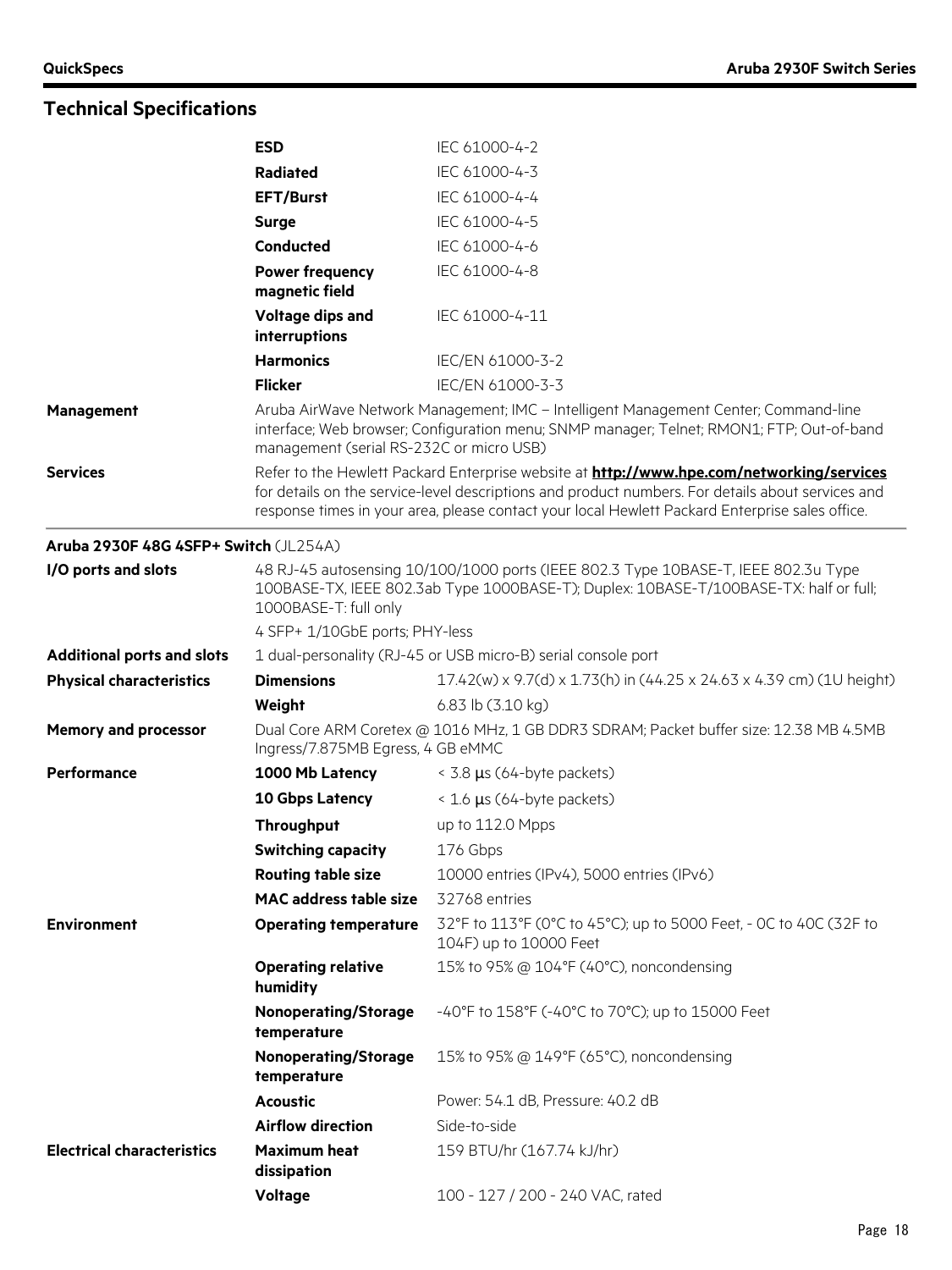|                                            | <b>Current</b>                                    | $0.9/0.6$ A                                                                                                                                                                                                                                                                                                                                   |
|--------------------------------------------|---------------------------------------------------|-----------------------------------------------------------------------------------------------------------------------------------------------------------------------------------------------------------------------------------------------------------------------------------------------------------------------------------------------|
|                                            | <b>Maximum power rating</b>                       | 46.6 W                                                                                                                                                                                                                                                                                                                                        |
|                                            | <b>Idle power</b>                                 | 32.7 W                                                                                                                                                                                                                                                                                                                                        |
|                                            | Frequency                                         | 50/60 Hz                                                                                                                                                                                                                                                                                                                                      |
|                                            | <b>Notes</b>                                      | Idle power is the actual power consumption of the device with no<br>ports connected<br>Maximum power rating and maximum heat dissipation are the worst-<br>case theoretical maximum numbers provided for planning the<br>infrastructure with fully loaded PoE (if equipped), 100% traffic, all<br>ports plugged in, and all modules populated |
| <b>Safety</b>                              | 60825-1:2007 Class 1                              | UL 60950-1, 2nd Edition; EN 60950-1:2006 +A11:2009 +A1:2010 +A12:2011+A2:2013; IEC<br>60950-1:2005 +A1:2009 +A2:2013; CSA 22.2 No. 60950-1-07 2nd; EN 60825-1:2007 / IEC                                                                                                                                                                      |
| <b>Emissions</b>                           | CNS 13438                                         | EN 55022:2010/CISPR 22 Class A; FCC CFR 47 Part 15 Class A; VCCI Class A; ICES-003 Class A;                                                                                                                                                                                                                                                   |
| <b>Immunity</b>                            | Generic                                           | EN 55024:2010/CISPR 24                                                                                                                                                                                                                                                                                                                        |
|                                            | <b>ESD</b>                                        | IEC 61000-4-2                                                                                                                                                                                                                                                                                                                                 |
|                                            | Radiated                                          | IEC 61000-4-3                                                                                                                                                                                                                                                                                                                                 |
|                                            | <b>EFT/Burst</b>                                  | IEC 61000-4-4                                                                                                                                                                                                                                                                                                                                 |
|                                            | <b>Surge</b>                                      | IEC 61000-4-5                                                                                                                                                                                                                                                                                                                                 |
|                                            | Conducted                                         | IEC 61000-4-6                                                                                                                                                                                                                                                                                                                                 |
|                                            | <b>Power frequency</b><br>magnetic field          | IEC 61000-4-8                                                                                                                                                                                                                                                                                                                                 |
|                                            | Voltage dips and<br>interruptions                 | IEC 61000-4-11                                                                                                                                                                                                                                                                                                                                |
|                                            | <b>Harmonics</b>                                  | IEC/EN 61000-3-2                                                                                                                                                                                                                                                                                                                              |
|                                            | <b>Flicker</b>                                    | IEC/EN 61000-3-3                                                                                                                                                                                                                                                                                                                              |
| Management                                 | management (serial RS-232C or micro USB)          | Aruba AirWave Network Management; IMC - Intelligent Management Center; Command-line<br>interface; Web browser; Configuration menu; SNMP manager; Telnet; RMON1; FTP; Out-of-band                                                                                                                                                              |
| <b>Services</b>                            |                                                   | Refer to the Hewlett Packard Enterprise website at <b>http://www.hpe.com/networking/services</b><br>for details on the service-level descriptions and product numbers. For details about services and<br>response times in your area, please contact your local Hewlett Packard Enterprise sales office.                                      |
| Aruba 2930F 24G PoE+ 4SFP+ Switch (JL255A) |                                                   |                                                                                                                                                                                                                                                                                                                                               |
| I/O ports and slots                        | T/100BASE-TX: half or full; 1000BASE-T: full only | 24 RJ-45 autosensing 10/100/1000 PoE+ ports (IEEE 802.3 Type 10BASE-T, IEEE 802.3u Type<br>100BASE-TX, IEEE 802.3ab Type 1000BASE-T, IEEE 802.3at PoE+); Duplex: 10BASE-                                                                                                                                                                      |
|                                            | 4 SFP+ 1/10GbE ports; PHY-less                    |                                                                                                                                                                                                                                                                                                                                               |
| <b>Additional ports and slots</b>          |                                                   | 1 dual-personality (RJ-45 or USB micro-B) serial console port                                                                                                                                                                                                                                                                                 |
| <b>Physical characteristics</b>            | <b>Dimensions</b>                                 | 17.42(w) x 11.98(d) x 1.73(h) in (44.25 x 30.42 x 4.39 cm) (1U<br>height)                                                                                                                                                                                                                                                                     |
|                                            | Weight                                            | 8.6 lb (3.9 kg)                                                                                                                                                                                                                                                                                                                               |
| <b>Memory and processor</b>                | Ingress/7.875MB Egress, 4 GB eMMC                 | Dual Core ARM Coretex @ 1016 MHz, 1 GB DDR3 SDRAM; Packet buffer size: 12.38 GB 4.5MB                                                                                                                                                                                                                                                         |
| Performance                                | 1000 Mb Latency                                   | $<$ 3.8 $\mu$ s (64-byte packets)                                                                                                                                                                                                                                                                                                             |
|                                            | 10 Gbps Latency                                   | < 1.6 µs (64-byte packets)                                                                                                                                                                                                                                                                                                                    |
|                                            | Throughput                                        | up to 95.2 Mpps                                                                                                                                                                                                                                                                                                                               |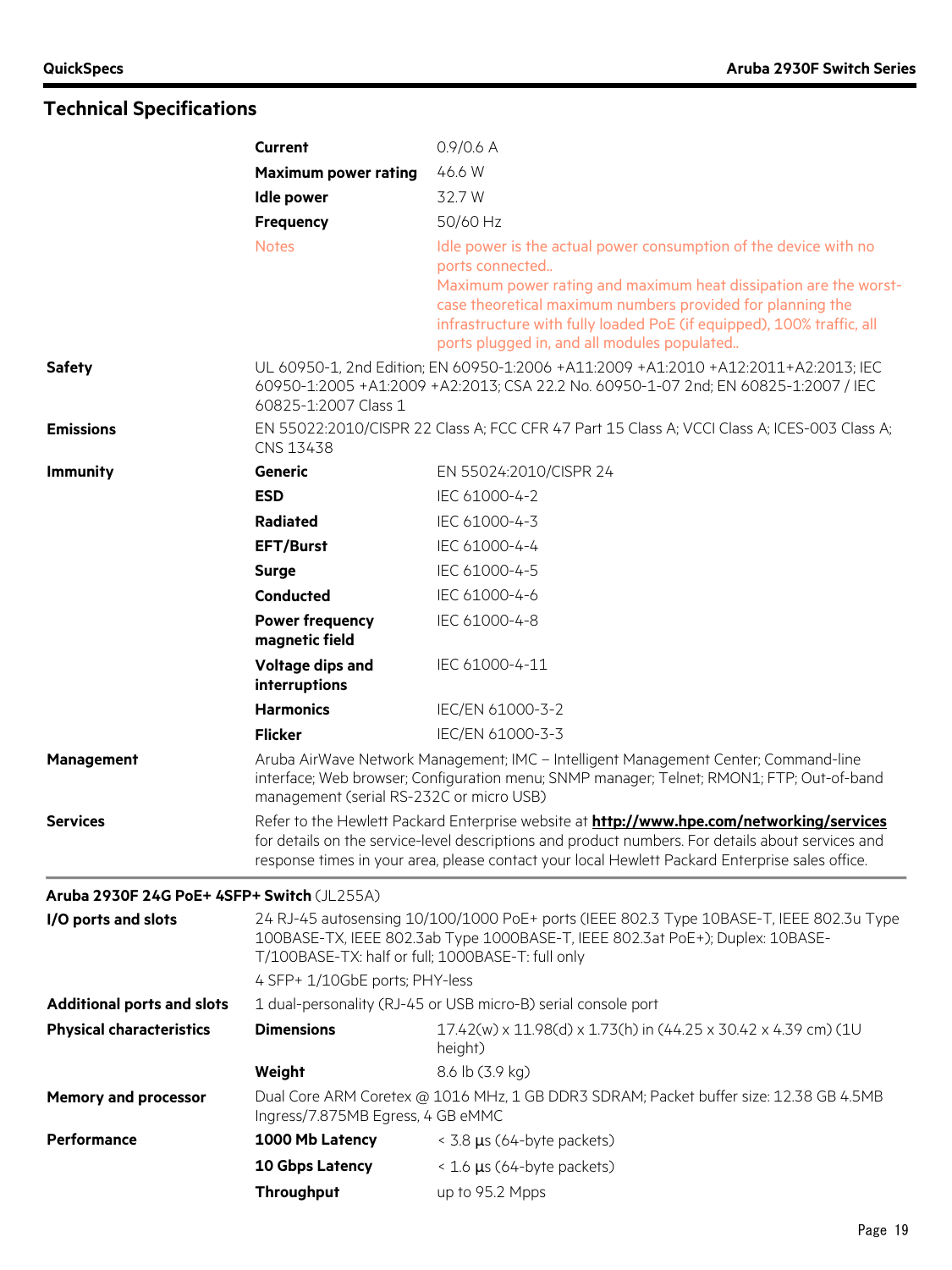|                                   | <b>Switching capacity</b>                                                                                                                                                        | 128 Gbps                                                                                                                                                                                                                                                                                                                                      |
|-----------------------------------|----------------------------------------------------------------------------------------------------------------------------------------------------------------------------------|-----------------------------------------------------------------------------------------------------------------------------------------------------------------------------------------------------------------------------------------------------------------------------------------------------------------------------------------------|
|                                   | <b>Routing table size</b>                                                                                                                                                        | 10000 entries (IPv4), 5000 entries (IPv6)                                                                                                                                                                                                                                                                                                     |
|                                   | <b>MAC</b> address table size                                                                                                                                                    | 32768 entries                                                                                                                                                                                                                                                                                                                                 |
| <b>Environment</b>                | <b>Operating temperature</b>                                                                                                                                                     | 32°F to 113°F (0°C to 45°C); up to 5000 Feet, - 0C to 40C (32F to<br>104F) up to 10000 Feet                                                                                                                                                                                                                                                   |
|                                   | <b>Operating relative</b><br>humidity                                                                                                                                            | 15% to 95% @ 104°F (40°C), noncondensing                                                                                                                                                                                                                                                                                                      |
|                                   | <b>Nonoperating/Storage</b><br>temperature                                                                                                                                       | -40°F to 158°F (-40°C to 70°C); up to 15000 Feet                                                                                                                                                                                                                                                                                              |
|                                   | <b>Nonoperating/Storage</b><br>temperature                                                                                                                                       | 15% to 95% @ 149°F (65°C), noncondensing                                                                                                                                                                                                                                                                                                      |
|                                   | <b>Acoustic</b>                                                                                                                                                                  | Power: 54.1 dB, Pressure: 40.2 dB                                                                                                                                                                                                                                                                                                             |
|                                   | <b>Airflow direction</b>                                                                                                                                                         | Side-to-side                                                                                                                                                                                                                                                                                                                                  |
| <b>Electrical characteristics</b> | <b>80plus.org Certification</b>                                                                                                                                                  | Silver                                                                                                                                                                                                                                                                                                                                        |
|                                   | <b>Maximum heat</b><br>dissipation                                                                                                                                               | 1518 BTU/hr (1601.49 kJ/hr)                                                                                                                                                                                                                                                                                                                   |
|                                   | Voltage                                                                                                                                                                          | 100 - 127 / 200 - 240 VAC, rated                                                                                                                                                                                                                                                                                                              |
|                                   | <b>Current</b>                                                                                                                                                                   | 4.9/2.4 A                                                                                                                                                                                                                                                                                                                                     |
|                                   | <b>Maximum power rating</b>                                                                                                                                                      | 445 W                                                                                                                                                                                                                                                                                                                                         |
|                                   | <b>Idle power</b>                                                                                                                                                                | 36.8 W                                                                                                                                                                                                                                                                                                                                        |
|                                   | PoE power                                                                                                                                                                        | 370 W PoE+                                                                                                                                                                                                                                                                                                                                    |
|                                   | <b>Frequency</b>                                                                                                                                                                 | 50/60 Hz                                                                                                                                                                                                                                                                                                                                      |
|                                   | <b>Notes</b>                                                                                                                                                                     | Idle power is the actual power consumption of the device with no<br>ports connected<br>Maximum power rating and maximum heat dissipation are the worst-<br>case theoretical maximum numbers provided for planning the<br>infrastructure with fully loaded PoE (if equipped), 100% traffic, all<br>ports plugged in, and all modules populated |
| <b>Safety</b>                     | 60825-1:2007 Class 1                                                                                                                                                             | UL 60950-1 2nd Edition; EN 60950-1:2006 +A11:2009 +A1:2010 +A12:2011+A2:2013; IEC<br>60950-1:2005 +A1:2009 +A2:2013; CSA 22.2 No. 60950-1-07 2nd; EN 60825-1:2007 / IEC                                                                                                                                                                       |
| <b>Emissions</b>                  | EN 55022:2010/CISPR 22 Class A; FCC CFR 47 Part 15 Class A; VCCI Class A; ICES-003 Class A;<br>CNS 13438                                                                         |                                                                                                                                                                                                                                                                                                                                               |
| <b>Immunity</b>                   | <b>Generic</b>                                                                                                                                                                   | EN 55024:2010/CISPR 24                                                                                                                                                                                                                                                                                                                        |
|                                   | <b>ESD</b>                                                                                                                                                                       | IEC 61000-4-2                                                                                                                                                                                                                                                                                                                                 |
|                                   | Radiated                                                                                                                                                                         | IEC 61000-4-3                                                                                                                                                                                                                                                                                                                                 |
|                                   | <b>EFT/Burst</b>                                                                                                                                                                 | IEC 61000-4-4                                                                                                                                                                                                                                                                                                                                 |
|                                   | <b>Surge</b>                                                                                                                                                                     | IEC 61000-4-5                                                                                                                                                                                                                                                                                                                                 |
|                                   | <b>Conducted</b>                                                                                                                                                                 | IEC 61000-4-6                                                                                                                                                                                                                                                                                                                                 |
|                                   | <b>Power frequency</b><br>magnetic field                                                                                                                                         | IEC 61000-4-8                                                                                                                                                                                                                                                                                                                                 |
|                                   | <b>Voltage dips and</b><br>interruptions                                                                                                                                         | IEC 61000-4-11                                                                                                                                                                                                                                                                                                                                |
|                                   | <b>Harmonics</b>                                                                                                                                                                 | IEC/EN 61000-3-2                                                                                                                                                                                                                                                                                                                              |
|                                   | <b>Flicker</b>                                                                                                                                                                   | IEC/EN 61000-3-3                                                                                                                                                                                                                                                                                                                              |
| <b>Management</b>                 | Aruba AirWave Network Management; IMC - Intelligent Management Center; Command-line<br>interface; Web browser; Configuration menu; SNMP manager; Telnet; RMON1; FTP; Out-of-band |                                                                                                                                                                                                                                                                                                                                               |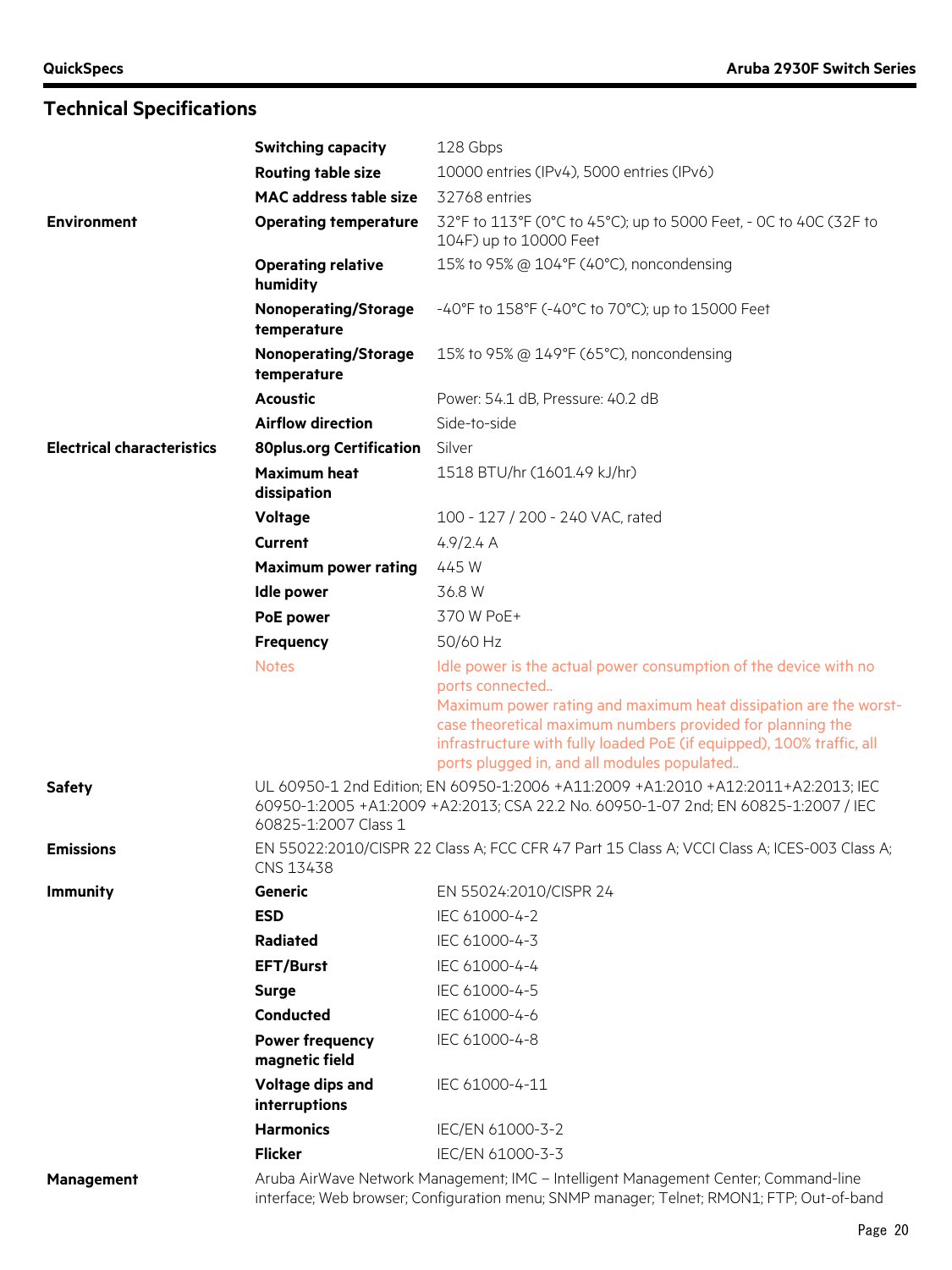|                                            | management (serial RS-232C or micro USB)<br>Refer to the Hewlett Packard Enterprise website at <b>http://www.hpe.com/networking/services</b><br>for details on the service-level descriptions and product numbers. For details about services and<br>response times in your area, please contact your local Hewlett Packard Enterprise sales office. |                                                                                                                                                                                                                                                                                                                                               |
|--------------------------------------------|------------------------------------------------------------------------------------------------------------------------------------------------------------------------------------------------------------------------------------------------------------------------------------------------------------------------------------------------------|-----------------------------------------------------------------------------------------------------------------------------------------------------------------------------------------------------------------------------------------------------------------------------------------------------------------------------------------------|
| <b>Services</b>                            |                                                                                                                                                                                                                                                                                                                                                      |                                                                                                                                                                                                                                                                                                                                               |
| Aruba 2930F 48G PoE+ 4SFP+ Switch (JL256A) |                                                                                                                                                                                                                                                                                                                                                      |                                                                                                                                                                                                                                                                                                                                               |
| I/O ports and slots                        | T/100BASE-TX: half or full; 1000BASE-T: full only                                                                                                                                                                                                                                                                                                    | 48 RJ-45 autosensing 10/100/1000 PoE+ ports (IEEE 802.3 Type 10BASE-T, IEEE 802.3u Type<br>100BASE-TX, IEEE 802.3ab Type 1000BASE-T, IEEE 802.3at PoE+); Duplex: 10BASE-                                                                                                                                                                      |
|                                            | 4 SFP+ 1/10GbE ports; PHY-less                                                                                                                                                                                                                                                                                                                       |                                                                                                                                                                                                                                                                                                                                               |
| <b>Additional ports and slots</b>          |                                                                                                                                                                                                                                                                                                                                                      | 1 dual-personality (RJ-45 or USB micro-B) serial console port                                                                                                                                                                                                                                                                                 |
| <b>Physical characteristics</b>            | <b>Dimensions</b>                                                                                                                                                                                                                                                                                                                                    | 17.42(w) x 11.98(d) x 1.73(h) in (44.25 x 30.42 x 4.39 cm) (1U<br>height)                                                                                                                                                                                                                                                                     |
|                                            | Weight                                                                                                                                                                                                                                                                                                                                               | 9.83 lb (4.46 kg)                                                                                                                                                                                                                                                                                                                             |
| <b>Memory and processor</b>                | Ingress/7.875MB Egress, 4 GB eMMC                                                                                                                                                                                                                                                                                                                    | Dual Core ARM Coretex @ 1016 MHz, 1 GB DDR3 SDRAM; Packet buffer size: 12.38 MB 4.5MB                                                                                                                                                                                                                                                         |
| <b>Performance</b>                         | 1000 Mb Latency                                                                                                                                                                                                                                                                                                                                      | < 3.8 µs (64-byte packets)                                                                                                                                                                                                                                                                                                                    |
|                                            | 10 Gbps Latency                                                                                                                                                                                                                                                                                                                                      | < 1.6 µs (64-byte packets)                                                                                                                                                                                                                                                                                                                    |
|                                            | <b>Throughput</b>                                                                                                                                                                                                                                                                                                                                    | up to 112.0 Mpps                                                                                                                                                                                                                                                                                                                              |
|                                            | <b>Switching capacity</b>                                                                                                                                                                                                                                                                                                                            | 176 Gbps                                                                                                                                                                                                                                                                                                                                      |
|                                            | <b>Routing table size</b>                                                                                                                                                                                                                                                                                                                            | 10000 entries (IPv4), 5000 entries (IPv6)                                                                                                                                                                                                                                                                                                     |
|                                            | <b>MAC</b> address table size                                                                                                                                                                                                                                                                                                                        | 32768 entries                                                                                                                                                                                                                                                                                                                                 |
| <b>Environment</b>                         | <b>Operating temperature</b>                                                                                                                                                                                                                                                                                                                         | 32°F to 113°F (0°C to 45°C); up to 5000 Feet, - 0C to 40C (32F to<br>104F) up to 10000 Feet                                                                                                                                                                                                                                                   |
|                                            | <b>Operating relative</b><br>humidity                                                                                                                                                                                                                                                                                                                | 15% to 95% @ 104°F (40°C), noncondensing                                                                                                                                                                                                                                                                                                      |
|                                            | <b>Nonoperating/Storage</b><br>temperature                                                                                                                                                                                                                                                                                                           | -40°F to 158°F (-40°C to 70°C); up to 15000 Feet                                                                                                                                                                                                                                                                                              |
|                                            | <b>Nonoperating/Storage</b><br>temperature                                                                                                                                                                                                                                                                                                           | 15% to 95% @ 149°F (65°C), noncondensing                                                                                                                                                                                                                                                                                                      |
|                                            | <b>Acoustic</b>                                                                                                                                                                                                                                                                                                                                      | Power: 55.7 dB, Pressure: 41.7 dB                                                                                                                                                                                                                                                                                                             |
|                                            | <b>Airflow direction</b>                                                                                                                                                                                                                                                                                                                             | Side-to-side                                                                                                                                                                                                                                                                                                                                  |
| <b>Electrical characteristics</b>          | <b>80plus.org Certification</b>                                                                                                                                                                                                                                                                                                                      | Silver                                                                                                                                                                                                                                                                                                                                        |
|                                            | <b>Maximum heat</b><br>dissipation                                                                                                                                                                                                                                                                                                                   | 1566 BTU/hr (1652.13 kJ/hr)                                                                                                                                                                                                                                                                                                                   |
|                                            | <b>Voltage</b>                                                                                                                                                                                                                                                                                                                                       | 100 - 127 / 200 - 240 VAC, rated                                                                                                                                                                                                                                                                                                              |
|                                            | <b>Current</b>                                                                                                                                                                                                                                                                                                                                       | 5.1/2.5 A                                                                                                                                                                                                                                                                                                                                     |
|                                            | <b>Maximum power rating</b>                                                                                                                                                                                                                                                                                                                          | 459 W                                                                                                                                                                                                                                                                                                                                         |
|                                            | <b>Idle power</b>                                                                                                                                                                                                                                                                                                                                    | 48.6 W                                                                                                                                                                                                                                                                                                                                        |
|                                            | PoE power                                                                                                                                                                                                                                                                                                                                            | 370 W PoE+                                                                                                                                                                                                                                                                                                                                    |
|                                            | Frequency                                                                                                                                                                                                                                                                                                                                            | 50/60 Hz                                                                                                                                                                                                                                                                                                                                      |
|                                            | <b>Notes</b>                                                                                                                                                                                                                                                                                                                                         | Idle power is the actual power consumption of the device with no<br>ports connected<br>Maximum power rating and maximum heat dissipation are the worst-<br>case theoretical maximum numbers provided for planning the<br>infrastructure with fully loaded PoE (if equipped), 100% traffic, all<br>ports plugged in, and all modules populated |

**Safety** UL 60950-1 2nd Edition; EN 60950-1:2006 +A11:2009 +A1:2010 +A12:2011+A2:2013; IEC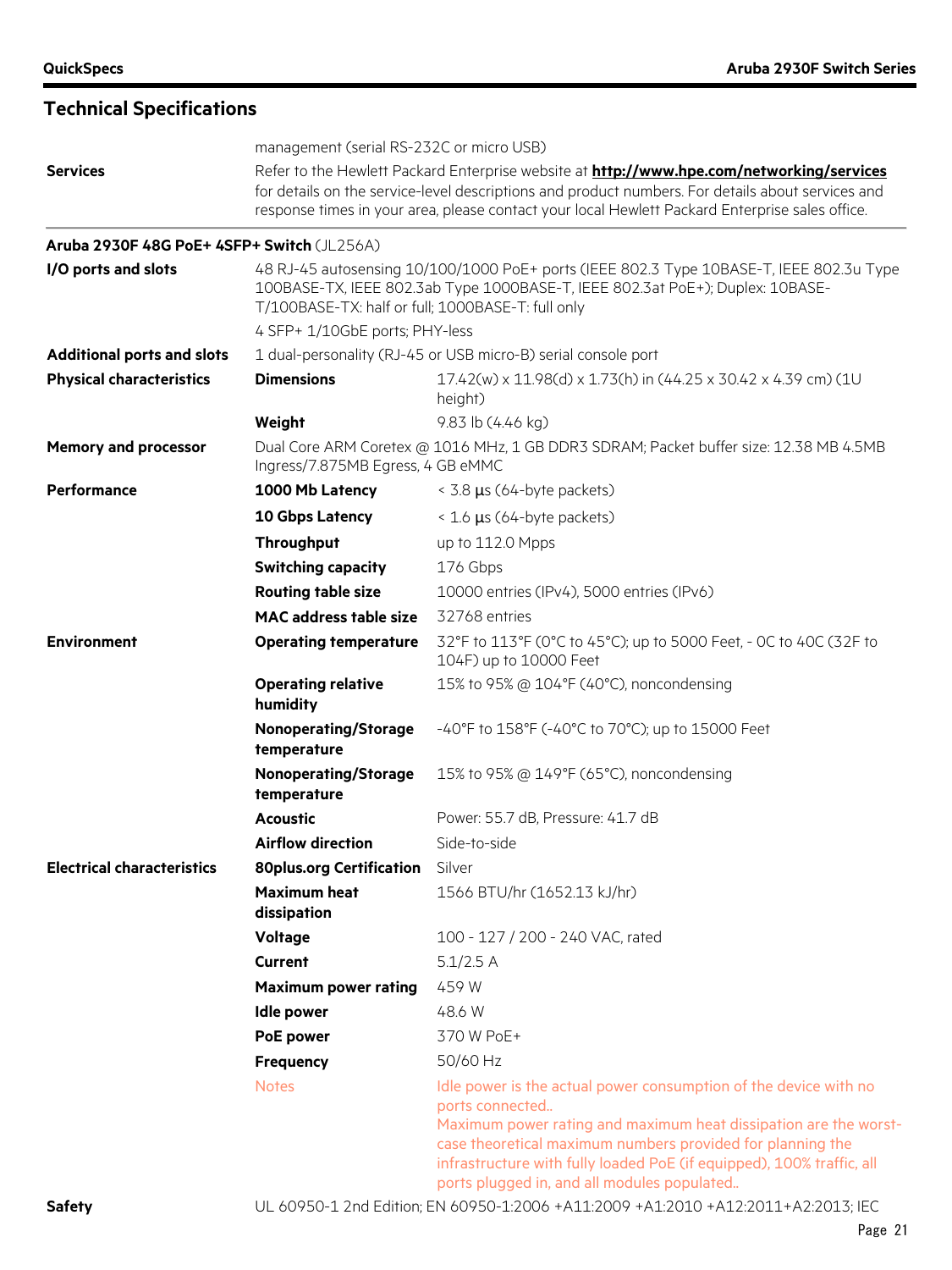|                                           | 60825-1:2007 Class 1                                                                                                                                                                                                                                                                              | 60950-1:2005 +A1:2009 +A2:2013; CSA 22.2 No. 60950-1-07 2nd; EN 60825-1:2007 / IEC          |
|-------------------------------------------|---------------------------------------------------------------------------------------------------------------------------------------------------------------------------------------------------------------------------------------------------------------------------------------------------|---------------------------------------------------------------------------------------------|
| <b>Emissions</b>                          | EN 55022:2010/CISPR 22 Class A; FCC CFR 47 Part 15 Class A; VCCI Class A; ICES-003 Class A;<br>CNS 13438                                                                                                                                                                                          |                                                                                             |
| <b>Immunity</b>                           | Generic                                                                                                                                                                                                                                                                                           | EN 55024:2010/CISPR 24                                                                      |
|                                           | <b>ESD</b>                                                                                                                                                                                                                                                                                        | IEC 61000-4-2                                                                               |
|                                           | <b>Radiated</b>                                                                                                                                                                                                                                                                                   | IEC 61000-4-3                                                                               |
|                                           | <b>EFT/Burst</b>                                                                                                                                                                                                                                                                                  | IEC 61000-4-4                                                                               |
|                                           | <b>Surge</b>                                                                                                                                                                                                                                                                                      | IEC 61000-4-5                                                                               |
|                                           | <b>Conducted</b>                                                                                                                                                                                                                                                                                  | IEC 61000-4-6                                                                               |
|                                           | <b>Power frequency</b><br>magnetic field                                                                                                                                                                                                                                                          | IEC 61000-4-8                                                                               |
|                                           | Voltage dips and<br>interruptions                                                                                                                                                                                                                                                                 | IEC 61000-4-11                                                                              |
|                                           | <b>Harmonics</b>                                                                                                                                                                                                                                                                                  | IEC/EN 61000-3-2                                                                            |
|                                           | <b>Flicker</b>                                                                                                                                                                                                                                                                                    | IEC/EN 61000-3-3                                                                            |
| Management                                | Aruba AirWave Network Management; IMC - Intelligent Management Center; Command-line<br>interface; Web browser; Configuration menu; SNMP manager; Telnet; RMON1; FTP; Out-of-band<br>management (serial RS-232C or micro USB)                                                                      |                                                                                             |
| <b>Services</b>                           | Refer to the Hewlett Packard Enterprise website at http://www.hpe.com/networking/services<br>for details on the service-level descriptions and product numbers. For details about services and<br>response times in your area, please contact your local Hewlett Packard Enterprise sales office. |                                                                                             |
| Aruba 2930F 8G PoE+ 2SFP+ Switch (JL258A) |                                                                                                                                                                                                                                                                                                   |                                                                                             |
| I/O ports and slots                       | 8 RJ-45 autosensing 10/100/1000 PoE+ ports (IEEE 802.3 Type 10BASE-T, IEEE 802.3u Type<br>100BASE-TX, IEEE 802.3ab Type 1000BASE-T, IEEE 802.3at PoE+); Duplex: 10BASE-<br>T/100BASE-TX: half or full; 1000BASE-T: full only                                                                      |                                                                                             |
|                                           | 2 SFP+ 1/10GbE ports; PHY-less                                                                                                                                                                                                                                                                    |                                                                                             |
| <b>Additional ports and slots</b>         | 1 dual-personality (RJ-45 or USB micro-B) serial console port                                                                                                                                                                                                                                     |                                                                                             |
| <b>Physical characteristics</b>           | <b>Dimensions</b>                                                                                                                                                                                                                                                                                 | 10(w) x 10(d) x 1.73(h) in (25.4 x 25.4 x 4.39 cm) (1U height)                              |
|                                           | Weight                                                                                                                                                                                                                                                                                            | 4.41 $\vert$ b (2.0 kg)                                                                     |
| <b>Memory and processor</b>               | Dual Core ARM Coretex A9 @ 1016 MHz, 1 GB DDR3 SDRAM; Packet buffer size: 12.38 MB<br>4.5MB Ingress/7.785 Egress, 4 GB eMMC                                                                                                                                                                       |                                                                                             |
| Performance                               | 1000 Mb Latency                                                                                                                                                                                                                                                                                   | < 3.8 µs (64-byte packets)                                                                  |
|                                           | 10 Gbps Latency                                                                                                                                                                                                                                                                                   | $\leq$ 1.6 µs (64-byte packets)                                                             |
|                                           | Throughput                                                                                                                                                                                                                                                                                        | up to 41.7 Mpps                                                                             |
|                                           | <b>Switching capacity</b>                                                                                                                                                                                                                                                                         | 56 Gbps                                                                                     |
|                                           | <b>Routing table size</b>                                                                                                                                                                                                                                                                         | 10000 entries (IPv4), 5000 entries (IPv6)                                                   |
|                                           | <b>MAC</b> address table size                                                                                                                                                                                                                                                                     | 32768 entries                                                                               |
| <b>Environment</b>                        | <b>Operating temperature</b>                                                                                                                                                                                                                                                                      | 32°F to 113°F (0°C to 45°C); up to 5000 Feet, - 0C to 40C (32F to<br>104F) up to 10000 Feet |
|                                           | <b>Operating relative</b><br>humidity                                                                                                                                                                                                                                                             | 15% to 95% @ 104°F (40°C), noncondensing                                                    |
|                                           | <b>Nonoperating/Storage</b><br>temperature                                                                                                                                                                                                                                                        | -40°F to 158°F (-40°C to 70°C); up to 15000 Feet                                            |
|                                           | <b>Nonoperating/Storage</b><br>temperature                                                                                                                                                                                                                                                        | 15% to 95% @ 149°F (65°C), noncondensing                                                    |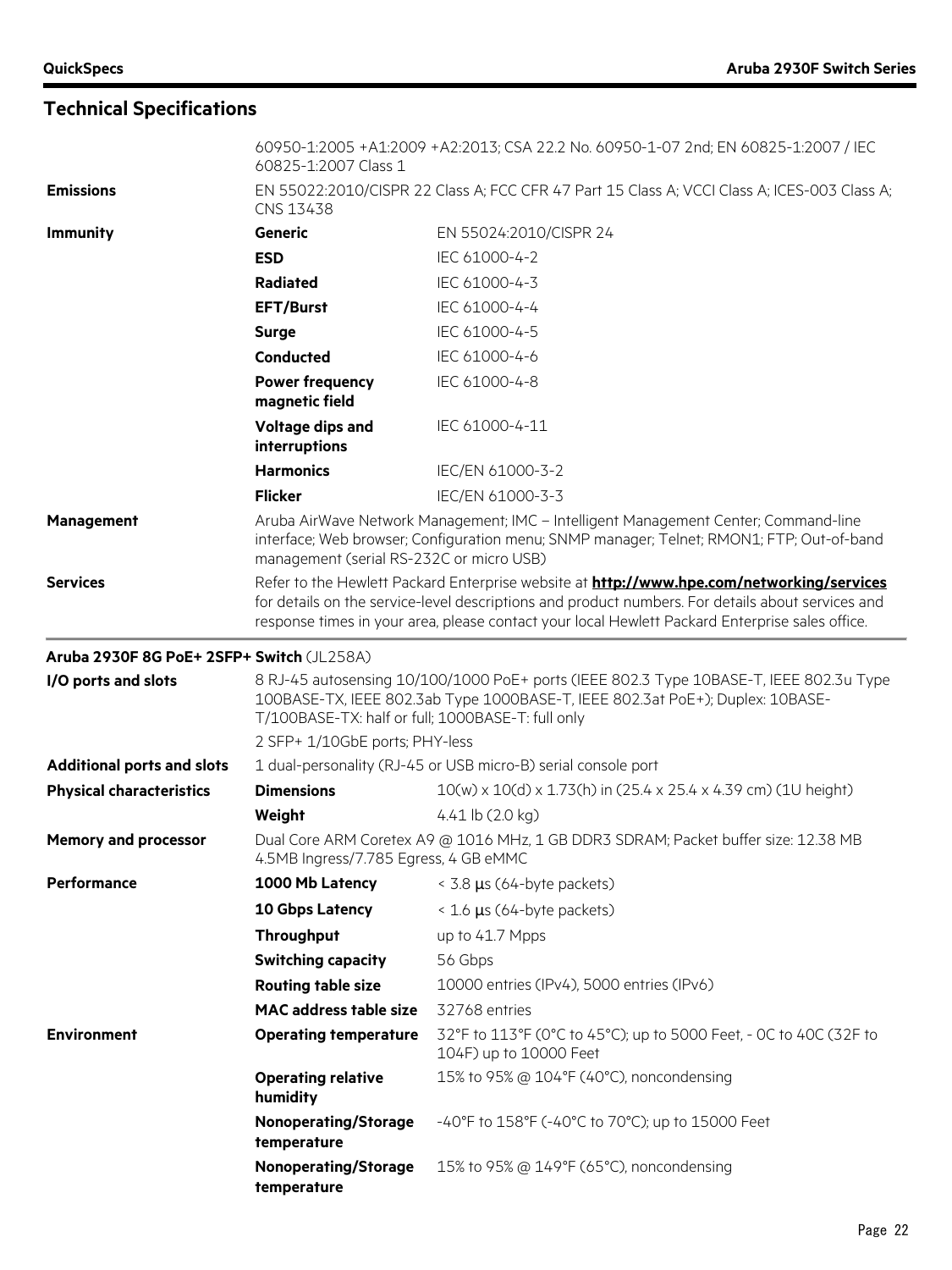|                                      | <b>Acoustic</b>                                                                                                                                                                                                                                                                                   | Power: 0 dB, Pressure: 0 dB Fanless                                                                                                                                                                                                                                                                                                                                                                                                                              |
|--------------------------------------|---------------------------------------------------------------------------------------------------------------------------------------------------------------------------------------------------------------------------------------------------------------------------------------------------|------------------------------------------------------------------------------------------------------------------------------------------------------------------------------------------------------------------------------------------------------------------------------------------------------------------------------------------------------------------------------------------------------------------------------------------------------------------|
| <b>Electrical characteristics</b>    | <b>Description</b>                                                                                                                                                                                                                                                                                | Power supply meets DoE VI certification.                                                                                                                                                                                                                                                                                                                                                                                                                         |
|                                      | <b>Maximum heat</b><br>dissipation                                                                                                                                                                                                                                                                | 529 BTU/hr (558.09 kJ/hr)                                                                                                                                                                                                                                                                                                                                                                                                                                        |
|                                      | Voltage                                                                                                                                                                                                                                                                                           | 90 - 264 VAC, rated                                                                                                                                                                                                                                                                                                                                                                                                                                              |
|                                      | <b>Current</b>                                                                                                                                                                                                                                                                                    | 2.6A                                                                                                                                                                                                                                                                                                                                                                                                                                                             |
|                                      | <b>Maximum power rating</b>                                                                                                                                                                                                                                                                       | 155W                                                                                                                                                                                                                                                                                                                                                                                                                                                             |
|                                      | <b>PoE</b> power                                                                                                                                                                                                                                                                                  | 125 W PoE+                                                                                                                                                                                                                                                                                                                                                                                                                                                       |
|                                      | Frequency                                                                                                                                                                                                                                                                                         | 50/60 Hz                                                                                                                                                                                                                                                                                                                                                                                                                                                         |
|                                      | <b>Notes</b>                                                                                                                                                                                                                                                                                      | Maximum power rating and maximum heat dissipation are the worst-<br>case theoretical maximum numbers provided for planning the<br>infrastructure with fully loaded PoE (if equipped), 100% traffic, all<br>ports plugged in, and all modules populated.<br>PoE Power is the power supplied by the internal power supply, it is<br>dependent on the type and quantity of power supplies and may be<br>supplemented with the use of a External Power Supply (EPS). |
| <b>Safety</b>                        | UL 60950-1 2nd Edition: EN 60950-1:2006 +A11:2009 +A1:2010 +A12:2011+A2:2013; IEC<br>60950-1:2005 +A1:2009 +A2:2013; CSA 22.2 No. 60950-1-07 2nd; EN 60825-1:2007 / IEC<br>60825-1:2007 Class 1                                                                                                   |                                                                                                                                                                                                                                                                                                                                                                                                                                                                  |
| <b>Emissions</b>                     | EN 55022:2010/CISPR 22 Class A; FCC CFR 47 Part 15 Class A; VCCI Class A; ICES-003 Class A;<br>CNS 13438                                                                                                                                                                                          |                                                                                                                                                                                                                                                                                                                                                                                                                                                                  |
| <b>Immunity</b>                      | Generic                                                                                                                                                                                                                                                                                           | EN 55024:2010/CISPR 24                                                                                                                                                                                                                                                                                                                                                                                                                                           |
|                                      | <b>ESD</b>                                                                                                                                                                                                                                                                                        | IEC 61000-4-2                                                                                                                                                                                                                                                                                                                                                                                                                                                    |
|                                      | Radiated                                                                                                                                                                                                                                                                                          | IEC 61000-4-3                                                                                                                                                                                                                                                                                                                                                                                                                                                    |
|                                      | <b>EFT/Burst</b>                                                                                                                                                                                                                                                                                  | IEC 61000-4-4                                                                                                                                                                                                                                                                                                                                                                                                                                                    |
|                                      | <b>Surge</b>                                                                                                                                                                                                                                                                                      | IEC 61000-4-5                                                                                                                                                                                                                                                                                                                                                                                                                                                    |
|                                      | <b>Conducted</b>                                                                                                                                                                                                                                                                                  | IEC 61000-4-6                                                                                                                                                                                                                                                                                                                                                                                                                                                    |
|                                      | <b>Power frequency</b><br>magnetic field                                                                                                                                                                                                                                                          | IEC 61000-4-8                                                                                                                                                                                                                                                                                                                                                                                                                                                    |
|                                      | Voltage dips and<br>interruptions                                                                                                                                                                                                                                                                 | IEC 61000-4-11                                                                                                                                                                                                                                                                                                                                                                                                                                                   |
|                                      | <b>Harmonics</b>                                                                                                                                                                                                                                                                                  | IEC/EN 61000-3-2                                                                                                                                                                                                                                                                                                                                                                                                                                                 |
|                                      | <b>Flicker</b>                                                                                                                                                                                                                                                                                    | IEC/EN 61000-3-3                                                                                                                                                                                                                                                                                                                                                                                                                                                 |
| Management                           | Aruba AirWave Network Management; IMC - Intelligent Management Center; Command-line<br>interface; Web browser; Configuration menu; SNMP manager; Telnet; RMON1; FTP; Out-of-band<br>management (serial RS-232C or micro USB)                                                                      |                                                                                                                                                                                                                                                                                                                                                                                                                                                                  |
| <b>Services</b>                      | Refer to the Hewlett Packard Enterprise website at http://www.hpe.com/networking/services<br>for details on the service-level descriptions and product numbers. For details about services and<br>response times in your area, please contact your local Hewlett Packard Enterprise sales office. |                                                                                                                                                                                                                                                                                                                                                                                                                                                                  |
| Aruba 2930F 24G 4SFP Switch (JL259A) |                                                                                                                                                                                                                                                                                                   |                                                                                                                                                                                                                                                                                                                                                                                                                                                                  |
| I/O ports and slots                  | 1000BASE-T: full only<br>4 SFP                                                                                                                                                                                                                                                                    | 24 RJ-45 autosensing 10/100/1000 ports (IEEE 802.3 Type 10BASE-T, IEEE 802.3u Type<br>100BASE-TX, IEEE 802.3ab Type 1000BASE-T); Duplex: 10BASE-T/100BASE-TX: half or full;                                                                                                                                                                                                                                                                                      |
| <b>Additional ports and slots</b>    |                                                                                                                                                                                                                                                                                                   | 1 dual-personality (RJ-45 or USB micro-B) serial console port                                                                                                                                                                                                                                                                                                                                                                                                    |

**Physical characteristics Dimensions** 17.42(w) x 7.88(d) x 1.73(h) in (44.25 x 20.02 x 4.39 cm) (1U height)

**Weight** 5.31 lb (2.41 kg)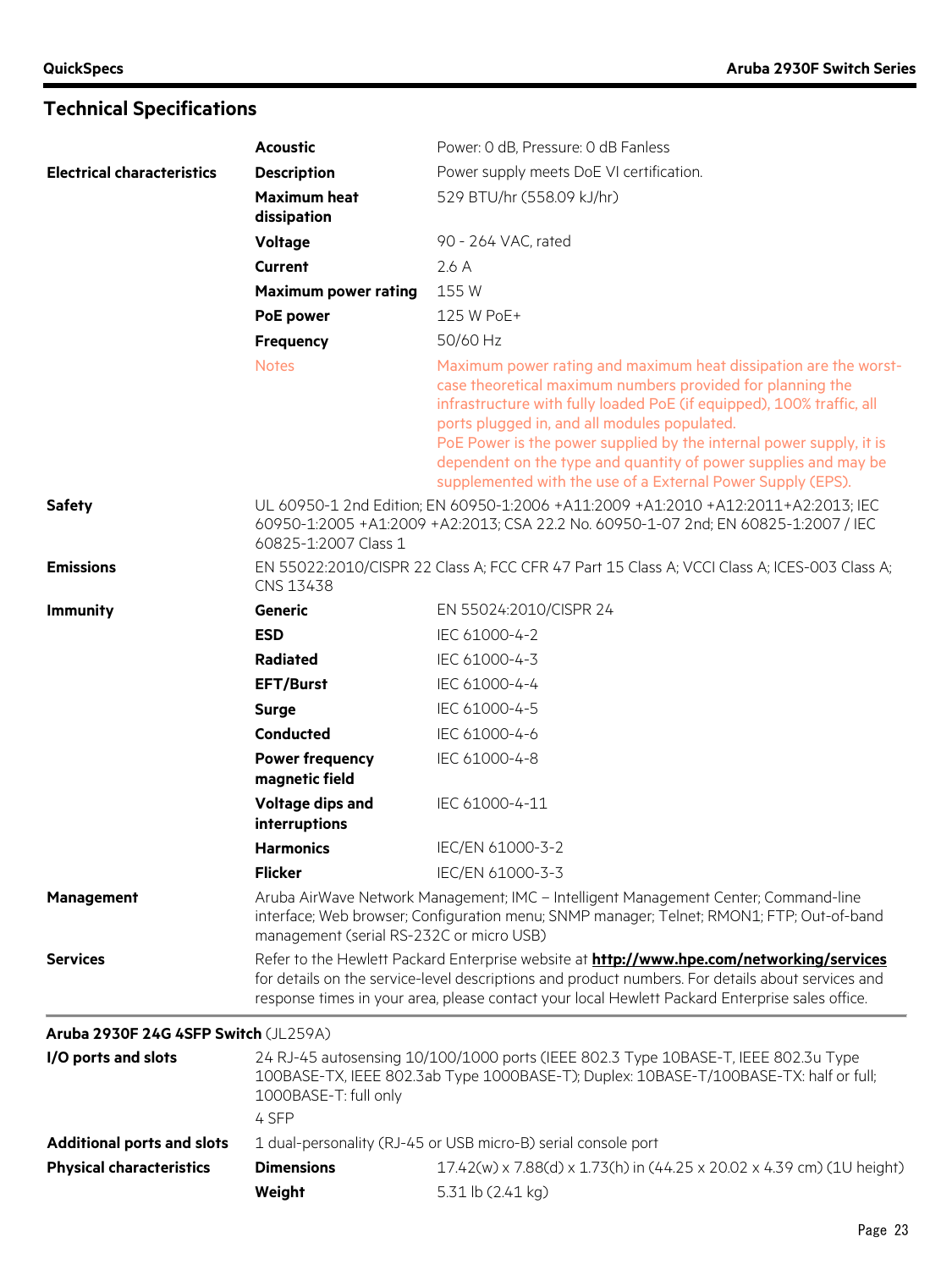| <b>Memory and processor</b>       | Dual Core ARM Coretex A9 @ 1016 MHz, 1 GB DDR3 SDRAM; Packet buffer size: 12.38 MB<br>4.5MB Ingress/7.785 Egress, 4 GB eMMC                                                                     |                                                                                                                                                                                                                                                                                                                                                 |  |
|-----------------------------------|-------------------------------------------------------------------------------------------------------------------------------------------------------------------------------------------------|-------------------------------------------------------------------------------------------------------------------------------------------------------------------------------------------------------------------------------------------------------------------------------------------------------------------------------------------------|--|
| <b>Performance</b>                | 1000 Mb Latency                                                                                                                                                                                 | < 3.8 µs (64-byte packets)                                                                                                                                                                                                                                                                                                                      |  |
|                                   | Throughput                                                                                                                                                                                      | up to 41.7 Mpps                                                                                                                                                                                                                                                                                                                                 |  |
|                                   | <b>Switching capacity</b>                                                                                                                                                                       | 56 Gbps                                                                                                                                                                                                                                                                                                                                         |  |
|                                   | <b>Routing table size</b>                                                                                                                                                                       | 10000 entries (IPv4), 5000 entries (IPv6)                                                                                                                                                                                                                                                                                                       |  |
|                                   | <b>MAC</b> address table size                                                                                                                                                                   | 32768 entries                                                                                                                                                                                                                                                                                                                                   |  |
| <b>Environment</b>                | <b>Operating temperature</b>                                                                                                                                                                    | 32°F to 113°F (0°C to 45°C); up to 5000 Feet, - 0C to 40C (32F to<br>104F) up to 10000 Feet                                                                                                                                                                                                                                                     |  |
|                                   | <b>Operating relative</b><br>humidity                                                                                                                                                           | 15% to 95% @ 104°F (40°C), noncondensing                                                                                                                                                                                                                                                                                                        |  |
|                                   | <b>Nonoperating/Storage</b><br>temperature                                                                                                                                                      | -40°F to 158°F (-40°C to 70°C); up to 15000 Feet                                                                                                                                                                                                                                                                                                |  |
|                                   | <b>Nonoperating/Storage</b><br>temperature                                                                                                                                                      | 15% to 95% @ 149°F (65°C), noncondensing                                                                                                                                                                                                                                                                                                        |  |
|                                   | <b>Acoustic</b>                                                                                                                                                                                 | Power: 49.7 dB, Pressure: 37.1 dB                                                                                                                                                                                                                                                                                                               |  |
|                                   | <b>Airflow direction</b>                                                                                                                                                                        | Side-to-side                                                                                                                                                                                                                                                                                                                                    |  |
| <b>Electrical characteristics</b> | <b>Maximum heat</b><br>dissipation                                                                                                                                                              | 100 BTU/hr (105.5 kJ/hr)                                                                                                                                                                                                                                                                                                                        |  |
|                                   | <b>Voltage</b>                                                                                                                                                                                  | 100 - 127 / 200 - 240 VAC, rated                                                                                                                                                                                                                                                                                                                |  |
|                                   | <b>Current</b>                                                                                                                                                                                  | 0.6/0.4 A                                                                                                                                                                                                                                                                                                                                       |  |
|                                   | <b>Maximum power rating</b>                                                                                                                                                                     | 29.3 W                                                                                                                                                                                                                                                                                                                                          |  |
|                                   | <b>Idle power</b>                                                                                                                                                                               | 19.5 W                                                                                                                                                                                                                                                                                                                                          |  |
|                                   | Frequency                                                                                                                                                                                       | 50/60 Hz                                                                                                                                                                                                                                                                                                                                        |  |
|                                   | <b>Notes</b>                                                                                                                                                                                    | Idle power is the actual power consumption of the device with no<br>ports connected.<br>Maximum power rating and maximum heat dissipation are the worst-<br>case theoretical maximum numbers provided for planning the<br>infrastructure with fully loaded PoE (if equipped), 100% traffic, all<br>ports plugged in, and all modules populated. |  |
| <b>Safety</b>                     | UL 60950-1 2nd Edition; EN 60950-1:2006 +A11:2009 +A1:2010 +A12:2011+A2:2013; IEC<br>60950-1:2005 +A1:2009 +A2:2013; CSA 22.2 No. 60950-1-07 2nd; EN 60825-1:2007 / IEC<br>60825-1:2007 Class 1 |                                                                                                                                                                                                                                                                                                                                                 |  |
| <b>Emissions</b>                  | EN 55022:2010/CISPR 22 Class A; FCC CFR 47 Part 15 Class A; VCCI Class A; ICES-003 Class A;<br>CNS 13438                                                                                        |                                                                                                                                                                                                                                                                                                                                                 |  |
| <b>Immunity</b>                   | Generic                                                                                                                                                                                         | EN 55024:2010/CISPR 24                                                                                                                                                                                                                                                                                                                          |  |
|                                   | <b>ESD</b>                                                                                                                                                                                      | IEC 61000-4-2                                                                                                                                                                                                                                                                                                                                   |  |
|                                   | <b>Radiated</b>                                                                                                                                                                                 | IEC 61000-4-3                                                                                                                                                                                                                                                                                                                                   |  |
|                                   | <b>EFT/Burst</b>                                                                                                                                                                                | IEC 61000-4-4                                                                                                                                                                                                                                                                                                                                   |  |
|                                   | <b>Surge</b>                                                                                                                                                                                    | IEC 61000-4-5                                                                                                                                                                                                                                                                                                                                   |  |
|                                   | Conducted                                                                                                                                                                                       | IEC 61000-4-6                                                                                                                                                                                                                                                                                                                                   |  |
|                                   | <b>Power frequency</b><br>magnetic field                                                                                                                                                        | IEC 61000-4-8                                                                                                                                                                                                                                                                                                                                   |  |
|                                   | Voltage dips and<br>interruptions                                                                                                                                                               | IEC 61000-4-11                                                                                                                                                                                                                                                                                                                                  |  |
|                                   | <b>Harmonics</b>                                                                                                                                                                                | IEC/EN 61000-3-2                                                                                                                                                                                                                                                                                                                                |  |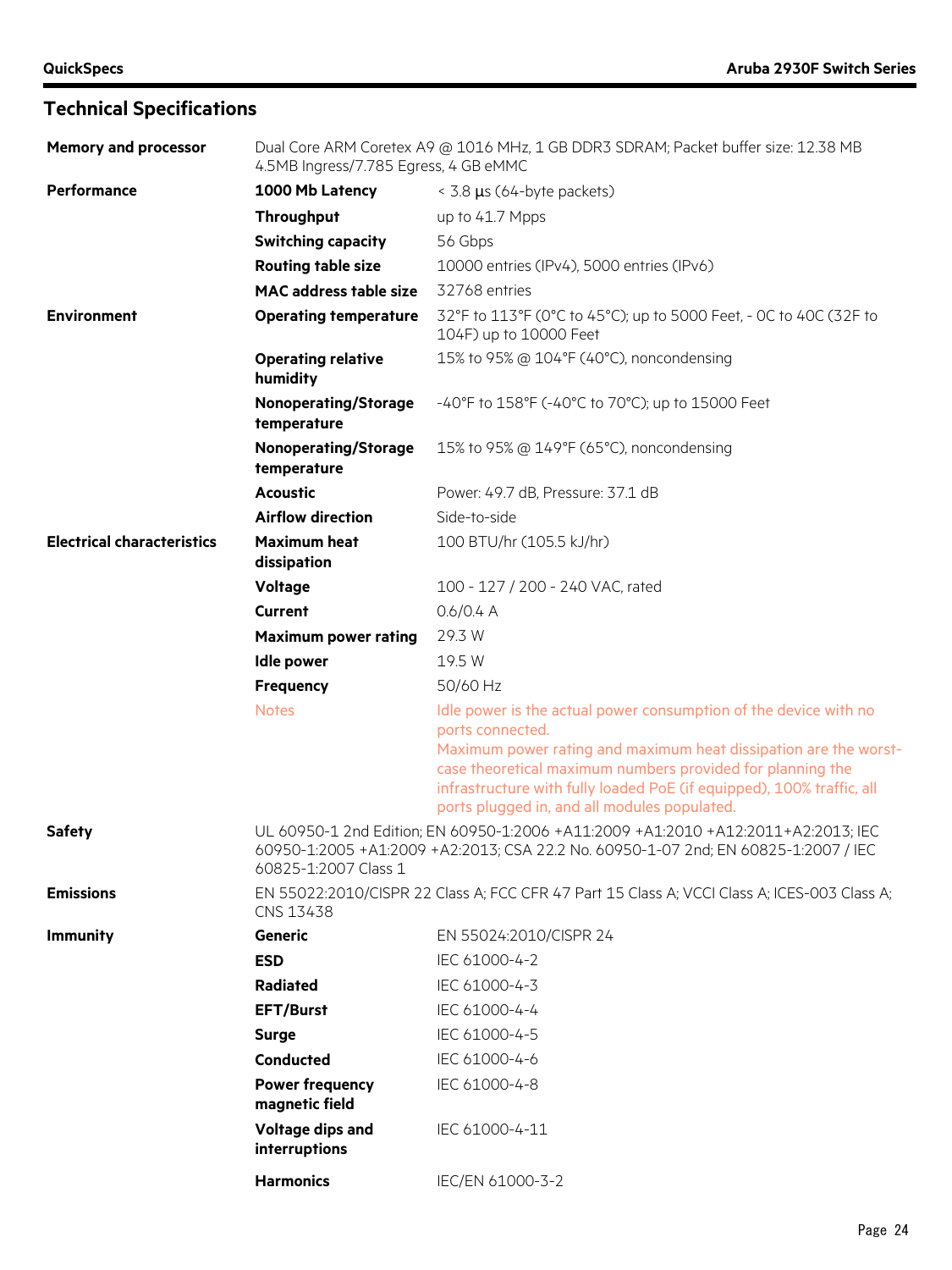#### **Flicker** IEC/EN 61000-3-3 **Management** Aruba AirWave Network Management; IMC – Intelligent Management Center; Command-line interface; Web browser; Configuration menu; SNMP manager; Telnet; RMON1; FTP; Out-of-band management (serial RS-232C or micro USB) **Services** Refer to the Hewlett Packard Enterprise website at **<http://www.hpe.com/networking/services>** for details on the service-level descriptions and product numbers. For details about services and response times in your area, please contact your local Hewlett Packard Enterprise sales office. **Aruba 2930F 48G 4SFP Switch** (JL260A) **I/O ports and slots** 48 RJ-45 autosensing 10/100/1000 ports (IEEE 802.3 Type 10BASE-T, IEEE 802.3u Type 100BASE-TX, IEEE 802.3ab Type 1000BASE-T); Duplex: 10BASE-T/100BASE-TX: half or full; 1000BASE-T: full only 4 SFP **Additional ports and slots** 1 dual-personality (RJ-45 or USB micro-B) serial console port **Physical characteristics Dimensions** 17.42(w) x 9.7(d) x 1.73(h) in (44.25 x 24.63 x 4.39 cm) (1U height) **Weight** 6.83 lb (3.10 kg) **Memory and processor** Dual Core ARM Coretex @ 1016 MHz, 1 GB DDR3 SDRAM; Packet buffer size: 12.38 MB 4.5MB Ingress/7.875MB Egress, 4 GB eMMC **Performance 1000 Mb Latency** < 3.8 µs (64-byte packets) **Throughput** up to 77.4 Mpps **Switching capacity** 104 Gbps **Routing table size** 10000 entries (IPv4), 5000 entries (IPv6) **MAC address table size** 32768 entries **Environment Operating temperature** 32°F to 113°F (0°C to 45°C); up to 5000 Feet, - 0C to 40C (32F to 104F) up to 10000 Feet **Operating relative humidity** 15% to 95% @ 104°F (40°C), noncondensing **Nonoperating/Storage temperature** -40°F to 158°F (-40°C to 70°C); up to 15000 Feet **Nonoperating/Storage temperature** 15% to 95% @ 149°F (65°C), noncondensing **Acoustic** Power: 54.1 dB, Pressure: 40.2 dB Airflow direction **Side-to-side Electrical characteristics Maximum heat dissipation** 159 BTU/hr (167.74 kJ/hr) **Voltage** 100 - 127 / 200 - 240 VAC, rated **Current** 0.9/0.6 A **Maximum power rating** 46.6 W **Idle power** 32.7 W **Frequency** 50/60 Hz Notes **IDDE IDDE IS A REACT ION IDDE IS NOTEN TO A REACT AN IDDE IS NOT A REACT ION ION ION ION ION ION ION ION** ports connected. Maximum power rating and maximum heat dissipation are the worstcase theoretical maximum numbers provided for planning the

**Safety** UL 60950-1, 2nd Edition; EN 60950-1:2006 +A11:2009 +A1:2010 +A12:2011+A2:2013; IEC 60950-1:2005 +A1:2009 +A2:2013; CSA 22.2 No. 60950-1-07 2nd; EN 60825-1:2007 / IEC

ports plugged in, and all modules populated.

infrastructure with fully loaded PoE (if equipped), 100% traffic, all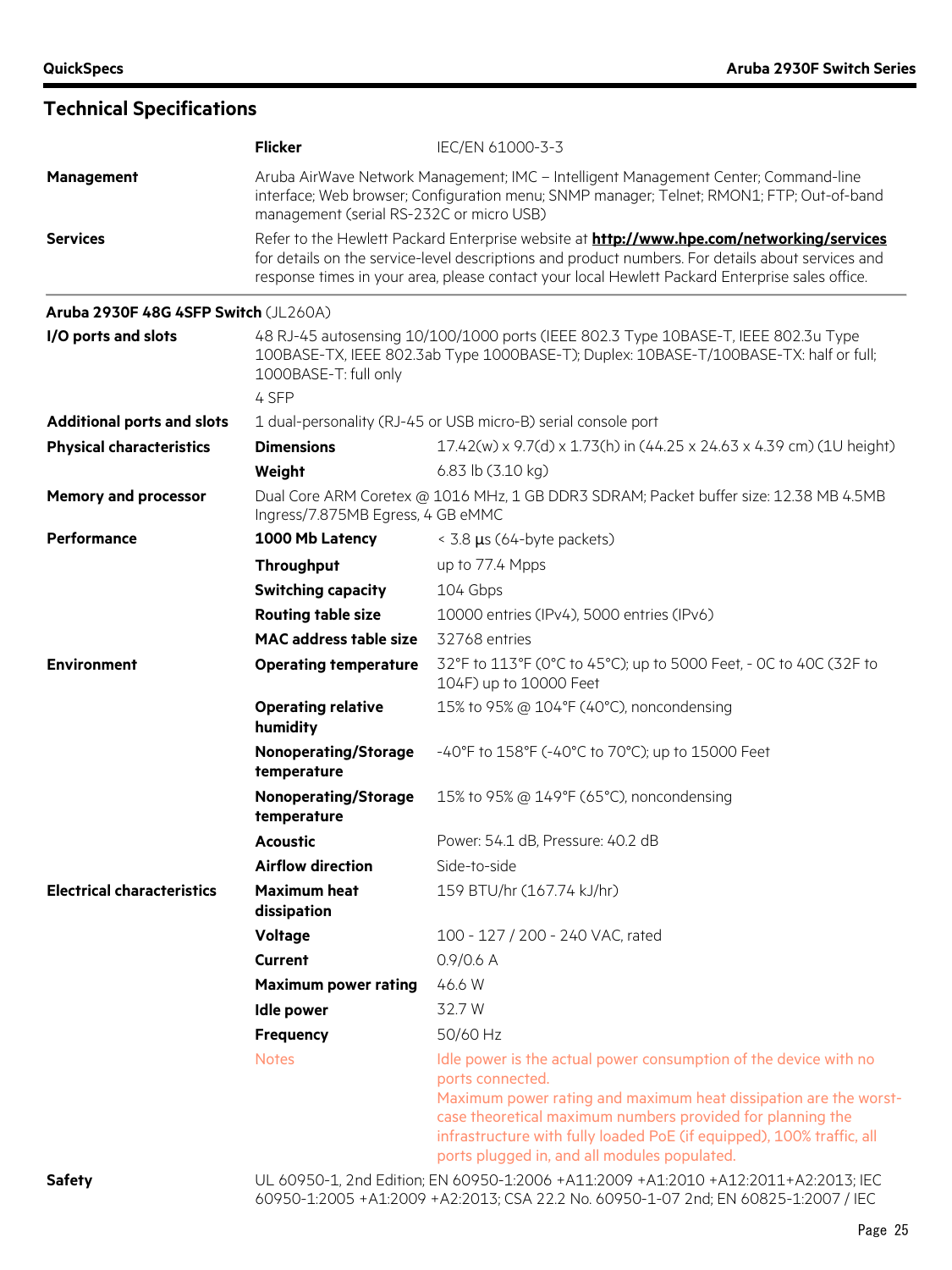|                                           | 60825-1:2007 Class 1                                                                                                                                                                                                                                                                              |                                                                                             |
|-------------------------------------------|---------------------------------------------------------------------------------------------------------------------------------------------------------------------------------------------------------------------------------------------------------------------------------------------------|---------------------------------------------------------------------------------------------|
| <b>Emissions</b>                          | CNS 13438                                                                                                                                                                                                                                                                                         | EN 55022:2010/CISPR 22 Class A; FCC CFR 47 Part 15 Class A; VCCI Class A; ICES-003 Class A; |
| <b>Immunity</b>                           | Generic                                                                                                                                                                                                                                                                                           | EN 55024:2010/CISPR 24                                                                      |
|                                           | <b>ESD</b>                                                                                                                                                                                                                                                                                        | IEC 61000-4-2:                                                                              |
|                                           | <b>Radiated</b>                                                                                                                                                                                                                                                                                   | IEC 61000-4-3                                                                               |
|                                           | <b>EFT/Burst</b>                                                                                                                                                                                                                                                                                  | IEC 61000-4-4                                                                               |
|                                           | <b>Surge</b>                                                                                                                                                                                                                                                                                      | IEC 61000-4-5                                                                               |
|                                           | Conducted                                                                                                                                                                                                                                                                                         | IEC 61000-4-6                                                                               |
|                                           | <b>Power frequency</b><br>magnetic field                                                                                                                                                                                                                                                          | IEC 61000-4-8                                                                               |
|                                           | Voltage dips and<br>interruptions                                                                                                                                                                                                                                                                 | IEC 61000-4-11                                                                              |
|                                           | <b>Harmonics</b>                                                                                                                                                                                                                                                                                  | IEC/EN 61000-3-2                                                                            |
|                                           | <b>Flicker</b>                                                                                                                                                                                                                                                                                    | IEC/EN 61000-3-3                                                                            |
| <b>Management</b>                         | Aruba AirWave Network Management; IMC - Intelligent Management Center; Command-line<br>interface; Web browser; Configuration menu; SNMP manager; Telnet; RMON1; FTP; Out-of-band<br>management (serial RS-232C or micro USB)                                                                      |                                                                                             |
| <b>Services</b>                           | Refer to the Hewlett Packard Enterprise website at http://www.hpe.com/networking/services<br>for details on the service-level descriptions and product numbers. For details about services and<br>response times in your area, please contact your local Hewlett Packard Enterprise sales office. |                                                                                             |
| Aruba 2930F 24G PoE+ 4SFP Switch (JL261A) |                                                                                                                                                                                                                                                                                                   |                                                                                             |
| I/O ports and slots                       | 24 RJ-45 autosensing 10/100/1000 PoE+ ports (IEEE 802.3 Type 10BASE-T, IEEE 802.3u Type<br>100BASE-TX, IEEE 802.3ab Type 1000BASE-T, IEEE 802.3at PoE+); Duplex: 10BASE-<br>T/100BASE-TX: half or full; 1000BASE-T: full only                                                                     |                                                                                             |
|                                           | 4 SFP                                                                                                                                                                                                                                                                                             |                                                                                             |
| <b>Additional ports and slots</b>         |                                                                                                                                                                                                                                                                                                   | 1 dual-personality (RJ-45 or USB micro-B) serial console port                               |
| <b>Physical characteristics</b>           | <b>Dimensions</b>                                                                                                                                                                                                                                                                                 | 17.42(w) x 11.98(d) x 1.73(h) in (44.25 x 30.42 x 4.39 cm) (1U<br>height)                   |
|                                           | Weight                                                                                                                                                                                                                                                                                            | 8.6 lb (3.9 kg)                                                                             |
| <b>Memory and processor</b>               | Dual Core ARM Coretex A9 @ 1016 MHz, 1 GB DDR3 SDRAM; Packet buffer size: 12.38 MB<br>4.5MB Ingress/7.785 Egress, 4 GB eMMC                                                                                                                                                                       |                                                                                             |
| <b>Performance</b>                        | 1000 Mb Latency                                                                                                                                                                                                                                                                                   | < 3.8 µs (64-byte packets)                                                                  |
|                                           | Throughput                                                                                                                                                                                                                                                                                        | up to 41.7 Mpps                                                                             |
|                                           | <b>Switching capacity</b>                                                                                                                                                                                                                                                                         | 56 Gbps                                                                                     |
|                                           | <b>Routing table size</b>                                                                                                                                                                                                                                                                         | 10000 entries (IPv4), 5000 entries (IPv6)                                                   |
|                                           | <b>MAC</b> address table size                                                                                                                                                                                                                                                                     | 32768 entries                                                                               |
| <b>Environment</b>                        | <b>Operating temperature</b>                                                                                                                                                                                                                                                                      | 32°F to 113°F (0°C to 45°C); up to 5000 Feet, - 0C to 40C (32F to<br>104F) up to 10000 Feet |
|                                           | <b>Operating relative</b><br>humidity                                                                                                                                                                                                                                                             | 15% to 95% @ 104°F (40°C), noncondensing                                                    |
|                                           | <b>Nonoperating/Storage</b><br>temperature                                                                                                                                                                                                                                                        | -40°F to 158°F (-40°C to 70°C); up to 15000 Feet                                            |
|                                           | <b>Nonoperating/Storage</b><br>temperature                                                                                                                                                                                                                                                        | 15% to 95% @ 149°F (65°C)                                                                   |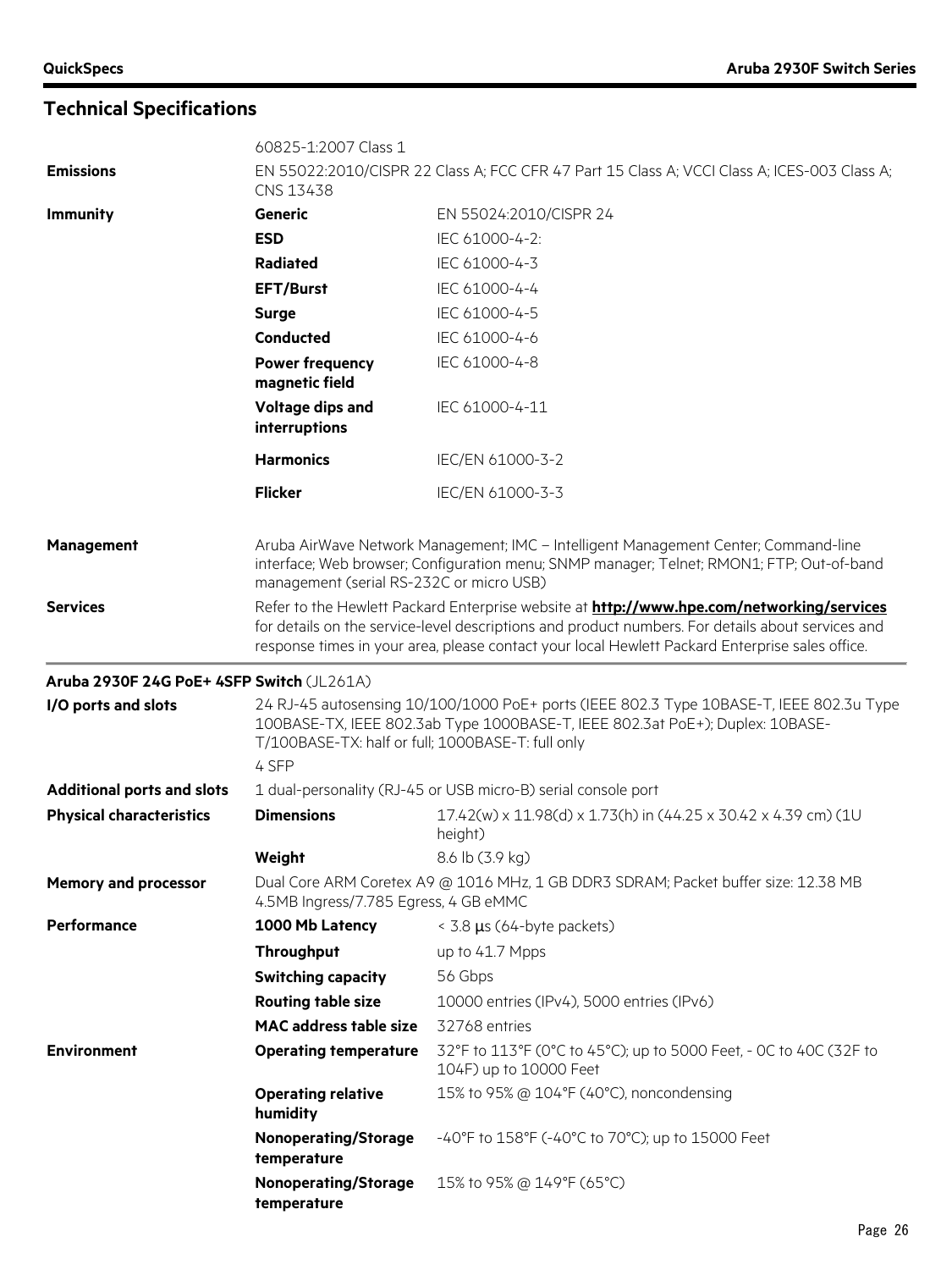|                                           | <b>Acoustic</b>                                                                                                                                                                                                                                                                                          | Power: 54.1 dB, Pressure: 40.6 dB                                                                                                                                                                                                                                                                                                               |  |
|-------------------------------------------|----------------------------------------------------------------------------------------------------------------------------------------------------------------------------------------------------------------------------------------------------------------------------------------------------------|-------------------------------------------------------------------------------------------------------------------------------------------------------------------------------------------------------------------------------------------------------------------------------------------------------------------------------------------------|--|
|                                           | <b>Airflow direction</b>                                                                                                                                                                                                                                                                                 | Side-to-side                                                                                                                                                                                                                                                                                                                                    |  |
| <b>Electrical characteristics</b>         | <b>80plus.org Certification</b>                                                                                                                                                                                                                                                                          | Silver                                                                                                                                                                                                                                                                                                                                          |  |
|                                           | <b>Maximum heat</b><br>dissipation                                                                                                                                                                                                                                                                       | 1518 BTU/hr (1601.49 kJ/hr)                                                                                                                                                                                                                                                                                                                     |  |
|                                           | Voltage                                                                                                                                                                                                                                                                                                  | 100 - 127 / 200 - 240 VAC, rated                                                                                                                                                                                                                                                                                                                |  |
|                                           | Current                                                                                                                                                                                                                                                                                                  | 4.9/2.4 A                                                                                                                                                                                                                                                                                                                                       |  |
|                                           | <b>Maximum power rating</b>                                                                                                                                                                                                                                                                              | 445 W                                                                                                                                                                                                                                                                                                                                           |  |
|                                           | <b>Idle power</b>                                                                                                                                                                                                                                                                                        | 36.8 W                                                                                                                                                                                                                                                                                                                                          |  |
|                                           | PoE power                                                                                                                                                                                                                                                                                                | 370 W PoE+                                                                                                                                                                                                                                                                                                                                      |  |
|                                           | <b>Frequency</b>                                                                                                                                                                                                                                                                                         | 50/60 Hz                                                                                                                                                                                                                                                                                                                                        |  |
|                                           | <b>Notes</b>                                                                                                                                                                                                                                                                                             | Idle power is the actual power consumption of the device with no<br>ports connected.<br>Maximum power rating and maximum heat dissipation are the worst-<br>case theoretical maximum numbers provided for planning the<br>infrastructure with fully loaded PoE (if equipped), 100% traffic, all<br>ports plugged in, and all modules populated. |  |
| <b>Safety</b>                             | UL 60950-1 2nd Edition; EN 60950-1:2006 +A11:2009 +A1:2010 +A12:2011+A2:2013; IEC<br>60950-1:2005 +A1:2009 +A2:2013; CSA 22.2 No. 60950-1-07 2nd; EN 60825-1:2007 / IEC<br>60825-1:2007 Class 1                                                                                                          |                                                                                                                                                                                                                                                                                                                                                 |  |
| <b>Emissions</b>                          | EN 55022:2010/CISPR 22 Class A; FCC CFR 47 Part 15 Class A; VCCI Class A; ICES-003 Class A;<br>CNS 13438                                                                                                                                                                                                 |                                                                                                                                                                                                                                                                                                                                                 |  |
| <b>Immunity</b>                           | <b>Generic</b>                                                                                                                                                                                                                                                                                           | EN 55024:2010/CISPR 24                                                                                                                                                                                                                                                                                                                          |  |
|                                           | <b>ESD</b>                                                                                                                                                                                                                                                                                               | IEC 61000-4-2:                                                                                                                                                                                                                                                                                                                                  |  |
|                                           | Radiated                                                                                                                                                                                                                                                                                                 | IEC 61000-4-3                                                                                                                                                                                                                                                                                                                                   |  |
|                                           | <b>EFT/Burst</b>                                                                                                                                                                                                                                                                                         | IEC 61000-4-4                                                                                                                                                                                                                                                                                                                                   |  |
|                                           | <b>Surge</b>                                                                                                                                                                                                                                                                                             | IEC 61000-4-5                                                                                                                                                                                                                                                                                                                                   |  |
|                                           | <b>Conducted</b>                                                                                                                                                                                                                                                                                         | IEC 61000-4-6                                                                                                                                                                                                                                                                                                                                   |  |
|                                           | <b>Power frequency</b><br>magnetic field                                                                                                                                                                                                                                                                 | IEC 61000-4-8                                                                                                                                                                                                                                                                                                                                   |  |
|                                           | Voltage dips and<br>interruptions                                                                                                                                                                                                                                                                        | IEC 61000-4-11                                                                                                                                                                                                                                                                                                                                  |  |
|                                           | <b>Harmonics</b>                                                                                                                                                                                                                                                                                         | IEC/EN 61000-3-2                                                                                                                                                                                                                                                                                                                                |  |
|                                           | <b>Flicker</b>                                                                                                                                                                                                                                                                                           | IEC/EN 61000-3-3                                                                                                                                                                                                                                                                                                                                |  |
| <b>Management</b>                         |                                                                                                                                                                                                                                                                                                          | Aruba AirWave Network Management; IMC - Intelligent Management Center; Command-line<br>interface; Web browser; Configuration menu; SNMP manager; Telnet; RMON1; FTP; Out-of-band<br>management (serial RS-232C or micro USB)                                                                                                                    |  |
| <b>Services</b>                           | Refer to the Hewlett Packard Enterprise website at <b>http://www.hpe.com/networking/services</b><br>for details on the service-level descriptions and product numbers. For details about services and<br>response times in your area, please contact your local Hewlett Packard Enterprise sales office. |                                                                                                                                                                                                                                                                                                                                                 |  |
| Aruba 2930F 48G PoE+ 4SFP Switch (JL262A) |                                                                                                                                                                                                                                                                                                          |                                                                                                                                                                                                                                                                                                                                                 |  |
| I/O ports and slots                       | 48 RJ-45 autosensing 10/100/1000 PoE+ ports (IEEE 802.3 Type 10BASE-T, IEEE 802.3u Type<br>100BASE-TX, IEEE 802.3ab Type 1000BASE-T, IEEE 802.3at PoE+); Duplex: 10BASE-<br>T/100BASE-TX: half or full; 1000BASE-T: full only<br>4 SFP                                                                   |                                                                                                                                                                                                                                                                                                                                                 |  |
| <b>Additional ports and slots</b>         |                                                                                                                                                                                                                                                                                                          | 1 dual-personality (RJ-45 or USB micro-B) serial console port                                                                                                                                                                                                                                                                                   |  |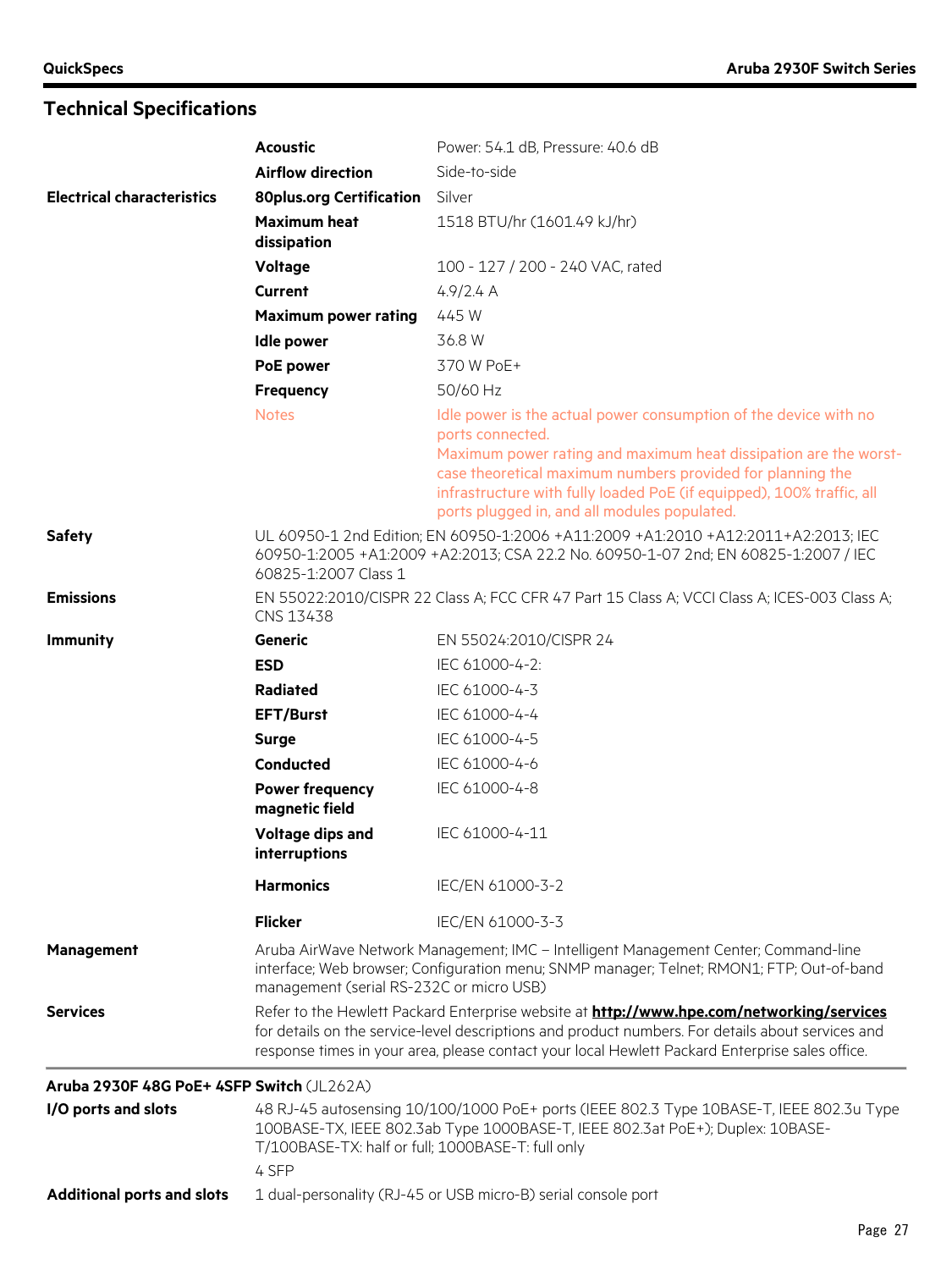| <b>Physical characteristics</b>   | <b>Dimensions</b>                                                                                                                                                                               | 17.42(w) x 11.98(d) x 1.73(h) in (44.25 x 30.42 x 4.39 cm) (1U<br>height)                                                                                                           |
|-----------------------------------|-------------------------------------------------------------------------------------------------------------------------------------------------------------------------------------------------|-------------------------------------------------------------------------------------------------------------------------------------------------------------------------------------|
|                                   | Weight                                                                                                                                                                                          | 9.83 lb (4.46 kg)                                                                                                                                                                   |
| <b>Memory and processor</b>       | Ingress/7.875MB Egress, 4 GB eMMC                                                                                                                                                               | Dual Core ARM Coretex @ 1016 MHz, 1 GB DDR3 SDRAM; Packet buffer size: 12.38 MB 4.5MB                                                                                               |
| Performance                       | 1000 Mb Latency                                                                                                                                                                                 | $<$ 3.8 $\mu$ s (64-byte packets)                                                                                                                                                   |
|                                   | Throughput                                                                                                                                                                                      | up to 77.4 Mpps                                                                                                                                                                     |
|                                   | <b>Switching capacity</b>                                                                                                                                                                       | 104 Gbps                                                                                                                                                                            |
|                                   | <b>Routing table size</b>                                                                                                                                                                       | 10000 entries (IPv4), 5000 entries (IPv6)                                                                                                                                           |
|                                   | <b>MAC address table size</b>                                                                                                                                                                   | 32768 entries                                                                                                                                                                       |
| <b>Environment</b>                | <b>Operating temperature</b>                                                                                                                                                                    | 32°F to 113°F (0°C to 45°C); up to 5000 Feet, - 0C to 40C (32F to<br>104F) up to 10000 Feet                                                                                         |
|                                   | <b>Operating relative</b><br>humidity                                                                                                                                                           | 15% to 95% @ 104°F (40°C), noncondensing                                                                                                                                            |
|                                   | <b>Nonoperating/Storage</b><br>temperature                                                                                                                                                      | -40°F to 158°F (-40°C to 70°C); up to 15000 Feet                                                                                                                                    |
|                                   | <b>Nonoperating/Storage</b><br>temperature                                                                                                                                                      | 15% to 95% @ 149°F (65°C)                                                                                                                                                           |
|                                   | <b>Acoustic</b>                                                                                                                                                                                 | Power: 55.7 dB, Pressure: 41.7 dB                                                                                                                                                   |
|                                   | <b>Airflow direction</b>                                                                                                                                                                        | Side-to-side                                                                                                                                                                        |
| <b>Electrical characteristics</b> | <b>80plus.org Certification</b>                                                                                                                                                                 | Silver                                                                                                                                                                              |
|                                   | <b>Maximum heat</b><br>dissipation                                                                                                                                                              | 1566 BTU/hr (1652.13 kJ/hr)                                                                                                                                                         |
|                                   | <b>Voltage</b>                                                                                                                                                                                  | 100 - 127 / 200 - 240 VAC, rated                                                                                                                                                    |
|                                   | <b>Current</b>                                                                                                                                                                                  | $5.1/2.5$ A                                                                                                                                                                         |
|                                   | <b>Maximum power rating</b>                                                                                                                                                                     | 459 W                                                                                                                                                                               |
|                                   | <b>Idle power</b>                                                                                                                                                                               | 48.6 W                                                                                                                                                                              |
|                                   | PoE power                                                                                                                                                                                       | 370 W PoE+                                                                                                                                                                          |
|                                   | Frequency                                                                                                                                                                                       | 50/60 Hz                                                                                                                                                                            |
|                                   | <b>Notes</b>                                                                                                                                                                                    | Idle power is the actual power consumption of the device with no<br>ports connected.<br>Maximum power rating and maximum heat dissipation are the worst-                            |
|                                   |                                                                                                                                                                                                 | case theoretical maximum numbers provided for planning the<br>infrastructure with fully loaded PoE (if equipped), 100% traffic, all<br>ports plugged in, and all modules populated. |
| <b>Safety</b>                     | UL 60950-1 2nd Edition; EN 60950-1:2006 +A11:2009 +A1:2010 +A12:2011+A2:2013; IEC<br>60950-1:2005 +A1:2009 +A2:2013; CSA 22.2 No. 60950-1-07 2nd; EN 60825-1:2007 / IEC<br>60825-1:2007 Class 1 |                                                                                                                                                                                     |
| <b>Emissions</b>                  | CNS 13438                                                                                                                                                                                       | EN 55022:2010/CISPR 22 Class A; FCC CFR 47 Part 15 Class A; VCCI Class A; ICES-003 Class A;                                                                                         |
| <b>Immunity</b>                   | Generic                                                                                                                                                                                         | EN 55024:2010/CISPR 24                                                                                                                                                              |
|                                   | <b>ESD</b>                                                                                                                                                                                      | IEC 61000-4-2                                                                                                                                                                       |
|                                   | <b>Radiated</b>                                                                                                                                                                                 | IEC 61000-4-3                                                                                                                                                                       |
|                                   | <b>EFT/Burst</b>                                                                                                                                                                                | IEC 61000-4-4                                                                                                                                                                       |
|                                   | <b>Surge</b>                                                                                                                                                                                    | IEC 61000-4-5                                                                                                                                                                       |
|                                   | Conducted                                                                                                                                                                                       | IEC 61000-4-6                                                                                                                                                                       |
|                                   | <b>Power frequency</b>                                                                                                                                                                          | IEC 61000-4-8                                                                                                                                                                       |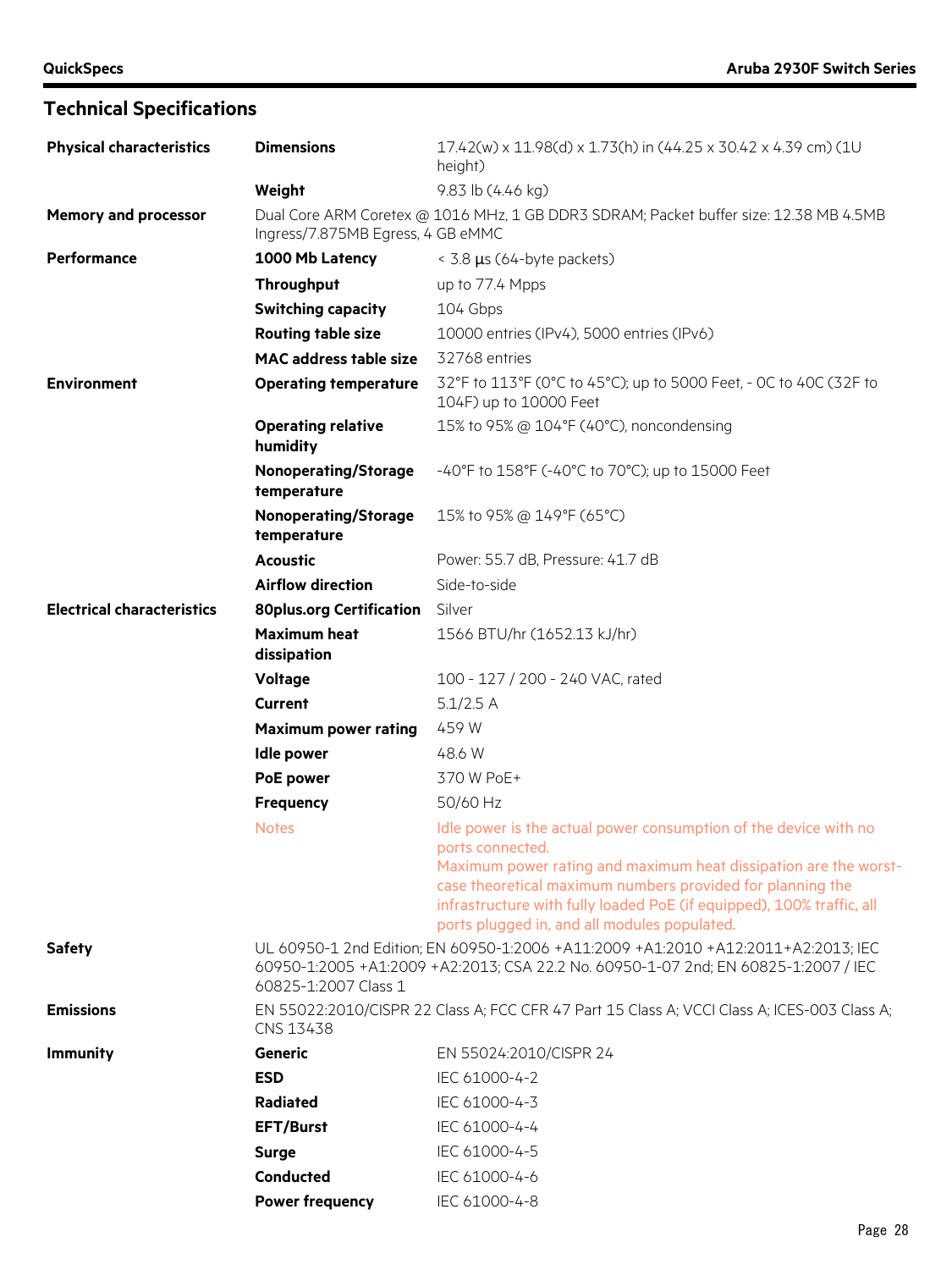|                   | magnetic field                                                                                                                                                                                                               |                                                                                                                                                                                                                                                                                                          |
|-------------------|------------------------------------------------------------------------------------------------------------------------------------------------------------------------------------------------------------------------------|----------------------------------------------------------------------------------------------------------------------------------------------------------------------------------------------------------------------------------------------------------------------------------------------------------|
|                   | Voltage dips and<br>interruptions                                                                                                                                                                                            | IEC 61000-4-11                                                                                                                                                                                                                                                                                           |
|                   | <b>Harmonics</b>                                                                                                                                                                                                             | IEC/EN 61000-3-2                                                                                                                                                                                                                                                                                         |
|                   | <b>Flicker</b>                                                                                                                                                                                                               | IEC/EN 61000-3-3                                                                                                                                                                                                                                                                                         |
| <b>Management</b> | Aruba AirWave Network Management; IMC - Intelligent Management Center; Command-line<br>interface; Web browser; Configuration menu; SNMP manager; Telnet; RMON1; FTP; Out-of-band<br>management (serial RS-232C or micro USB) |                                                                                                                                                                                                                                                                                                          |
| <b>Services</b>   |                                                                                                                                                                                                                              | Refer to the Hewlett Packard Enterprise website at <b>http://www.hpe.com/networking/services</b><br>for details on the service-level descriptions and product numbers. For details about services and<br>response times in your area, please contact your local Hewlett Packard Enterprise sales office. |

#### **Standards and protocols (applies to all products in series)**

| <b>Denial of service</b><br>protection | <b>CPU DoS Protection</b>                                                                                                                                                                                                                                                                                                                                                                                                                                                                                                                                                                                                                                                                                                                  |
|----------------------------------------|--------------------------------------------------------------------------------------------------------------------------------------------------------------------------------------------------------------------------------------------------------------------------------------------------------------------------------------------------------------------------------------------------------------------------------------------------------------------------------------------------------------------------------------------------------------------------------------------------------------------------------------------------------------------------------------------------------------------------------------------|
| <b>Device Management</b>               | RFC 1155 Structure and Mgmt Information (SMIv1)<br>RFC 1157 SNMPv1/v2c<br>RFC 1591 DNS (client)<br>RFC 1901 (Community based SNMPv2)<br>RFC 1901-1907 SNMPv2c, SMIv2 and Revised MIB-II<br>RFC 1908 (SNMP v1/2 Coexistence)<br>RFC 2576 (Coexistence between SNMP V1, V2, V3)<br>RFC 2578-2580 SMIv2<br>RFC 2579 (SMIv2 Text Conventions)<br>RFC 2580 (SMIv2 Conformance)<br>RFC 2819 (RMON groups Alarm, Event, History and Statistics only)<br>RFC 3416 (SNMP Protocol Operations v2)<br>RFC 3417 (SNMP Transport Mappings)<br>HTML and telnet management<br>HTTP, SSHv1, and Telnet<br>Multiple Configuration Files<br>Multiple Software Images<br>SNMP v3 and RMON RFC support<br>SSHv1/SSHv2 Secure Shell<br>TACACS/TACACS+<br>Web UI |
| <b>General Protocols</b>               | IEEE 802.1AX-2008 Link Aggregation<br>IEEE 802.1D MAC Bridges<br>IEEE 802.1p Priority<br>IEEE 802.1Q VLANs<br>IEEE 802.1s Multiple Spanning Trees<br>IEEE 802.1v VLAN classification by Protocol and Port<br>IEEE 802.1w Rapid Reconfiguration of Spanning Tree<br>IEEE 802.3ab 1000BASE-T<br>IEEE 802.3ad Link Aggregation Control Protocol (LACP)<br>IEEE 802.3af Power over Ethernet<br>IEEE 802.3at PoE+<br>IEEE 802.3az Energy Efficient Ethernet                                                                                                                                                                                                                                                                                     |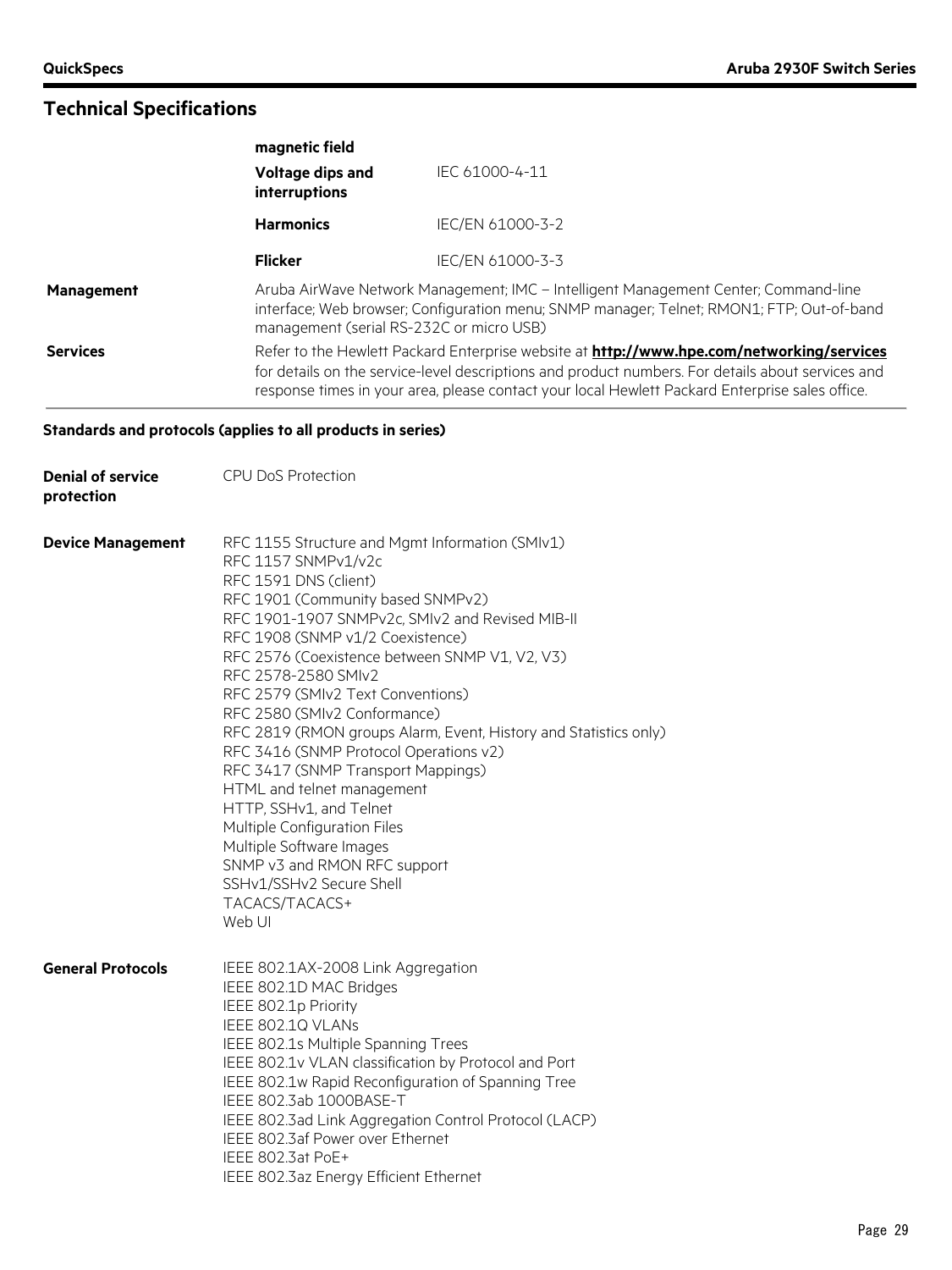IEEE 802.3x Flow Control

|                     | RFC 768 UDP                                                                                                              |
|---------------------|--------------------------------------------------------------------------------------------------------------------------|
|                     | RFC 783 TFTP Protocol (revision 2)                                                                                       |
|                     | RFC 792 ICMP                                                                                                             |
|                     | RFC 793 TCP                                                                                                              |
|                     | RFC 826 ARP                                                                                                              |
|                     | RFC 854 TELNET                                                                                                           |
|                     | RFC 868 Time Protocol                                                                                                    |
|                     | RFC 951 BOOTP                                                                                                            |
|                     | RFC 1058 RIPv1                                                                                                           |
|                     | RFC 1256 ICMP Router Discovery Protocol (IRDP)                                                                           |
|                     | RFC 1350 TFTP Protocol (revision 2)                                                                                      |
|                     | RFC 1519 CIDR                                                                                                            |
|                     | RFC 1542 BOOTP Extensions                                                                                                |
|                     | RFC 1918 Address Allocation for Private Internet                                                                         |
|                     | RFC 2030 Simple Network Time Protocol (SNTP) v4                                                                          |
|                     | RFC 2131 DHCP                                                                                                            |
|                     | RFC 2236 IGMP Snooping                                                                                                   |
|                     | <b>RFC 2453 RIPv2</b>                                                                                                    |
|                     | RFC 2865 Remote Authentication Dial In User Service (RADIUS)                                                             |
|                     | RFC 2866 RADIUS Accounting                                                                                               |
|                     | RFC 3046 DHCP Relay Agent Information Option                                                                             |
|                     | RFC 3411 An Architecture for Describing Simple Network Management Protocol (SNMP)                                        |
|                     | Management Frameworks                                                                                                    |
|                     | RFC 3412 Message Processing and Dispatching for the Simple Network Management Protocol                                   |
|                     | (SNMP)                                                                                                                   |
|                     | RFC 3413 Simple Network Management Protocol (SNMP) Applications                                                          |
|                     | RFC 3414 User-based Security Model (USM) for version 3 of the Simple Network Management                                  |
|                     | Protocol (SNMPv3)                                                                                                        |
|                     | RFC 3415 View-based Access Control Model (VACM) for the Simple Network Management Protocol                               |
|                     | (SNMP)                                                                                                                   |
|                     | RFC 3416 Protocol Operations for SNMP                                                                                    |
|                     | RFC 3417 Transport Mappings for the Simple Network Management Protocol (SNMP)                                            |
|                     | RFC 3418 Management Information Base (MIB) for the Simple Network Management Protocol                                    |
|                     | (SNMP)                                                                                                                   |
|                     | RFC 3575 IANA Considerations for RADIUS                                                                                  |
|                     | RFC 3576 Ext to RADIUS (CoA only)                                                                                        |
|                     | RFC 4541 Considerations for Internet Group Management Protocol (IGMP) and Multicast Listener                             |
|                     | Discovery (MLD) Snooping Switches                                                                                        |
|                     | RFC 4675 RADIUS VLAN & Priority                                                                                          |
|                     |                                                                                                                          |
|                     | RFC 4861 Neighbor Discovery for IP version 6 (IPv6)<br>RFC 4862 IPv6 Stateless Address Autoconfiguration                 |
|                     |                                                                                                                          |
|                     | RFC 5905 Network Time Protocol Version 4: Protocol and Algorithms Specification<br>UDLD (Uni-directional Link Detection) |
|                     |                                                                                                                          |
|                     |                                                                                                                          |
| <b>IP Multicast</b> | <b>RFC 1112 IGMP</b>                                                                                                     |
|                     | RFC 2236 IGMPv2                                                                                                          |
|                     | RFC 2710 Multicast Listener Discovery (MLD) for IPv6                                                                     |
|                     | RFC 3376 IGMPv3                                                                                                          |
|                     | RFC 4541 Considerations for Internet Group Management Protocol (IGMP) and Multicast Listener                             |
|                     | Discovery (MLD) Snooping Switches                                                                                        |
|                     |                                                                                                                          |
| IPv6                | RFC 1981 IPv6 Path MTU Discovery                                                                                         |
|                     | RFC 2080 RIPng for IPv6                                                                                                  |
|                     | RFC 2081 RIPng Protocol Applicability Statement                                                                          |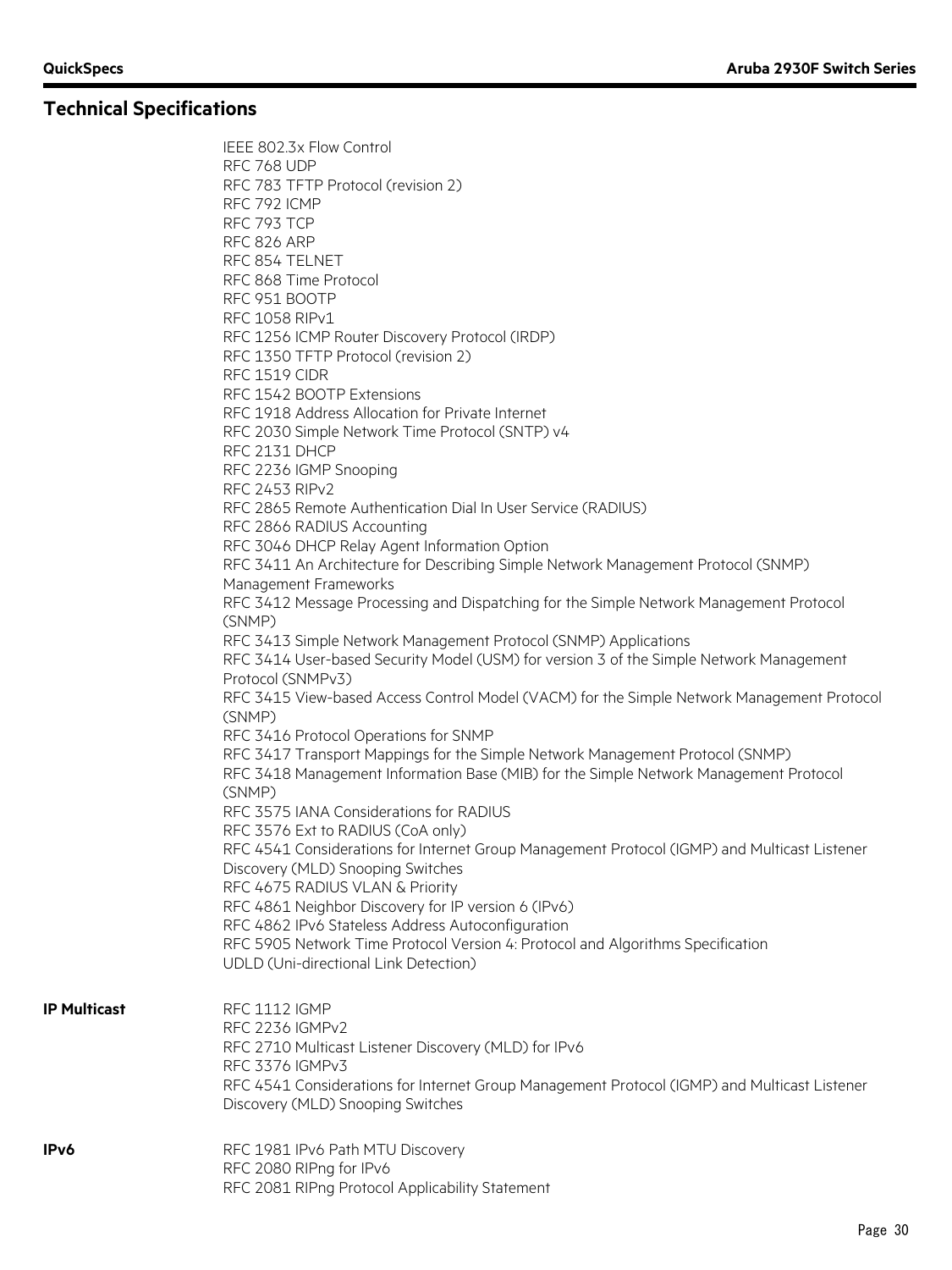RFC 2082 RIP-2 MD5 RFC 2460 IPv6 Specification RFC 2464 Transmission of IPv6 over Ethernet Networks RFC 2710 Multicast Listener Discovery (MLD) for IPv6 RFC 2925 Definitions of Managed Objects for Remote Ping, Traceroute, and Lookup Operations (Ping only) RFC 2925 Remote Operations MIB (Ping only) RFC 3019 MLDv1 MIB RFC 3315 DHCPv6 (client and relay) RFC 3484 Default Address Selection for IPv6 RFC 3513 IPv6 Addressing Architecture RFC 3596 DNS Extension for IPv6 RFC 3810 MLDv2 for IPv6 RFC 4022 MIB for TCP RFC 4113 MIB for UDP RFC 4251 SSHv6 Architecture RFC 4252 SSHv6 Authentication RFC 4253 SSHv6 Transport Layer RFC 4254 SSHv6 Connection RFC 4291 IP Version 6 Addressing Architecture RFC 4293 MIB for IP RFC 4419 Key Exchange for SSH RFC 4443 ICMPv6 RFC 4541 IGMP & MLD Snooping Switch RFC 4861 IPv6 Neighbor Discovery RFC 4862 IPv6 Stateless Address Auto-configuration RFC 5095 Deprecation of Type 0 Routing Headers in IPv6 RFC 6620 FCFS SAVI draft-ietf-savi-mix **MIBs** IEEE 802.1ap (MSTP and STP MIB's only) IEEE 8021-Bridge-MIB (2008) IEEE 8021-Q-Bridge-MIB (2008) RFC 1155 Structure & ID of Mgmt Info for TCP/IP Internets RFC 1156 (TCP/IP MIB) RFC 1157 A Simple Network Management Protocol (SNMP) RFC 1213 MIB II RFC 1493 Bridge MIB RFC 1724 RIPv2 MIB RFC 2021 RMONv2 MIB RFC 2578 Structure of Management Information Version 2 (SMIv2) RFC 2579 Textual Conventions for SMIv2 RFC 2580 Conformance Statements for SMIv2 RFC 2613 SMON MIB RFC 2618 RADIUS Client MIB RFC 2620 RADIUS Accounting MIB RFC 2665 Ethernet-Like-MIB RFC 2668 802.3 MAU MIB RFC 2674 802.1p and IEEE 802.1Q Bridge MIB RFC 2737 Entity MIB (Version 2) RFC 2819 RMON MIB RFC 2863 The Interfaces Group MIB RFC 2925 Ping MIB RFC 2932 IP (Multicast Routing MIB) RFC 2933 IGMP MIB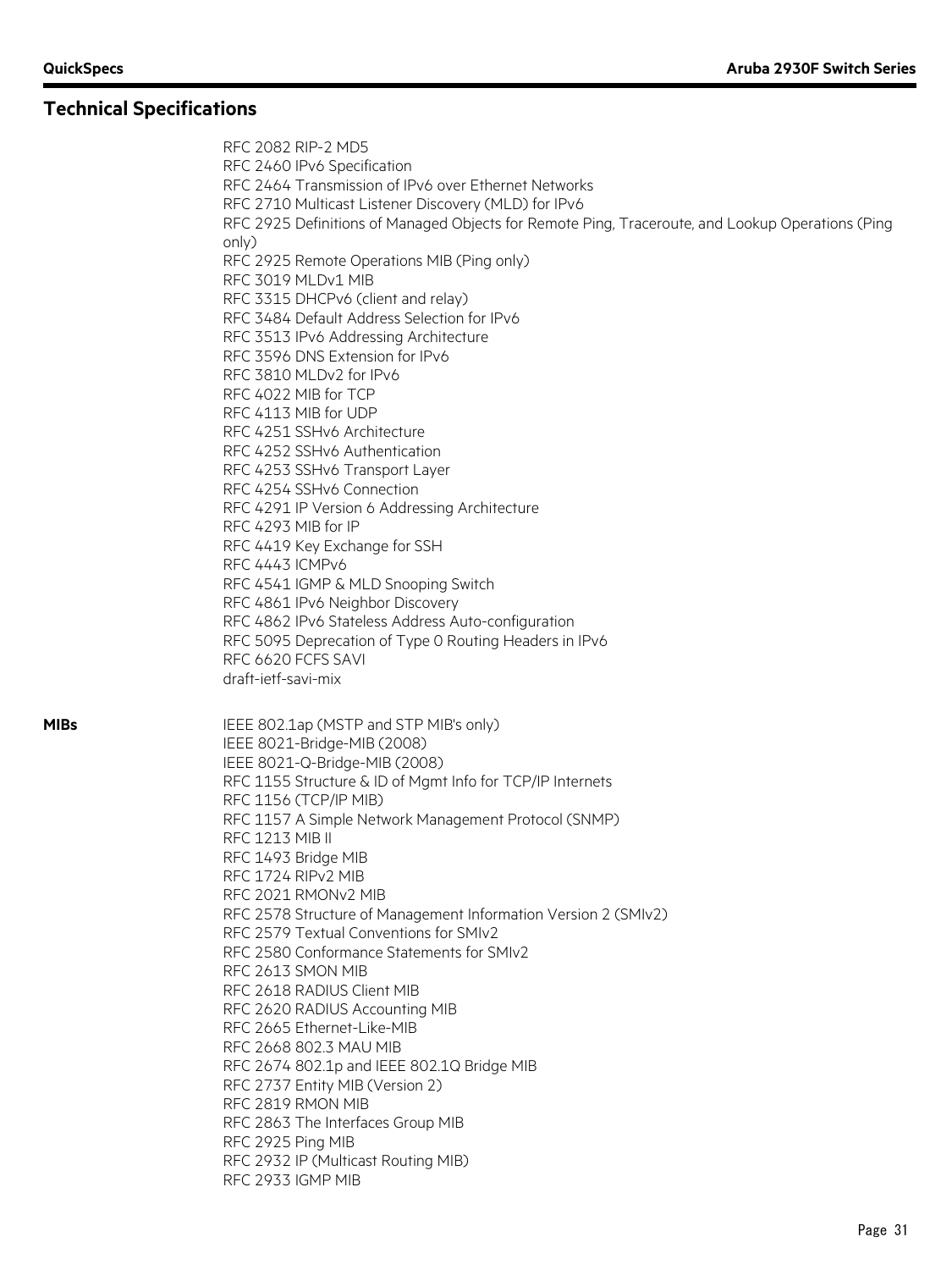|                           | RFC 3414 SNMP-User based-SM MIB<br>RFC 3415 SNMP-View based-ACM MIB<br>RFC 3417 Simple Network Management Protocol (SNMP) over IEEE 802 Networks<br>RFC 3418 MIB for SNMPv3<br>RFC 4836 Managed Objects for 802.3 Medium Attachment Units (MAU)                                                                                                                                                                                                                                                                                                                                                                                                                                                                                                                                                                                                                                                                                                                                                                                                                                                                                                                                                                                                                                                                                                                                                                                                                      |
|---------------------------|----------------------------------------------------------------------------------------------------------------------------------------------------------------------------------------------------------------------------------------------------------------------------------------------------------------------------------------------------------------------------------------------------------------------------------------------------------------------------------------------------------------------------------------------------------------------------------------------------------------------------------------------------------------------------------------------------------------------------------------------------------------------------------------------------------------------------------------------------------------------------------------------------------------------------------------------------------------------------------------------------------------------------------------------------------------------------------------------------------------------------------------------------------------------------------------------------------------------------------------------------------------------------------------------------------------------------------------------------------------------------------------------------------------------------------------------------------------------|
| <b>Network Management</b> | IEEE 802.1AB Link Layer Discovery Protocol (LLDP)<br>RFC 1155 Structure of Management Information<br>RFC 1157 SNMPv1<br>RFC 2021 Remote Network Monitoring Management Information Base Version 2 using SMIv2<br>RFC 2576 Coexistence between SNMP versions<br>RFC 2578 Structure of Management Information Version 2 (SMIv2)<br>RFC 2579 Textual Conventions for SMIv2<br>RFC 2580 Conformance Statements for SMIv2<br>RFC 2819 Four groups of RMON: 1 (statistics), 2 (history), 3 (alarm) and 9 (events)<br>RFC 2819 Remote Network Monitoring Management Information Base<br>RFC 2856 Textual Conventions for Additional High Capacity Data Types<br>RFC 2925 Definitions of Managed Objects for Remote Ping, Traceroute, and Lookup Operations<br>RFC 3164 BSD syslog Protocol<br>RFC 3176 sFlow<br>RFC 3411 SNMP Management Frameworks<br>RFC 3412 Message Processing and Dispatching for the Simple Network Management Protocol<br>(SNMP)<br>RFC 3413 Simple Network Management Protocol (SNMP) Applications<br>RFC 3414 User-based Security Model (USM) for version 3 of the Simple Network Management<br>Protocol (SNMPv3)<br>RFC 3415 View-based Access Control Model (VACM) for the Simple Network Management Protocol<br>(SNMP)<br>RFC 3418 Management Information Base (MIB) for the Simple Network Management Protocol<br>(SNMP)<br>RFC 5424 Syslog Protocol<br>ANSI/TIA-1057 LLDP Media Endpoint Discovery (LLDP-MED)<br>SNMPv1/v2c/v3<br><b>XRMON</b> |
| QoS/CoS                   | IEEE 802.1p (CoS)<br>RFC 2474 DiffServ Precedence, including 8 queues/port<br>RFC 2475 DiffServ Architecture<br>RFC 2597 DiffServ Assured Forwarding (AF)<br>RFC 2598 DiffServ Expedited Forwarding (EF)<br>Ingress Rate Limiting                                                                                                                                                                                                                                                                                                                                                                                                                                                                                                                                                                                                                                                                                                                                                                                                                                                                                                                                                                                                                                                                                                                                                                                                                                    |
| <b>Security</b>           | IEEE 802.1X Port Based Network Access Control<br>RFC 1321 The MD5 Message-Digest Algorithm<br>RFC 1334 PPP Authentication Protocols (PAP)<br>RFC 1492 An Access Control Protocol, Sometimes Called TACACS<br>RFC 1492 TACACS+<br>RFC 1994 PPP Challenge Handshake Authentication Protocol (CHAP)<br>RFC 2082 RIP-2 MD5 Authentication<br>RFC 2104 Keyed-Hashing for Message Authentication<br>RFC 2138 RADIUS Authentication<br>RFC 2139 RADIUS Accounting<br>RFC 2246 Transport Layer Security (TLS)<br>RFC 2548 Microsoft Vendor-specific RADIUS Attributes                                                                                                                                                                                                                                                                                                                                                                                                                                                                                                                                                                                                                                                                                                                                                                                                                                                                                                        |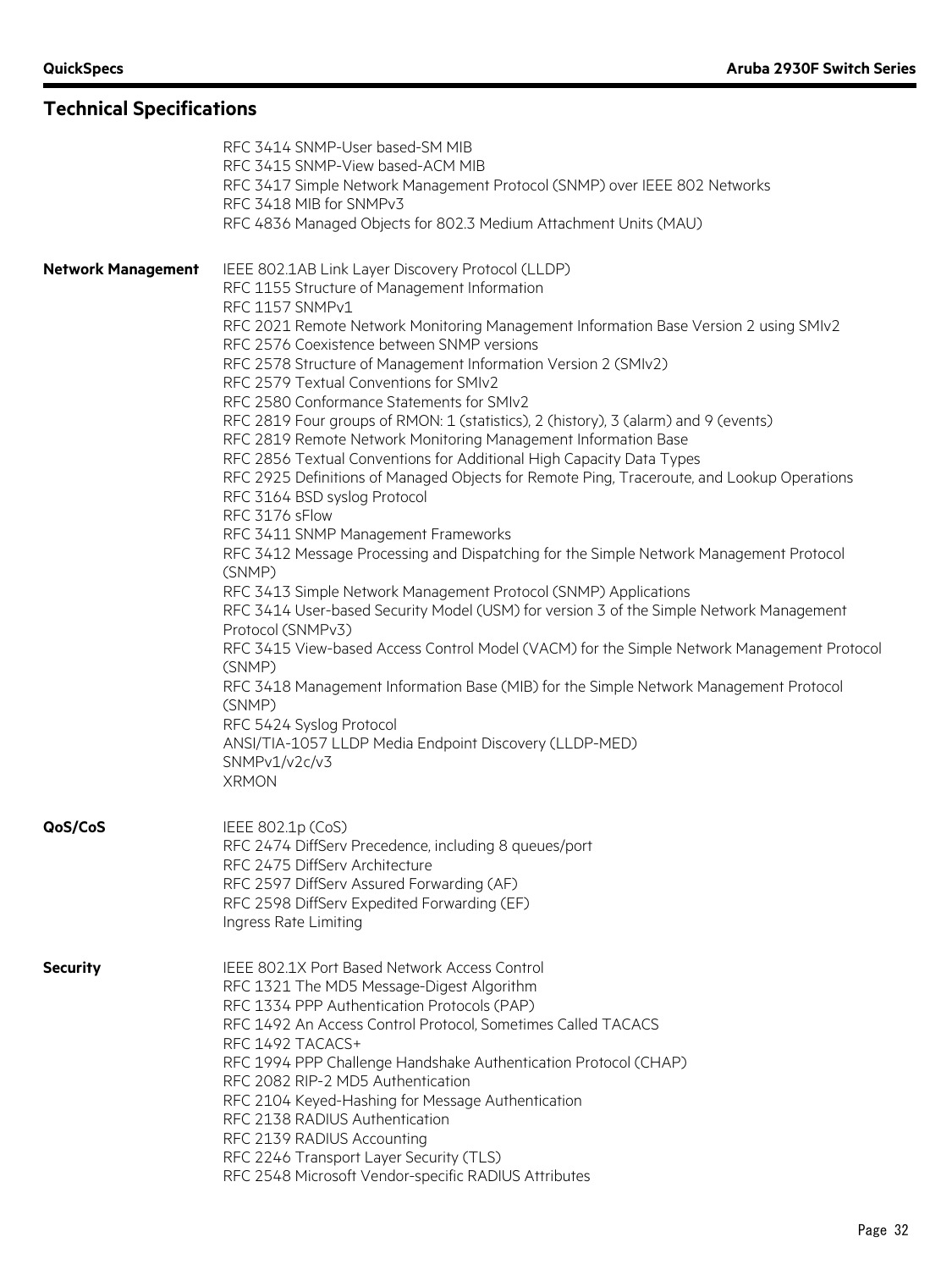RFC 2618 RADIUS Authentication Client MIB RFC 2620 RADIUS Accounting Client MIB RFC 2716 PPP EAP TLS Authentication Protocol RFC 2818 HTTP Over TLS RFC 2865 RADIUS (client only) RFC 2865 RADIUS Authentication RFC 2866 RADIUS Accounting RFC 2867 RADIUS Accounting Modifications for Tunnel Protocol Support RFC 2868 RADIUS Attributes for Tunnel Protocol Support RFC 2869 RADIUS Extensions RFC 2882 NAS Requirements: Extended RADIUS Practices RFC 3162 RADIUS and IPv6 RFC 3576 Dynamic Authorization Extensions to RADIUS RFC 3579 RADIUS Support For Extensible Authentication Protocol (EAP) RFC 3580 IEEE 802.1X RADIUS RFC 3580 IEEE 802.1X Remote Authentication Dial In User Service (RADIUS) Usage Guidelines RFC 4675 RADIUS Attributes Access Control Lists (ACLs) draft-grant-tacacs-02 (TACACS) Guest VLAN for 802.1X MAC Authentication MAC Lockdown MAC Lockout Port Security Secure Sockets Layer (SSL) SSHv2 Secure Shell Web Authentication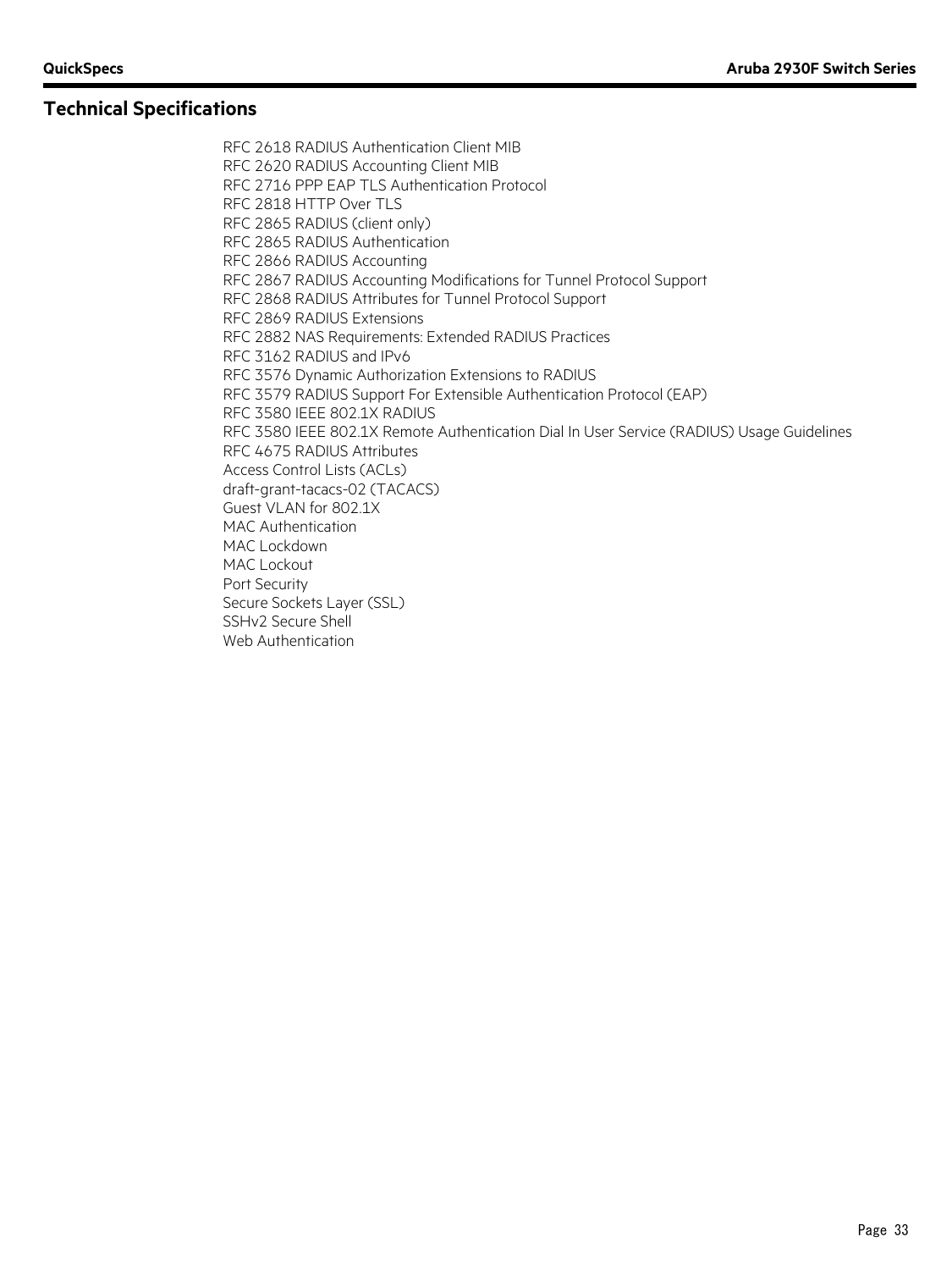#### **Accessories**

### **Aruba 2930F Switch Series accessories**

#### **Transceivers**

| HPE X111 100M SFP LC FX Transceiver                     | J9054C |
|---------------------------------------------------------|--------|
| HPE X121 1G SFP LC SX Transceiver                       | J4858C |
| HPE X121 1G SFP LC LX Transceiver                       | J4859C |
| HPE X121 1G SFP LC LH Transceiver                       | J4860C |
| HPE X121 1G SFP RJ45 T Transceiver                      | J8177C |
| HPE X132 10G SFP+ LC SR Transceiver                     | J9150A |
| HPE X132 10G SFP+ LC LR Transceiver                     | J9151A |
| HPE X132 10G SFP+ LC ER Transceiver                     | J9153A |
| HPE X242 10G SFP+ to SFP+ 1m Direct Attach Copper Cable | J9281B |
| HPE X242 10G SFP+ to SFP+ 3m Direct Attach Copper Cable | J9283B |

#### **Cables**

| HPE LC to LC Multi-mode OM3 2-Fiber 0.5m 1-Pack Fiber Optic Cable  | AJ833A        |
|--------------------------------------------------------------------|---------------|
| HPE LC to LC Multi-mode OM3 2-Fiber 1.0m 1-Pack Fiber Optic Cable  | AJ834A        |
| HPE LC to LC Multi-mode OM3 2-Fiber 2.0m 1-Pack Fiber Optic Cable  | AJ835A        |
| HPE LC to LC Multi-mode OM3 2-Fiber 5.0m 1-Pack Fiber Optic Cable  | AJ836A        |
| HPE LC to LC Multi-mode OM3 2-Fiber 15.0m 1-Pack Fiber Optic Cable | AJ837A        |
| HPE LC to LC Multi-mode OM3 2-Fiber 30.0m 1-Pack Fiber Optic Cable | AJ838A        |
| HPE LC to LC Multi-mode OM3 2-Fiber 50.0m 1-Pack Fiber Optic Cable | AJ839A        |
| HPE Premier Flex LC/LC Multi-mode OM4 2 fiber 1m Cable             | <b>QK732A</b> |
| HPE Premier Flex LC/LC Multi-mode OM4 2 fiber 2m Cable             | QK733A        |
| HPE Premier Flex LC/LC Multi-mode OM4 2 fiber 5m Cable             | <b>QK734A</b> |
| HPE Premier Flex LC/LC Multi-mode OM4 2 fiber 15m Cable            | QK735A        |
| HPE Premier Flex LC/LC Multi-mode OM4 2 fiber 30m Cable            | <b>QK736A</b> |
| HPE Premier Flex LC/LC Multi-mode OM4 2 fiber 50m Cable            | <b>QK737A</b> |
| Aruba 2930F 24G 4SFP+ Switch (JL253A)                              |               |
| HPE X410 1U Universal 4-post Rackmount Kit                         | J9583A        |
| Aruba 2930F 48G 4SFP+ Switch (JL254A)                              |               |

## HPE X410 1U Universal 4-post Rackmount Kit J9583A **Aruba 2930F 24G PoE+ 4SFP+ Switch (JL255A)** HPE X410 1U Universal 4-post Rackmount Kit J9583A

#### **Aruba 2930F 48G PoE+ 4SFP+ Switch (JL256A)**

| J9583A |
|--------|
|        |

#### **Aruba 2930F 8G PoE+ 2SFP+ Switch (JL258A)**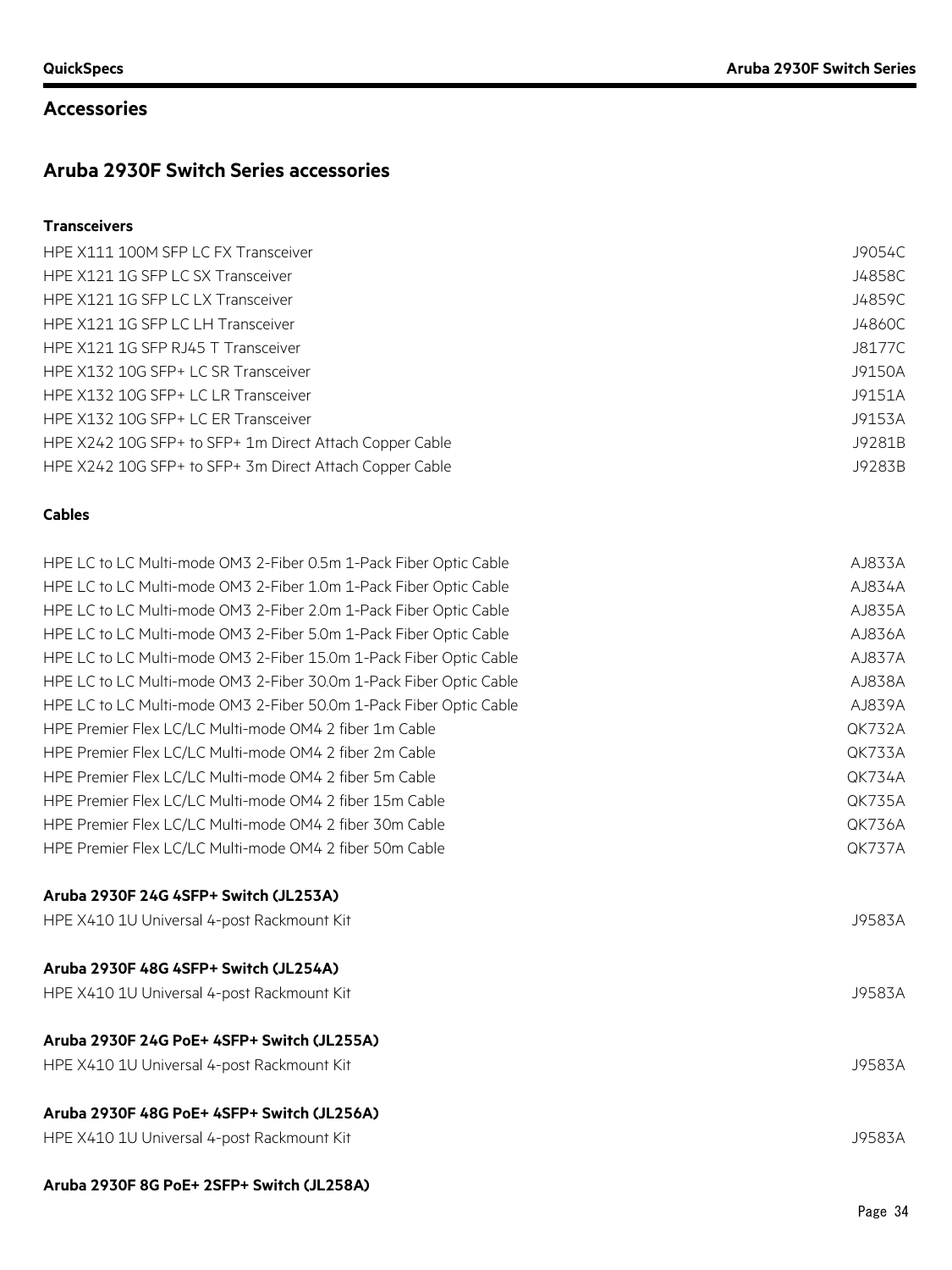### **Accessories**

| Aruba 2930F 8-port Cable Guard<br>Aruba 2930F 8-port Power Shelf | <b>JL311A</b><br><b>JL312A</b> |
|------------------------------------------------------------------|--------------------------------|
| Aruba 2930F 24G 4SFP Switch (JL259A)                             |                                |
| HPE X410 1U Universal 4-post Rackmount Kit                       | J9583A                         |
| Aruba 2930F 48G 4SFP Switch (JL260A)                             |                                |
| HPE X410 1U Universal 4-post Rackmount Kit                       | J9583A                         |
| Aruba 2930F 24G PoE+ 4SFP Switch (JL261A)                        |                                |
| HPE X410 1U Universal 4-post Rackmount Kit                       | J9583A                         |
| Aruba 2930F 48G PoE+ 4SFP Switch (JL262A)                        |                                |
| HPE X410 1U Universal 4-post Rackmount Kit                       | J9583A                         |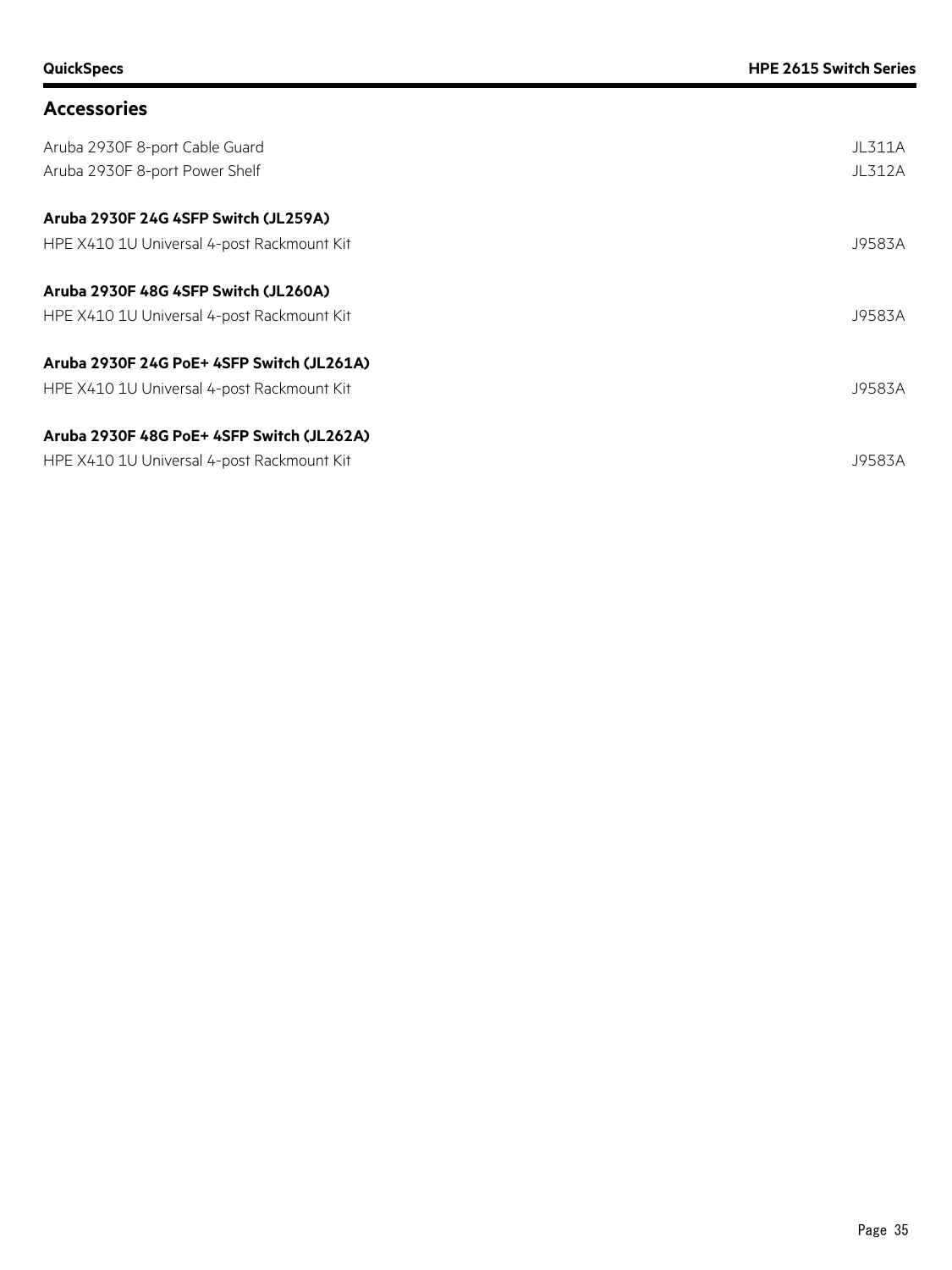#### **NOTE:** Details are not available for all accessories. The following specifications were available at the time of publication.

| Aruba 2930F 8-port<br>Cable Guard (JL311A)<br>The Cable Guard secures<br>cables that are connected<br>to the switch and provides<br>extra security against theft<br>or tampering with the<br>switch and its cables after<br>it is installed | <b>Product Type</b><br><b>Physical characteristics</b><br><b>Notes</b><br>Warranty<br><b>Services</b> | Mounting Kit<br>Dimensions: 1.42(w) x 4.33(d) x 0.69(h) in (3.6 x 11 x 1.75 cm)<br>Weight: 1.28 lb (0.58 kg)<br>Dimensions: 10.94" x 3.62" x 1.69" or 27.8cm x 9.2cm x 4.3cm w/ears<br>10.94" x 1.69" x 1.69" or 27.8cm x 4.3cm x 4.3cm without ears<br>Weight: 1.262 lbs or 57 kg (including faceplate, ears, and screws) 1.026 lbs<br>or . 47 kg (faceplate only)<br>Limited Lifetime Warranty: See<br>http://www.hpe.com/networking/warrantysummary for warranty and<br>support information included with your product purchase.<br>Refer to the Hewlett Packard Enterprise website at<br>http://www.hpe.com/networking/services for details on the service-level<br>descriptions and product numbers. For details about services and response<br>times in your area, please contact your local Hewlett Packard Enterprise<br>sales office. |
|---------------------------------------------------------------------------------------------------------------------------------------------------------------------------------------------------------------------------------------------|-------------------------------------------------------------------------------------------------------|------------------------------------------------------------------------------------------------------------------------------------------------------------------------------------------------------------------------------------------------------------------------------------------------------------------------------------------------------------------------------------------------------------------------------------------------------------------------------------------------------------------------------------------------------------------------------------------------------------------------------------------------------------------------------------------------------------------------------------------------------------------------------------------------------------------------------------------------|
| Aruba 2930F 8-port<br><b>Power Shelf (JL312A)</b>                                                                                                                                                                                           | <b>Product Type</b><br><b>Physical characteristics</b>                                                | Mounting Kit<br>Dimensions: 10.75(w) x 6(d) x 2(h) in (27.31 x 15.24 x 5.08 cm)<br>Weight: 0.93 lb (0.42 kg)                                                                                                                                                                                                                                                                                                                                                                                                                                                                                                                                                                                                                                                                                                                                   |
| An easy-to-use solution<br>for attaching the external<br>power adapter to any of<br>the Aruba 2530 8-port<br>switches.                                                                                                                      | <b>Overall Positioning</b><br><b>Statement</b>                                                        | The Aruba 2930F 8-port Power Shelf provides an easy to use solution for<br>attaching the external power adapter to the Aruba 2930F 8G 2SFP+ PoE+<br>Switch. The power adapter shelf can be quickly attached on the rear of the<br>Aruba 2930F 8G PoE+ 2SFP+ Switch and the adapter fit into place. This<br>power adapter shelf is designed for wall, table or rack deployments.                                                                                                                                                                                                                                                                                                                                                                                                                                                                |
|                                                                                                                                                                                                                                             | <b>Key Features</b>                                                                                   | Quickly attach external power adapter to 8 port switch<br>$\bullet$<br>Designed for use with Aruba 2930F 8G PoE+ 2SFP+ Switch<br>$\bullet$                                                                                                                                                                                                                                                                                                                                                                                                                                                                                                                                                                                                                                                                                                     |
|                                                                                                                                                                                                                                             | <b>Notes</b>                                                                                          | The Aruba 2930F 8-port Power Shelf is an accessory for the Aruba 2930F<br>8G PoE+ 2SFP+ Switch. The shelf mounts on the back of the switch<br>providing a place to hold the external power adapter.                                                                                                                                                                                                                                                                                                                                                                                                                                                                                                                                                                                                                                            |
|                                                                                                                                                                                                                                             | Warranty                                                                                              | Limited Lifetime Warranty: See<br>http://www.hpe.com/networking/warrantysummary for warranty and<br>support information included with your product purchase.                                                                                                                                                                                                                                                                                                                                                                                                                                                                                                                                                                                                                                                                                   |
|                                                                                                                                                                                                                                             | <b>Services</b>                                                                                       | Refer to the Hewlett Packard Enterprise website at<br>http://www.hpe.com/networking/services for details on the service-level<br>descriptions and product numbers. For details about services and response<br>times in your area, please contact your local Hewlett Packard Enterprise<br>sales office.                                                                                                                                                                                                                                                                                                                                                                                                                                                                                                                                        |
| HPE X121 1G SFP LC SX Ports                                                                                                                                                                                                                 |                                                                                                       | 1 LC 1000BASE-SX port; Duplex: full only                                                                                                                                                                                                                                                                                                                                                                                                                                                                                                                                                                                                                                                                                                                                                                                                       |
| Transceiver (J4858C)                                                                                                                                                                                                                        | <b>Physical characteristics</b>                                                                       | Dimensions: 2.24(d) x 0.54(w) x 0.48(h) in. (5.69 x 1.37 x 1.22 cm)<br>Weight: 0.04 lb. (0.02 kg)                                                                                                                                                                                                                                                                                                                                                                                                                                                                                                                                                                                                                                                                                                                                              |
| A small form-factor<br>pluggable (SFP) Gigabit<br><b>SX</b><br>transceiver that provides a                                                                                                                                                  | <b>Environment</b>                                                                                    | Transceiver form factor: SFP<br>Operating temperature: 32°F to 158°F (0°C to 70°C)<br>Operating relative humidity: 5% to 85%, noncondensing<br>Nonoperating/Storage temperature: -40°F to 203°F (-40°C to 85°C)                                                                                                                                                                                                                                                                                                                                                                                                                                                                                                                                                                                                                                |
| full-duplex Gigabit solution<br>fiber.                                                                                                                                                                                                      | up to 550 m on multimode<br><b>Electrical characteristics</b>                                         | Altitude: up to 10,000 ft. (3 km)<br>Power consumption typical: 0.4 W<br>Power consumption maximum: 0.7 W                                                                                                                                                                                                                                                                                                                                                                                                                                                                                                                                                                                                                                                                                                                                      |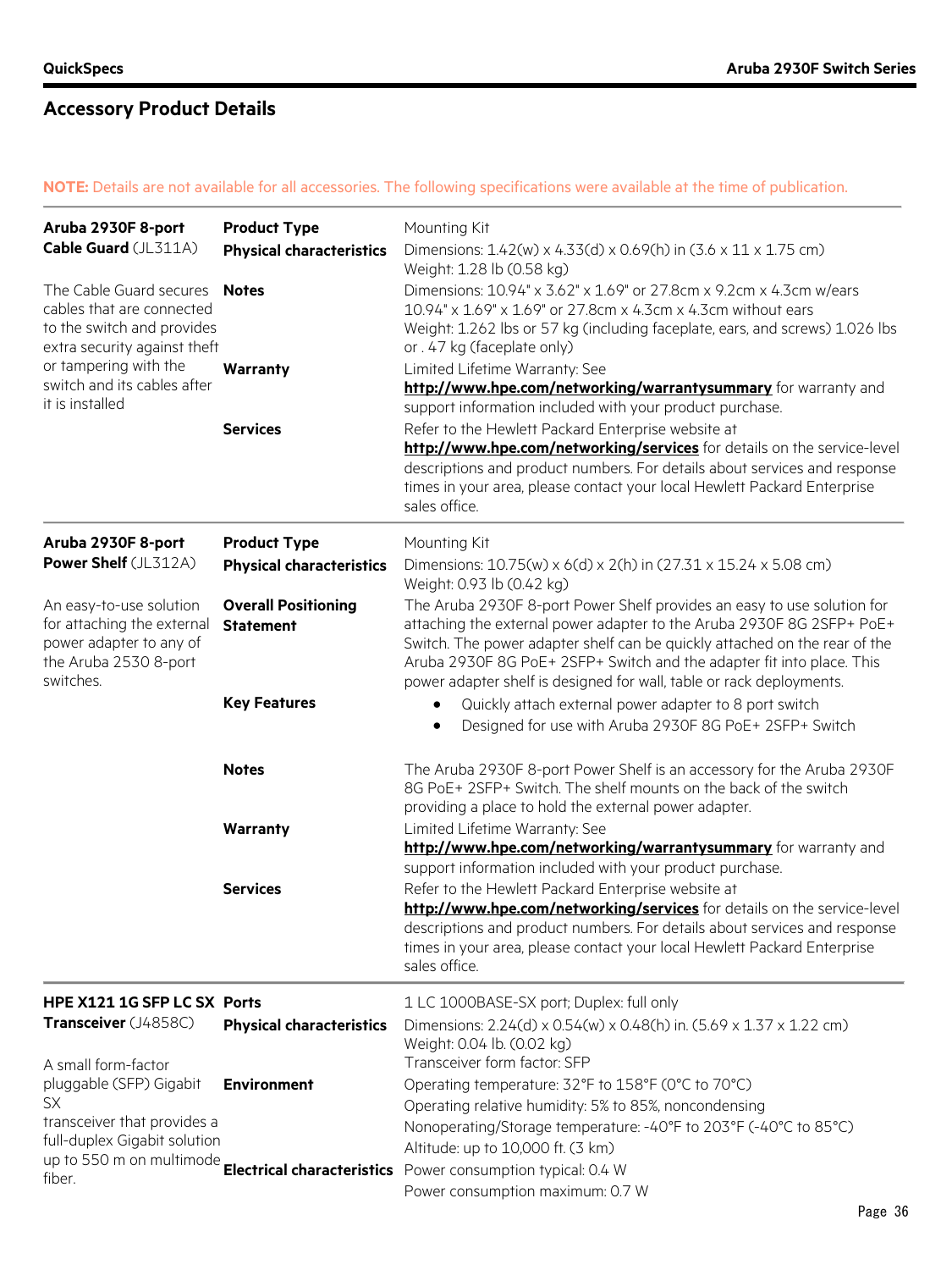| <b>Accessory Product Details</b>                                                                             |                                 |                                                                                                                                                                                                                                                                                                                                                           |
|--------------------------------------------------------------------------------------------------------------|---------------------------------|-----------------------------------------------------------------------------------------------------------------------------------------------------------------------------------------------------------------------------------------------------------------------------------------------------------------------------------------------------------|
|                                                                                                              | Cabling                         | Type:                                                                                                                                                                                                                                                                                                                                                     |
|                                                                                                              |                                 | 62.5/125 µm or 50/125 µm (core/cladding) diameter, graded-<br>$\bullet$<br>index, low metal content, multimode fiber optic, complying with<br>ITU-T G.651 and ISO/IEC 793-2 Type A1b or A1a, respectively;                                                                                                                                                |
|                                                                                                              |                                 | Maximum distance:                                                                                                                                                                                                                                                                                                                                         |
|                                                                                                              |                                 | 2-220 m (62.5 µm core diameter, 160 MHz*km bandwidth<br>$\bullet$<br>2-275 m (62.5 µm core diameter, 200 MHz*km bandwidth<br>2-500 m (50 µm core diameter, 400 MHz*km bandwidth)<br>2-550 m (50 µm core diameter, 500 MHz*km bandwidth)<br>$\bullet$                                                                                                      |
|                                                                                                              | <b>Services</b>                 | Cable length: 2-550m<br>Fiber type: Multi Mode<br>Refer to the Hewlett Packard Enterprise website at<br>http://www.hpe.com/networking/services for details on the service-level<br>descriptions and product numbers. For details about services and response<br>times in your area, please contact your local Hewlett Packard Enterprise<br>sales office. |
|                                                                                                              |                                 |                                                                                                                                                                                                                                                                                                                                                           |
| HPE X121 1G SFP LC LX Ports<br>Transceiver (J4859C)                                                          |                                 | 1 LC 1000BASE-LX port (IEEE 802.3z Type 1000BASE-LX); Duplex: full<br>only                                                                                                                                                                                                                                                                                |
|                                                                                                              | <b>Physical characteristics</b> | Dimensions: 2.24(d) x 0.54(w) x 0.486(h) in. (5.69 x 1.37 x 1.23 cm)                                                                                                                                                                                                                                                                                      |
| HPE X121 1G SFP LC LX<br>Transceiver: An SFP<br>format<br>gigabit transceiver with LC<br>connectors using LX | <b>Environment</b>              | Weight: 0.04 lb. (0.02 kg)<br>Operating temperature: 32°F to 158°F (0°C to 70°C)<br>Operating relative humidity: 0% to 85%, noncondensing<br>Nonoperating/Storage temperature: -40°F to 212°F (-40°C to 100°C)                                                                                                                                            |
| technology.                                                                                                  | Cabling                         | Altitude: up to 10,000 ft. (3 km)<br>Type:                                                                                                                                                                                                                                                                                                                |
|                                                                                                              |                                 | Either single mode or multimode; 62.5/125 $\mu$ m or 50/125 $\mu$ m<br>(core/cladding) diameter, graded-index, low metal content,<br>multimode fiber optic, complying with ITU-T G.651 and ISO/IEC<br>793-2 Type A1b or A1a, respectively; Low metal content, single-<br>mode fiber-optic, complying with ITU-T G.652 and ISO/IEC 793-2<br>Type B1;       |
|                                                                                                              |                                 | Maximum distance:                                                                                                                                                                                                                                                                                                                                         |
|                                                                                                              |                                 | 2-550 m (multimode 62.5 µm core diameter, 500 MHz*km<br>$\bullet$<br>bandwidth)<br>2-550 m (multimode 50 µm core diameter, 400 MHz*km<br>$\bullet$<br>bandwidth)<br>2-550 m (multimode 50 µm core diameter, 500 MHz*km<br>٠<br>bandwidth)<br>2-10,000 m (single-mode fiber)<br>٠                                                                          |
|                                                                                                              | <b>Notes</b>                    | A mode conditioning patch cord may be needed in some multimode fiber<br>installations.<br>Wavelength: 1310nm                                                                                                                                                                                                                                              |
|                                                                                                              | <b>Services</b>                 | Power Consumption: < 500mW Typical<br>Refer to the Hewlett Packard Enterprise website at                                                                                                                                                                                                                                                                  |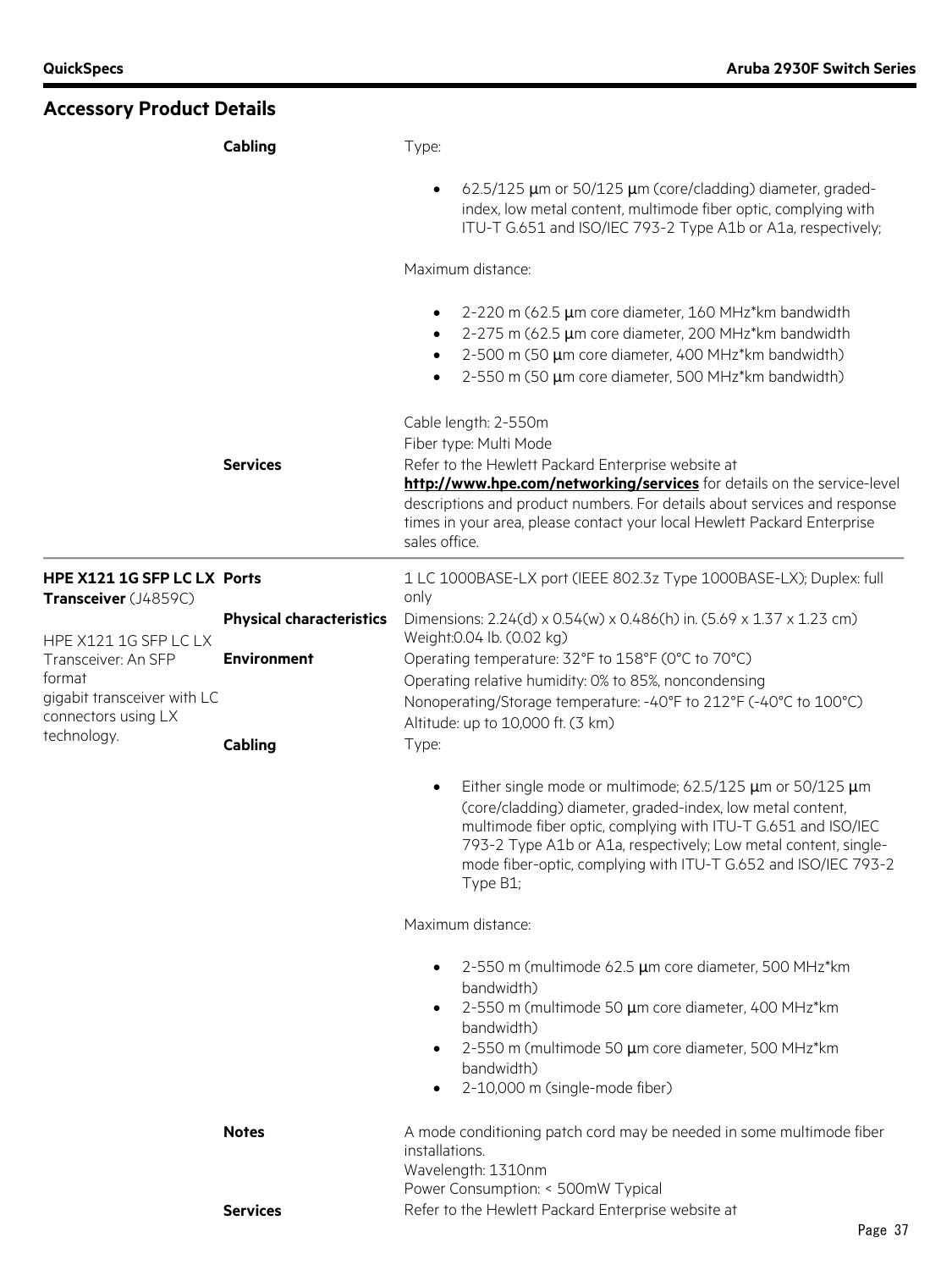|                                                                                                           |                                 | http://www.hpe.com/networking/services for details on the service-level<br>descriptions and product numbers. For details about services and response<br>times in your area, please contact your local Hewlett Packard Enterprise<br>sales office.                                                        |
|-----------------------------------------------------------------------------------------------------------|---------------------------------|----------------------------------------------------------------------------------------------------------------------------------------------------------------------------------------------------------------------------------------------------------------------------------------------------------|
| HPE X121 1G SFP LC LH Ports<br>Transceiver (J4860C)                                                       |                                 | 1 LC 1000BASE-LH port (no IEEE standard exists for 1550 nm optics);<br>Duplex: full only                                                                                                                                                                                                                 |
| A small form-factor                                                                                       | <b>Physical characteristics</b> | Dimensions: 2.17(d) x 0.60(w) x 0.46(h) in. (5.5 x 1.53 x 1.18 cm)<br>Weight: 0.04 lb. (0.02 kg)                                                                                                                                                                                                         |
| pluggable (SFP) Gigabit<br>LH transceiver that<br>provides a full-duplex<br>Gigabit solution up to 70     | <b>Environment</b>              | Operating temperature: -40°F to 185°F (-40°C to 85°C)<br>Operating relative humidity: 0% to 95% @ 77°F (25°C), noncondensing<br>Nonoperating/Storage temperature: -40°F to 185°F (-40°C to 85°C)<br>Altitude: up to 10,000 ft. (3 km)                                                                    |
| km on single-mode fiber.                                                                                  | Cabling                         | Cable type:                                                                                                                                                                                                                                                                                              |
|                                                                                                           |                                 | Low metal content, single-mode fiber-optic, complying with ITU-T<br>$\bullet$<br>G.652 and ISO/IEC 793-2 Type B1;                                                                                                                                                                                        |
|                                                                                                           |                                 | Maximum distance:                                                                                                                                                                                                                                                                                        |
|                                                                                                           |                                 | 10-70,000 m (single-mode fiber)<br>$\bullet$                                                                                                                                                                                                                                                             |
|                                                                                                           | <b>Notes</b>                    | Power consumption is 0.8 watts typical with 1 watt maximum at 100%<br>utilization.                                                                                                                                                                                                                       |
|                                                                                                           |                                 | For distances less than 20 km, a 10 dB attenuator must be used.<br>For distances between 20 km and 40 km, a 5 dB attenuator must be used.<br>Attenuators can be purchased from most cable vendors.                                                                                                       |
|                                                                                                           | <b>Services</b>                 | Refer to the Hewlett Packard Enterprise website at<br>http://www.hpe.com/networking/services for details on the service-level<br>descriptions and product numbers. For details about services and response<br>times in your area, please contact your local Hewlett Packard Enterprise<br>sales office.  |
| HPE X111 100M SFP LC Ports<br>FX Transceiver (J9054C)                                                     |                                 | 1 LC 100BASE-FX port (IEEE 802.3u Type 100BASE-FX); Duplex: half or<br>full                                                                                                                                                                                                                              |
| HP X111 100M SFP LC                                                                                       | <b>Physical characteristics</b> | Dimensions: 2.7(d) x 0.54(w) x 0.48(h) in. (6.86 x 1.38 x 1.22 cm)<br>Weight: 0.06 lb. (0.03 kg)                                                                                                                                                                                                         |
| FX Transceiver: An SFP<br>format 100-megabit<br>transceiver with LC<br>connectors using FX<br>technology. | <b>Environment</b>              | Operating temperature: 32°F to 158°F (0°C to 70°C)<br>Operating relative humidity: 5% to 95%<br>Nonoperating/Storage temperature: -40°F to 185°F (-40°C to 85°C)<br>Nonoperating/Storage relative humidity: 5% to 85%<br>Altitude: up to 10,000 ft. (3 km)                                               |
|                                                                                                           | Cabling                         | Cable type:<br>62.5/125 im or 50/125 im (core/cladding) diameter, graded-index, low<br>metal content, multimode fiber optic, complying with ITU-T G.651 and<br>ISO/IEC 793-2 Type A1b or A1a, respectively; Maximum distance:<br>• 2 km (full duplex) or 412 m (half duplex)                             |
|                                                                                                           | <b>Notes</b>                    | Transmitter wavelength: 1310nm<br>Power consumption is 1.1 watt maximum.<br>For supported platforms and minimum software requirements to support<br>this product, see the document titled "Support for the J9054C 100-FX SFP-<br>LC Transceiver" on the "ProCurve Mini-GBICs and SFPs" Manuals Web page. |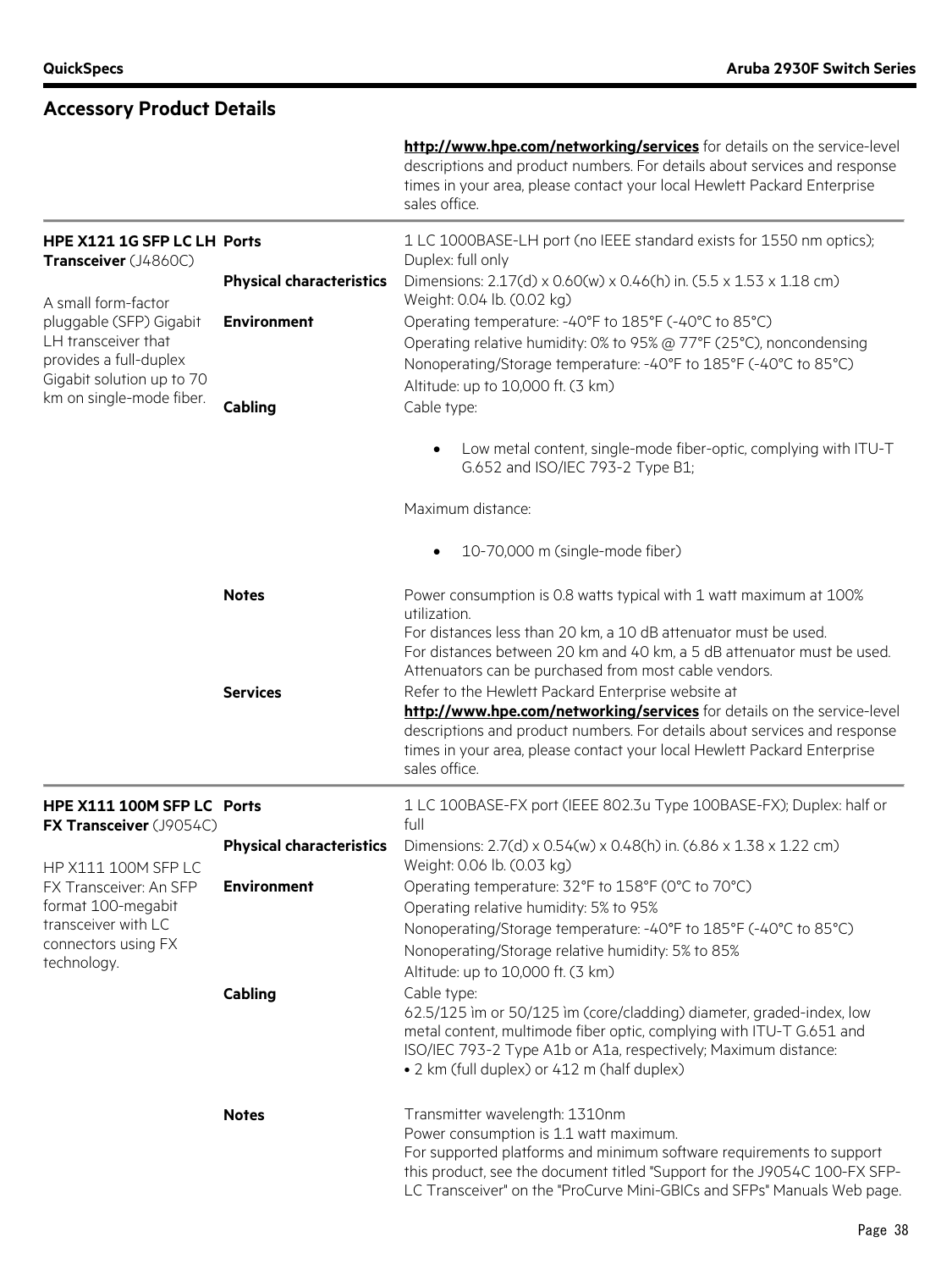| <b>Accessory Product Details</b>                                                            |                 |                                                                                                                                                                                                                                                                                                                                                                                                                                                                                                                                                                                                                                                                                                                                                                                                                                                                                                                                                                                                                                                                                                                                                                  |  |
|---------------------------------------------------------------------------------------------|-----------------|------------------------------------------------------------------------------------------------------------------------------------------------------------------------------------------------------------------------------------------------------------------------------------------------------------------------------------------------------------------------------------------------------------------------------------------------------------------------------------------------------------------------------------------------------------------------------------------------------------------------------------------------------------------------------------------------------------------------------------------------------------------------------------------------------------------------------------------------------------------------------------------------------------------------------------------------------------------------------------------------------------------------------------------------------------------------------------------------------------------------------------------------------------------|--|
|                                                                                             | <b>Services</b> | Refer to the Hewlett Packard Enterprise website at<br>http://www.hpe.com/networking/services for details on the service-level<br>descriptions and product numbers. For details about services and response<br>times in your area, please contact your local Hewlett Packard Enterprise<br>sales office.<br>Cable type:<br>50/125 µm (core/cladding) diameter, mulitimode fiber optic, with effective<br>modal bandwidth of 2000 MHz/km as detailed in TIA-492AAAC for<br>distances of up to 300 m                                                                                                                                                                                                                                                                                                                                                                                                                                                                                                                                                                                                                                                                |  |
| <b>HPE LC to LC Multi-</b><br>mode OM3 2-Fiber 0.5m<br>1-Pack Fiber Optic Cable<br>(AJ833A) | Cabling         |                                                                                                                                                                                                                                                                                                                                                                                                                                                                                                                                                                                                                                                                                                                                                                                                                                                                                                                                                                                                                                                                                                                                                                  |  |
|                                                                                             |                 | <b>Maximum distance:</b><br>10Gbps Transfer Rate (Ethernet): 300m                                                                                                                                                                                                                                                                                                                                                                                                                                                                                                                                                                                                                                                                                                                                                                                                                                                                                                                                                                                                                                                                                                |  |
|                                                                                             | <b>Notes</b>    | Cable Specs: Tight buffered duplex fiber optic multimode OM3 50/125 um<br>fiber optic cable and Ethernet assembly with LC duplex connectors on one<br>end and LC duplex connectors on other end.                                                                                                                                                                                                                                                                                                                                                                                                                                                                                                                                                                                                                                                                                                                                                                                                                                                                                                                                                                 |  |
|                                                                                             |                 | Dimensions: Core diameter: 50 $\pm$ 3.0um Cladding diameter: 125 $\pm$<br>$\bullet$<br>2.0um Coating diameter: 245 ± 10um<br>Optical glass: Bandwidth: For LED sources: 1500/500 MHz-km<br>$\bullet$<br>@850/1300nm.<br>Optical glass: Bandwidth: For Laser sources: 2000/500 MHz-km<br>$\bullet$<br>@850/1300nm. VCSEL Laser sources: 600 / 600 meters<br>@850/1300nm for Gigabit Ethernet compliant links.<br>CABLE: The cable is duplex zipcord graded index 50/125um<br>$\bullet$<br>multimode optical fiber and designed to work in both the 850 and<br>1300 nm wavelength windows.<br>BULK CABLE & CABLE ASSEMBLY CONFIGURATION:<br>$\bullet$<br>Jacket Material: Riser Grade - Low Smoke Zero Halogen<br>$\bullet$<br>thermoplastic.<br>Jacket Color: Aqua for OM3 multimode per TIA 598<br>$\bullet$<br>Boot Color: White<br>$\bullet$<br>Insertion Loss: less than 0.5 dB @ 850 with LED source, 0.003<br>$\bullet$<br>dB/M added for lengths > 30 meters.<br>Maximum Cable attenuation: 3.0 dB/km @ 850 nm, 1.0 dB/Km @<br>1310 nm @ 23°C as tested in accordance with EIA 455-46.<br>Weight: Air Packed Weight: 1 LB Net Weight: 0.454Kg<br>$\bullet$ |  |
|                                                                                             | <b>Services</b> | Refer to the Hewlett Packard Enterprise website at<br>http://www.hpe.com/networking/services for details on the service-level<br>descriptions and product numbers. For details about services and response<br>times in your area, please contact your local Hewlett Packard Enterprise<br>sales office.                                                                                                                                                                                                                                                                                                                                                                                                                                                                                                                                                                                                                                                                                                                                                                                                                                                          |  |
| <b>HPE Premier Flex LC/LC Notes</b><br>Multi-mode OM4 2 fiber<br>1m Cable (QK732A)          |                 | Cable Specs: Graded-index, "bendable" fiber optic multimode OM3+<br>50/125um duplex cable and Ethernet assembly with LC duplex connectors<br>on each end.                                                                                                                                                                                                                                                                                                                                                                                                                                                                                                                                                                                                                                                                                                                                                                                                                                                                                                                                                                                                        |  |
|                                                                                             |                 | • Core Diameter: 50um ±3um, Cladding diameter: 125um ±2um; Coating<br>diameter: $245 \pm 10$ um<br>· Bandwidth: 3000 MHz-km @ 850nm (Laser)<br>• Jacket Color: Blue<br>• Jacket Material: Riser Grade - Low Smoke Zero Halogen (LSZH)<br>thermoplastic<br>· Boot Color: White                                                                                                                                                                                                                                                                                                                                                                                                                                                                                                                                                                                                                                                                                                                                                                                                                                                                                    |  |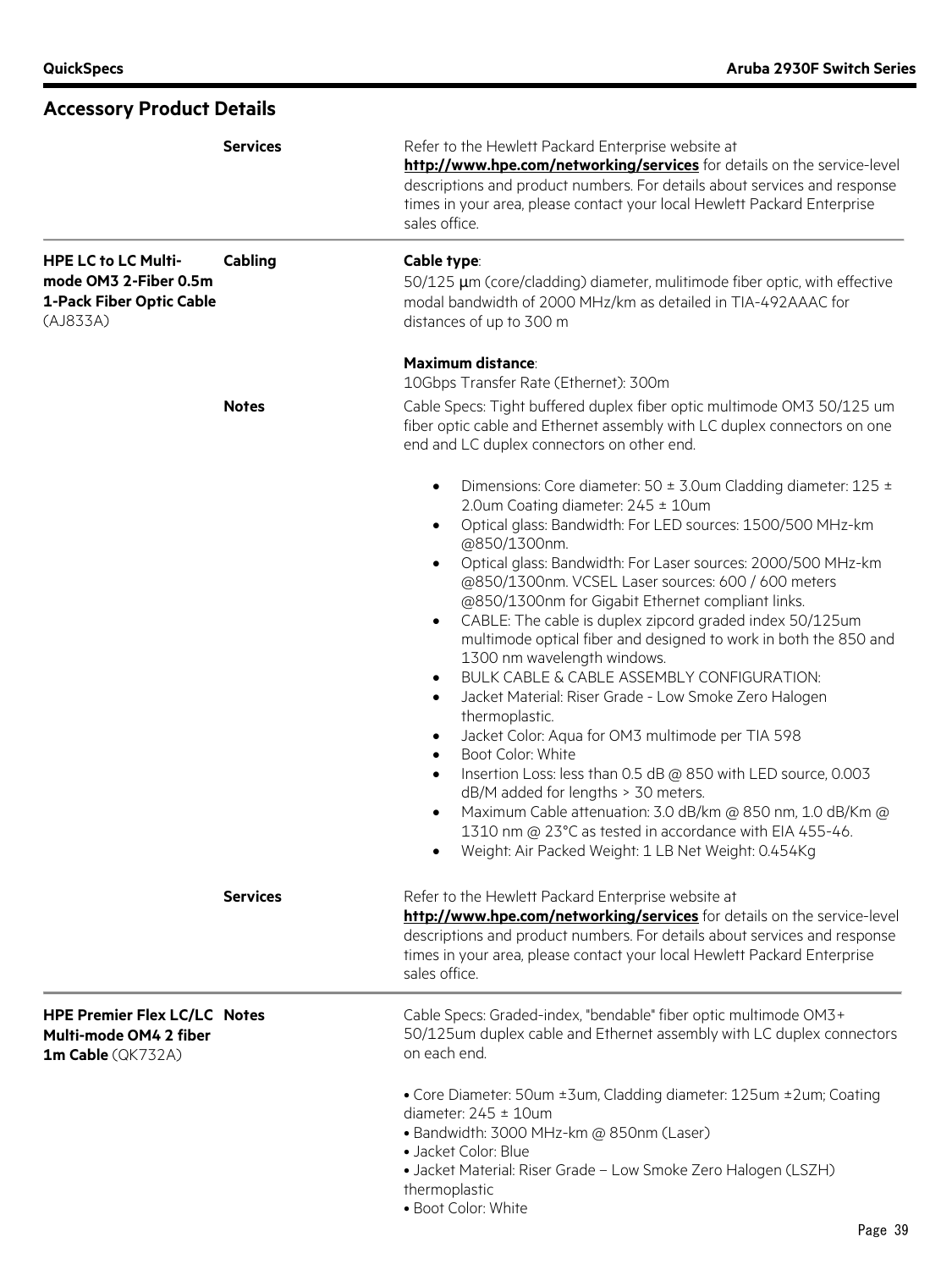| <b>Accessory Product Details</b>                                                   |                 |                                                                                                                                                                                                                                                                                                                                                                                                                                                                                                                                                                                                                                                                                                                                                                                |
|------------------------------------------------------------------------------------|-----------------|--------------------------------------------------------------------------------------------------------------------------------------------------------------------------------------------------------------------------------------------------------------------------------------------------------------------------------------------------------------------------------------------------------------------------------------------------------------------------------------------------------------------------------------------------------------------------------------------------------------------------------------------------------------------------------------------------------------------------------------------------------------------------------|
|                                                                                    |                 | · Outer Jacket Print: HPE PremierFlex OM3+ Fiber Optic Cable, 50/125um,<br>Type OFNR (UL), LSZH, cUL, OFN FT4, ROHS. Cable also has a longitudinal<br>white stripe that runs the entire length of the cable.<br>. Insertion Loss: Less than 0.5dB @ 850nm with LED source, 0.003dB/m<br>added for lengths > 30m<br>• Maximum Cable Attenuation: 3.0 dB/km @ 850nm, 1.0 dB/km @ 1310nm<br>@ 23°C as tested in accordance with EIA 455-45                                                                                                                                                                                                                                                                                                                                        |
|                                                                                    | <b>Services</b> | Refer to the Hewlett Packard Enterprise website at<br>http://www.hpe.com/networking/services for details on the service-level<br>descriptions and product numbers. For details about services and response<br>times in your area, please contact your local Hewlett Packard Enterprise<br>sales office.                                                                                                                                                                                                                                                                                                                                                                                                                                                                        |
| <b>HPE Premier Flex LC/LC Notes</b><br>Multi-mode OM4 2 fiber<br>2m Cable (QK733A) |                 | Cable Specs: Graded-index, "bendable" fiber optic multimode OM3+<br>50/125um duplex cable and Ethernet assembly with LC duplex connectors<br>on each end.                                                                                                                                                                                                                                                                                                                                                                                                                                                                                                                                                                                                                      |
|                                                                                    | <b>Services</b> | • Core diameter: 50um ±3um, Cladding diameter: 125um ±2um; Coating<br>diameter: $245 \pm 10$ um<br>· Bandwidth: 3000 MHz-km @ 850nm (Laser)<br>• Jacket Color: Blue<br>• Jacket Material: Riser Grade - Low Smoke Zero Halogen (LSZH)<br>thermoplastic<br>· Boot Color: White<br>· Outer Jacket Print: HPE PremierFlex OM3+ Fiber Optic Cable, 50/125um,<br>Type OFNR (UL), LSZH, cUL, OFN FT4, ROHS. Cable also has a longitudinal<br>white stripe that runs the entire length of the cable.<br>. Insertion Loss: Less than 0.5dB @ 850nm with LED source, 0.003dB/m<br>added for lengths > 30m<br>• Maximum Cable Attenuation: 3.0 dB/km @ 850nm, 1.0 dB/km @ 1310nm<br>@ 23°C as tested in accordance with EIA 455-45<br>Refer to the Hewlett Packard Enterprise website at |
|                                                                                    |                 | http://www.hpe.com/networking/services for details on the service-level<br>descriptions and product numbers. For details about services and response<br>times in your area, please contact your local Hewlett Packard Enterprise<br>sales office.                                                                                                                                                                                                                                                                                                                                                                                                                                                                                                                              |
| <b>HPE Premier Flex LC/LC Notes</b><br>Multi-mode OM4 2 fiber<br>5m Cable (QK734A) |                 | Cable Specs: Graded-index, "bendable" fiber optic multimode OM3+<br>50/125um duplex cable and Ethernet assembly with LC duplex connectors<br>on each end.                                                                                                                                                                                                                                                                                                                                                                                                                                                                                                                                                                                                                      |
|                                                                                    |                 | • Core diameter: 50um ±3um, Cladding diameter: 125um ±2um; Coating<br>diameter: $245 \pm 10$ um<br>· Bandwidth: 3000 MHz-km @ 850nm (Laser)<br>· Jacket Color: Blue<br>• Jacket Material: Riser Grade - Low Smoke Zero Halogen (LSZH)<br>thermoplastic<br>· Boot Color: White<br>· Outer Jacket Print: HPE PremierFlex OM3+ Fiber Optic Cable, 50/125um,<br>Type OFNR (UL), LSZH, cUL, OFN FT4, ROHS. Cable also has a longitudinal<br>white stripe that runs the entire length of the cable.<br>. Insertion Loss: Less than 0.5dB @ 850nm with LED source, 0.003dB/m<br>added for lengths > 30m<br>• Maximum Cable Attenuation: 3.0 dB/km @ 850nm, 1.0 dB/km @ 1310nm<br>@ 23°C as tested in accordance with EIA 455-45                                                       |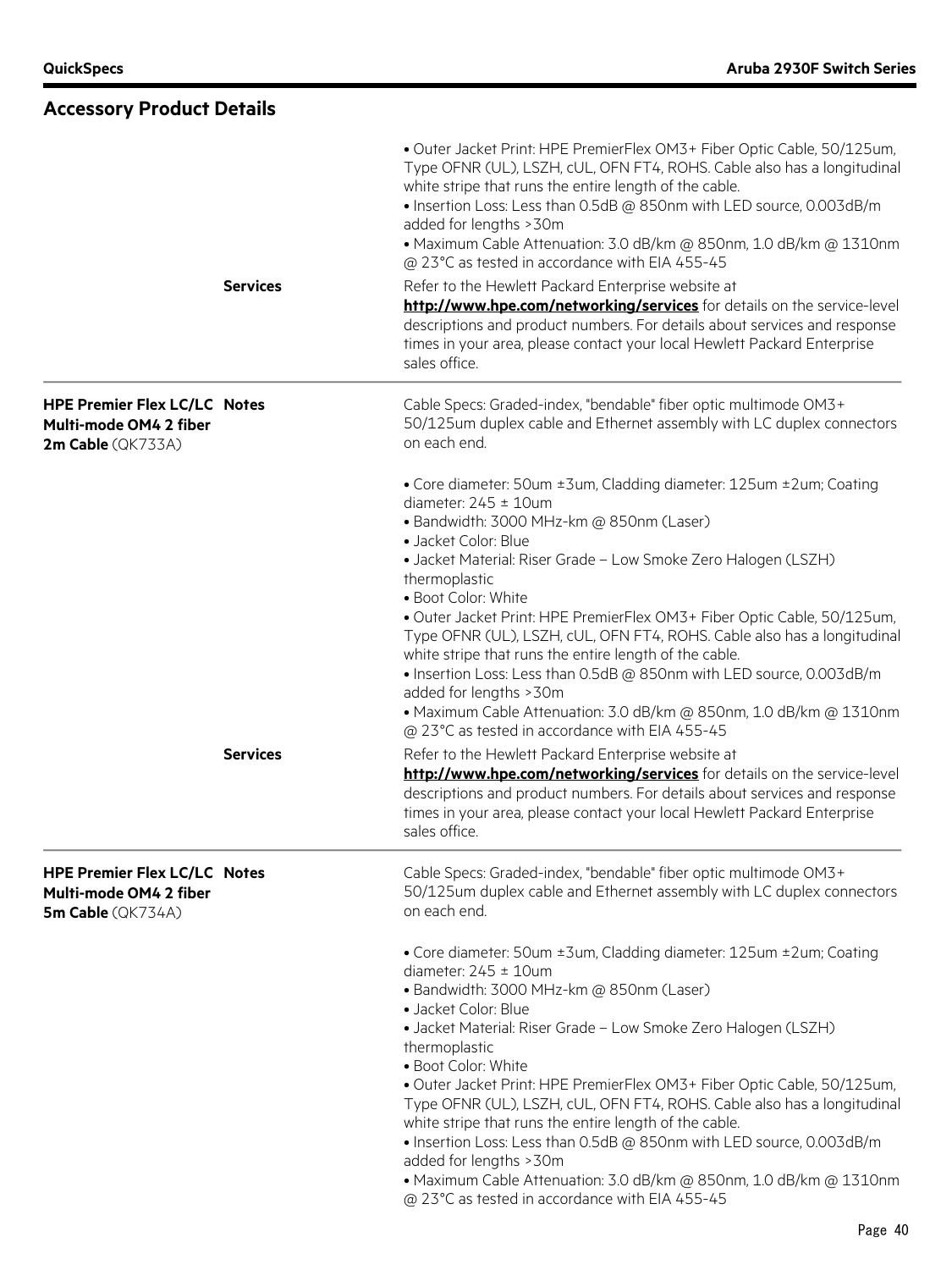|                                                                                            | <b>Services</b> | Refer to the Hewlett Packard Enterprise website at<br>http://www.hpe.com/networking/services for details on the service-level<br>descriptions and product numbers. For details about services and response<br>times in your area, please contact your local Hewlett Packard Enterprise<br>sales office.                                                                                                                                                                                                                                                                                          |
|--------------------------------------------------------------------------------------------|-----------------|--------------------------------------------------------------------------------------------------------------------------------------------------------------------------------------------------------------------------------------------------------------------------------------------------------------------------------------------------------------------------------------------------------------------------------------------------------------------------------------------------------------------------------------------------------------------------------------------------|
| <b>HPE Premier Flex LC/LC Notes</b><br>Multi-mode OM4 2 fiber<br>15m Cable (QK735A)        |                 | Cable Specs: Graded-index, "bendable" fiber optic multimode OM3+<br>50/125um duplex cable and Ethernet assembly with LC duplex connectors<br>on each end.                                                                                                                                                                                                                                                                                                                                                                                                                                        |
|                                                                                            |                 | • Core diameter: 50um ±3um, Cladding diameter: 125um ±2um; Coating<br>diameter: $245 \pm 10$ um<br>· Bandwidth: 3000 MHz-km @ 850nm (Laser)<br>· Jacket Color: Blue<br>• Jacket Material: Riser Grade - Low Smoke Zero Halogen (LSZH)<br>thermoplastic<br>• Boot Color: White<br>· Outer Jacket Print: HPE PremierFlex OM3+ Fiber Optic Cable, 50/125um,<br>Type OFNR (UL), LSZH, cUL, OFN FT4, ROHS. Cable also has a longitudinal<br>white stripe that runs the entire length of the cable.<br>• Insertion Loss: Less than 0.5dB @ 850nm with LED source, 0.003dB/m<br>added for lengths > 30m |
|                                                                                            |                 | • Maximum Cable Attenuation: 3.0 dB/km @ 850nm, 1.0 dB/km @ 1310nm<br>@ 23°C as tested in accordance with EIA 455-45                                                                                                                                                                                                                                                                                                                                                                                                                                                                             |
|                                                                                            | <b>Services</b> | Refer to the Hewlett Packard Enterprise website at<br>http://www.hpe.com/networking/services for details on the service-level<br>descriptions and product numbers. For details about services and response<br>times in your area, please contact your local Hewlett Packard Enterprise<br>sales office.                                                                                                                                                                                                                                                                                          |
| <b>HPE Premier Flex LC/LC Notes</b><br>Multi-mode OM4 2 fiber<br><b>30m Cable</b> (QK736A) |                 | Cable Specs: Graded-index, "bendable" fiber optic multimode OM3+<br>50/125um duplex cable and Ethernet assembly with LC duplex connectors<br>on each end.                                                                                                                                                                                                                                                                                                                                                                                                                                        |
|                                                                                            |                 | • Core diameter: 50um ±3um, Cladding diameter: 125um ±2um; Coating<br>diameter: $245 \pm 10$ um<br>· Bandwidth: 3000 MHz-km @ 850nm (Laser)<br>• Jacket Color: Blue                                                                                                                                                                                                                                                                                                                                                                                                                              |
|                                                                                            |                 | • Jacket Material: Riser Grade - Low Smoke Zero Halogen (LSZH)<br>thermoplastic<br>· Boot Color: White<br>. Outer Jacket Print: HPE PremierFlex OM3+ Fiber Optic Cable, 50/125um,<br>Type OFNR (UL), LSZH, cUL, OFN FT4, ROHS. Cable also has a longitudinal<br>white stripe that runs the entire length of the cable.<br>• Insertion Loss: Less than 0.5dB @ 850nm with LED source, 0.003dB/m<br>added for lengths > 30m<br>· Maximum Cable Attenuation: 3.0 dB/km @ 850nm, 1.0 dB/km @ 1310nm<br>@ 23°C as tested in accordance with EIA 455-45                                                |
|                                                                                            | <b>Services</b> | Refer to the Hewlett Packard Enterprise website at<br>http://www.hpe.com/networking/services for details on the service-level<br>descriptions and product numbers. For details about services and response<br>times in your area, please contact your local Hewlett Packard Enterprise<br>sales office.                                                                                                                                                                                                                                                                                          |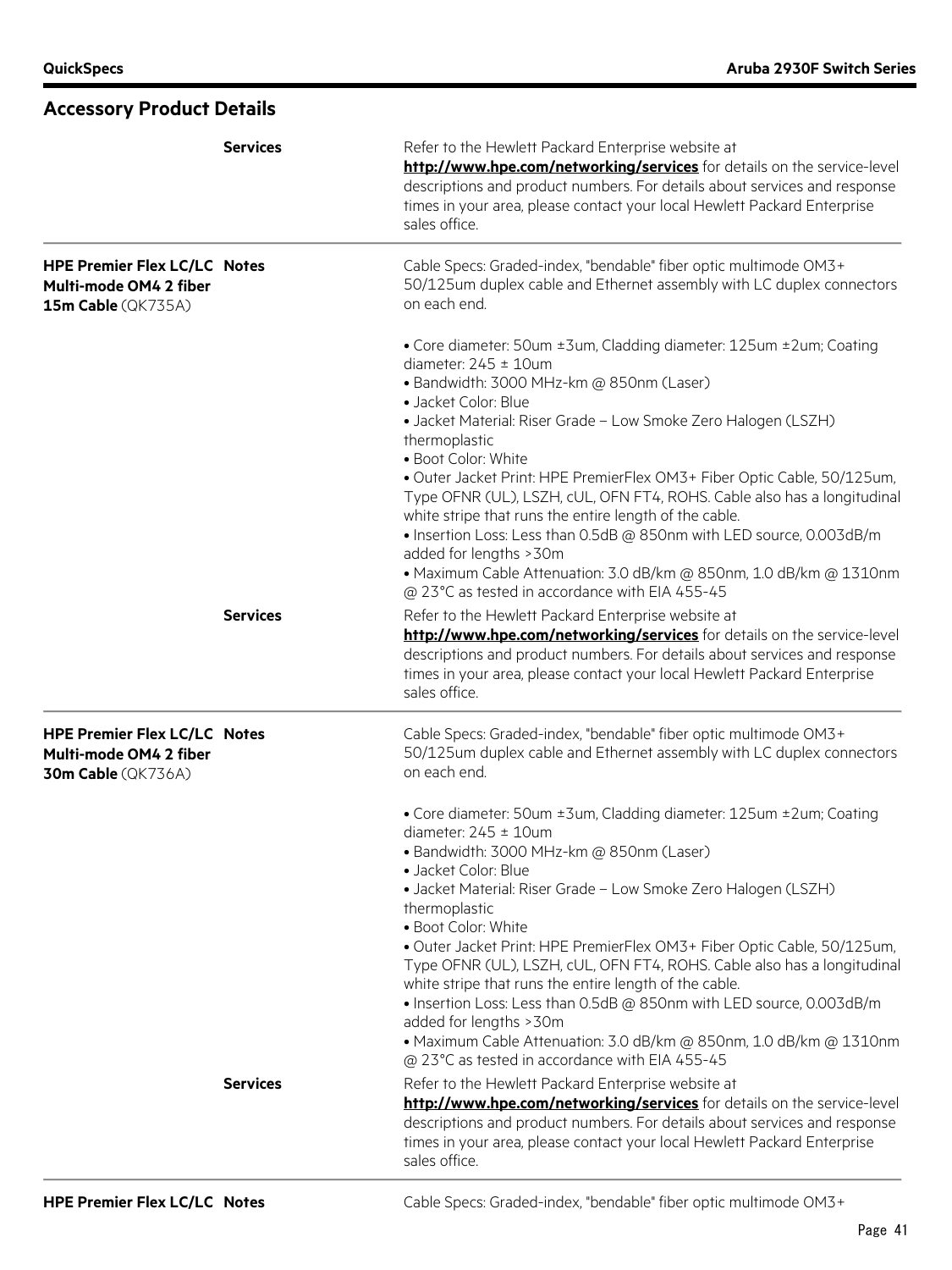| Multi-mode OM4 2 fiber<br>50m Cable (QK737A) | 50/125um duplex cable and Ethernet assembly with LC duplex connectors<br>on each end.                                                                                                                                                                                                                                                                                                                                                                                                                                                                                                                                                                                                                                    |
|----------------------------------------------|--------------------------------------------------------------------------------------------------------------------------------------------------------------------------------------------------------------------------------------------------------------------------------------------------------------------------------------------------------------------------------------------------------------------------------------------------------------------------------------------------------------------------------------------------------------------------------------------------------------------------------------------------------------------------------------------------------------------------|
|                                              | • Core diameter: 50um ±3um, Cladding diameter: 125um ±2um; Coating<br>diameter: $245 \pm 10$ um<br>• Bandwidth: 3000 MHz-km @ 850nm (Laser)<br>• Jacket Color: Blue<br>• Jacket Material: Riser Grade - Low Smoke Zero Halogen (LSZH)<br>thermoplastic<br>• Boot Color: White<br>. Outer Jacket Print: HPE PremierFlex OM3+ Fiber Optic Cable, 50/125um,<br>Type OFNR (UL), LSZH, cUL, OFN FT4, ROHS. Cable also has a longitudinal<br>white stripe that runs the entire length of the cable.<br>• Insertion Loss: Less than 0.5dB @ 850nm with LED source, 0.003dB/m<br>added for lengths > 30m<br>• Maximum Cable Attenuation: 3.0 dB/km @ 850nm, 1.0 dB/km @ 1310nm<br>@ 23°C as tested in accordance with EIA 455-45 |
| <b>Services</b>                              | Refer to the Hewlett Packard Enterprise website at<br>http://www.hpe.com/networking/services for details on the service-level<br>descriptions and product numbers. For details about services and response<br>times in your area, please contact your local Hewlett Packard Enterprise<br>sales office.                                                                                                                                                                                                                                                                                                                                                                                                                  |